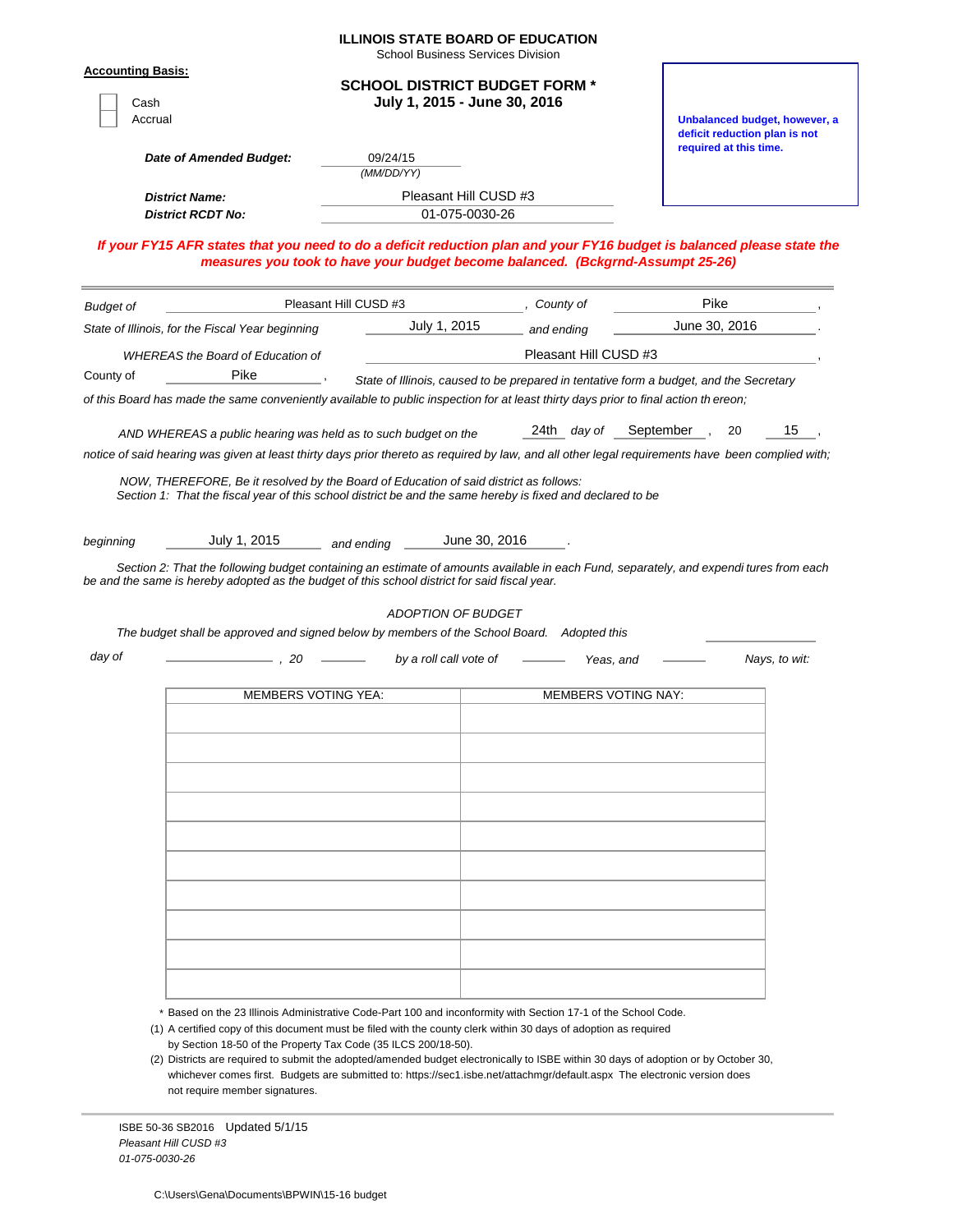# Page 2 **BUDGET SUMMARY** Page 2

| B<br>C<br>D<br>G<br>E<br>H<br>A<br>$\overline{1}$<br>Begin entering data on EstRev 5-10 and EstExp 11-17 tabs.<br>(10)<br>(20)<br>(30)<br>(50)<br>(60)<br>(70)<br>(80)<br>(40)<br><b>Municipal</b><br>Capital Projects<br><b>Working Cash</b><br><b>Educational</b><br>Operations &<br><b>Debt Service</b><br>Transportation<br>Tort<br>Acct<br><b>Description</b><br><b>Maintenance</b><br>Retirement/<br>#<br><b>Social Security</b> | K<br>(90)<br><b>Fire Prevention</b><br>& Safety<br>35.889 |
|----------------------------------------------------------------------------------------------------------------------------------------------------------------------------------------------------------------------------------------------------------------------------------------------------------------------------------------------------------------------------------------------------------------------------------------|-----------------------------------------------------------|
|                                                                                                                                                                                                                                                                                                                                                                                                                                        |                                                           |
|                                                                                                                                                                                                                                                                                                                                                                                                                                        |                                                           |
|                                                                                                                                                                                                                                                                                                                                                                                                                                        |                                                           |
|                                                                                                                                                                                                                                                                                                                                                                                                                                        |                                                           |
|                                                                                                                                                                                                                                                                                                                                                                                                                                        |                                                           |
| 3 ESTIMATED BEGINNING FUND BALANCE July 1, 2015 <sup>1</sup><br>189,387<br>3.461<br>50.254<br>57.452<br>(337,032)<br>17.021<br>801,835<br>3.188                                                                                                                                                                                                                                                                                        |                                                           |
| 4 RECEIPTS/REVENUES                                                                                                                                                                                                                                                                                                                                                                                                                    |                                                           |
| 5  LOCAL SOURCES<br>1000<br>947,528<br>159,800<br>189,360<br>74,546<br>74.045                                                                                                                                                                                                                                                                                                                                                          | 8,075                                                     |
| 49,563<br>110,193<br>11,600<br>FLOW-THROUGH RECEIPTS/REVENUES FROM ONE<br>2000                                                                                                                                                                                                                                                                                                                                                         |                                                           |
|                                                                                                                                                                                                                                                                                                                                                                                                                                        |                                                           |
| <b>6 DISTRICT TO ANOTHER DISTRICT</b><br>5,600<br>$\mathbf{0}$<br>$\mathbf{0}$<br>$\mathbf{0}$<br>3000                                                                                                                                                                                                                                                                                                                                 |                                                           |
| $\overline{7}$<br><b>STATE SOURCES</b><br>$\mathbf 0$<br>$\mathbf{0}$<br>1,029,609<br>$\Omega$<br>203,252<br>$\Omega$<br>$\mathbf{0}$<br>$\Omega$                                                                                                                                                                                                                                                                                      | $\mathbf{0}$                                              |
| 4000<br>8 FEDERAL SOURCES<br>170,537<br>$\mathbf{0}$<br>$\mathbf{0}$<br>$\mathbf{0}$<br>$\overline{0}$<br>$\mathbf{0}$<br>$\Omega$<br>$\overline{0}$                                                                                                                                                                                                                                                                                   | $\Omega$                                                  |
| 9<br><b>Total Direct Receipts/Revenues<sup>8</sup></b><br>2,153,274<br>159,800<br>189,360<br>252,815<br>110,193<br>74,546<br>11,600<br>74,045                                                                                                                                                                                                                                                                                          | 8,075                                                     |
| 10 Receipts/Revenues for "On Behalf" Payments <sup>2</sup><br>3998                                                                                                                                                                                                                                                                                                                                                                     |                                                           |
| 11   Total Receipts/Revenues<br>74,045<br>2,153,274<br>159,800<br>189,360<br>252,815<br>110,193<br>74,546<br>11,600                                                                                                                                                                                                                                                                                                                    | 8,075                                                     |
| 12 DISBURSEMENTS/EXPENDITURES                                                                                                                                                                                                                                                                                                                                                                                                          |                                                           |
|                                                                                                                                                                                                                                                                                                                                                                                                                                        |                                                           |
| 13 INSTRUCTION<br>36,167<br>1,459,672<br>1000                                                                                                                                                                                                                                                                                                                                                                                          |                                                           |
| 14 SUPPORT SERVICES<br>2000<br>716,550<br>114,666<br>252,442<br>108,026<br>40,401<br>74,000                                                                                                                                                                                                                                                                                                                                            | 11,894                                                    |
| <b>15 COMMUNITY SERVICES</b><br>3000<br>$\mathbf{0}$<br>$\Omega$<br>$\mathbf{0}$<br>$\mathbf{0}$                                                                                                                                                                                                                                                                                                                                       |                                                           |
| 16 PAYMENTS TO OTHER DISTRICTS & GOVT UNITS<br>4000<br>83,648<br>$\mathbf{0}$<br>$\mathbf{0}$<br>$\mathbf{0}$<br>$\Omega$<br>$\Omega$                                                                                                                                                                                                                                                                                                  | $\mathbf{0}$                                              |
| 17 DEBT SERVICES<br>5000<br>$\mathbf{0}$<br>189,916<br>$\mathbf{0}$<br>$\mathbf{0}$<br>$\mathbf{0}$<br>$\mathbf{0}$                                                                                                                                                                                                                                                                                                                    | $\overline{0}$                                            |
| 18 PROVISION FOR CONTINGENCIES<br>6000<br>$\Omega$<br>$\overline{0}$<br>$\mathbf{0}$<br>$\mathbf{0}$<br>$\Omega$<br>$\Omega$<br>$\Omega$                                                                                                                                                                                                                                                                                               | $\Omega$                                                  |
| 19<br>2,259,870<br>114,666<br>189,916<br>144,193<br>252,442<br>40,401<br>74,000<br>Total Direct Disbursements/Expenditures                                                                                                                                                                                                                                                                                                             | 11,894                                                    |
| 20<br>Disbursements/Expenditures for "On Behalf" Payments <sup>2</sup><br>4180<br>$\mathbf{0}$<br>$\mathbf{0}$<br>$\mathbf{0}$<br>$\mathbf{0}$<br>$\overline{0}$<br>$\mathbf{0}$<br>$\Omega$                                                                                                                                                                                                                                           | $\Omega$                                                  |
| 21 Total Disbursements/Expenditures<br>2,259,870<br>114,666<br>189,916<br>252,442<br>144,193<br>40,401<br>74,000                                                                                                                                                                                                                                                                                                                       | 11,894                                                    |
| Excess of Direct Receipts/Revenues Over (Under) Direct                                                                                                                                                                                                                                                                                                                                                                                 |                                                           |
| 22<br>45,134<br>(556)<br>373<br>11,600<br>45<br>(106, 596)<br>(34,000)<br>34,145<br>Disbursements/Expenditures                                                                                                                                                                                                                                                                                                                         | (3,819)                                                   |
| 23 OTHER SOURCES/USES OF FUNDS                                                                                                                                                                                                                                                                                                                                                                                                         |                                                           |
| 24<br><b>OTHER SOURCES OF FUNDS (7000)</b>                                                                                                                                                                                                                                                                                                                                                                                             |                                                           |
|                                                                                                                                                                                                                                                                                                                                                                                                                                        |                                                           |
| 25 PERMANENT TRANSFER FROM VARIOUS FUNDS                                                                                                                                                                                                                                                                                                                                                                                               |                                                           |
| 7110<br>26 Abolishment the Working Cash Fund 16                                                                                                                                                                                                                                                                                                                                                                                        |                                                           |
| 27<br>7110<br>Abatement of the Working Cash Fund 16                                                                                                                                                                                                                                                                                                                                                                                    |                                                           |
| 28 Transfer of Working Cash Fund Interest<br>7120<br>228                                                                                                                                                                                                                                                                                                                                                                               |                                                           |
| 29 Transfer Among Funds<br>7130                                                                                                                                                                                                                                                                                                                                                                                                        |                                                           |
| 30 Transfer of Interest<br>237<br>7140                                                                                                                                                                                                                                                                                                                                                                                                 |                                                           |
| 31 Transfer from Capital Projects Fund to O&M Fund<br>7150<br>$\mathbf{0}$                                                                                                                                                                                                                                                                                                                                                             |                                                           |
| 7160<br>Transfer of Excess Fire Prev & Safety Tax & Interest 3                                                                                                                                                                                                                                                                                                                                                                         |                                                           |
| 32 Proceeds to O&M Fund<br>$\Omega$                                                                                                                                                                                                                                                                                                                                                                                                    |                                                           |
| 7170<br>Transfer of Excess Accumulated Fire Prev & Safety Bond and Int 3a                                                                                                                                                                                                                                                                                                                                                              |                                                           |
| 33 Proceeds to Debt Service Fund<br>$\Omega$                                                                                                                                                                                                                                                                                                                                                                                           |                                                           |
| 34 SALE OF BONDS (7200)                                                                                                                                                                                                                                                                                                                                                                                                                |                                                           |
| 35 Principal on Bonds Sold<br>7210                                                                                                                                                                                                                                                                                                                                                                                                     |                                                           |
| 36 Premium on Bonds Sold<br>7220                                                                                                                                                                                                                                                                                                                                                                                                       |                                                           |
| 37 Accrued Interest on Bonds Sold<br>7230                                                                                                                                                                                                                                                                                                                                                                                              |                                                           |
| 7300                                                                                                                                                                                                                                                                                                                                                                                                                                   |                                                           |
| 38 Sale or Compensation for Fixed Assets <sup>5</sup>                                                                                                                                                                                                                                                                                                                                                                                  |                                                           |
| 39 Transfer to Debt Service to Pay Principal on Capital Leases<br>7400<br>$\mathbf{0}$                                                                                                                                                                                                                                                                                                                                                 |                                                           |
| 40 Transfer to Debt Service Fund to Pay Interest on Capital Leases<br>$\mathbf{0}$<br>7500                                                                                                                                                                                                                                                                                                                                             |                                                           |
| 41 Transfer to Debt Service Fund to Pay Principal on Revenue Bonds<br>7600<br>$\mathbf{0}$                                                                                                                                                                                                                                                                                                                                             |                                                           |
| 42 Transfer to Debt Service Fund to Pay Interest on Revenue Bonds<br>7700<br>$\mathbf{0}$                                                                                                                                                                                                                                                                                                                                              |                                                           |
| 43<br>7800<br>Transfer to Capital Projects Fund<br>$\mathbf{0}$                                                                                                                                                                                                                                                                                                                                                                        |                                                           |
| 44 ISBE Loan Proceeds<br>7900                                                                                                                                                                                                                                                                                                                                                                                                          |                                                           |
| 45 Other Sources Not Classified Elsewhere<br>7990                                                                                                                                                                                                                                                                                                                                                                                      |                                                           |
| 46 Total Other Sources of Funds<br>465<br>$\mathbf{0}$<br>$\mathbf{0}$<br>$\Omega$<br>$\mathbf{0}$<br>$\mathbf{0}$<br>$\mathbf{0}$<br>$\overline{0}$                                                                                                                                                                                                                                                                                   | $\Omega$                                                  |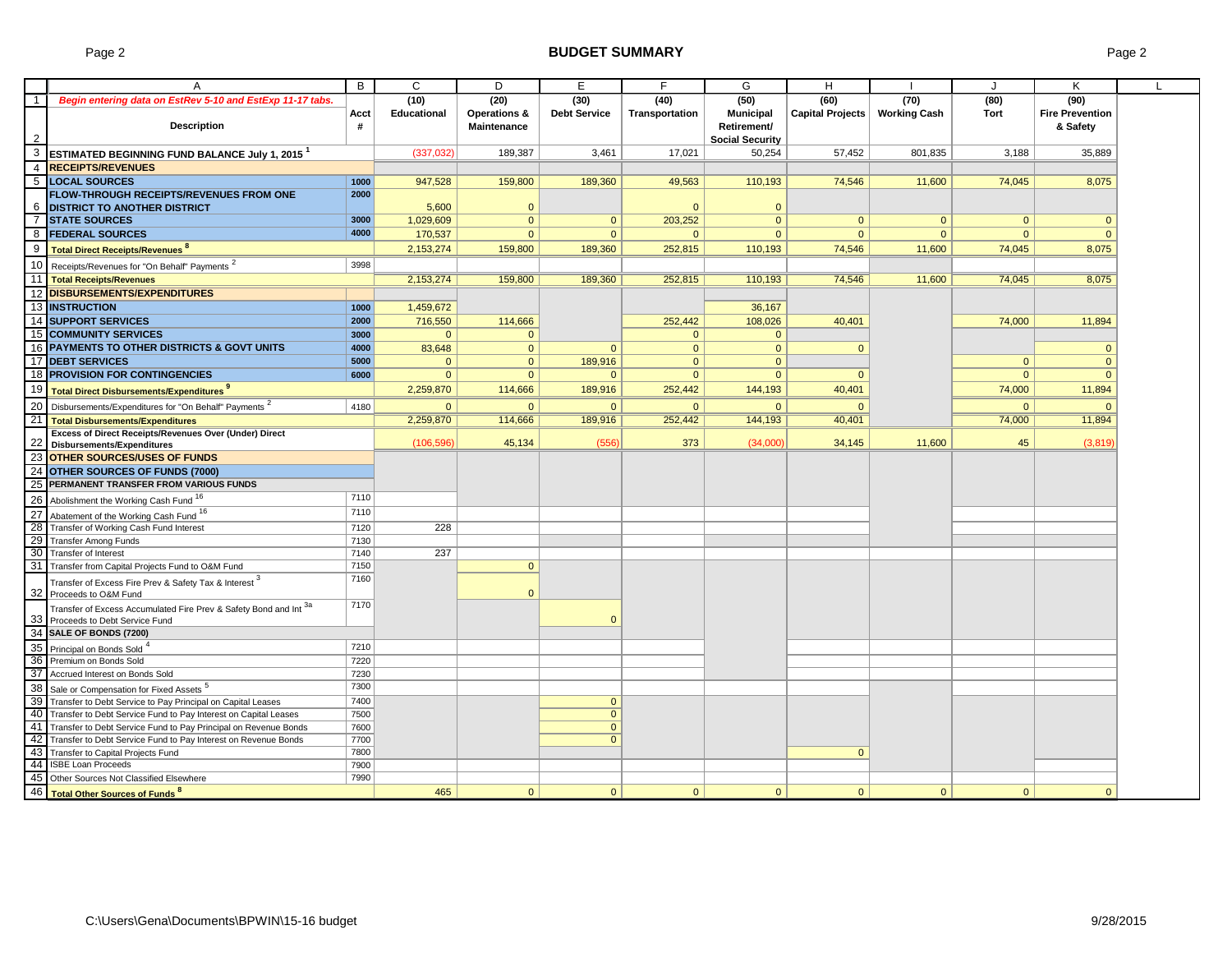# Page 3 **BUDGET SUMMARY** Page 3

|                 | $\overline{A}$                                                     | B            | C                  | D                       | Е                   | F.                                        | G                      | H                       |                     |              | K                      |                        |
|-----------------|--------------------------------------------------------------------|--------------|--------------------|-------------------------|---------------------|-------------------------------------------|------------------------|-------------------------|---------------------|--------------|------------------------|------------------------|
|                 | Begin entering data on EstRev 5-10 and EstExp 11-17 tabs.          |              | (10)               | (20)                    | (30)                | (40)                                      | (50)                   | (60)                    | (70)                | (80)         | (90)                   |                        |
|                 |                                                                    | Acct         | <b>Educational</b> | <b>Operations &amp;</b> | <b>Debt Service</b> | Transportation                            | <b>Municipal</b>       | <b>Capital Projects</b> | <b>Working Cash</b> | <b>Tort</b>  | <b>Fire Prevention</b> |                        |
|                 | Description                                                        | #            |                    | <b>Maintenance</b>      |                     |                                           | Retirement/            |                         |                     |              | & Safety               |                        |
| $\mathcal{P}$   |                                                                    |              |                    |                         |                     |                                           | <b>Social Security</b> |                         |                     |              |                        |                        |
|                 | 47 OTHER USES OF FUNDS (8000)                                      |              |                    |                         |                     |                                           |                        |                         |                     |              |                        |                        |
|                 | 49 TRANSFER TO VARIOUS OTHER FUNDS (8100)                          |              |                    |                         |                     |                                           |                        |                         |                     |              |                        |                        |
|                 |                                                                    |              |                    |                         |                     |                                           |                        |                         |                     |              |                        |                        |
| 50              | Abolishment or Abatement of the Working Cash Fund 16               | 8110         |                    |                         |                     |                                           |                        |                         | $\overline{0}$      |              |                        |                        |
| 51              | Transfer of Working Cash Fund Interest                             | 8120         |                    |                         |                     |                                           |                        |                         | 228                 |              |                        |                        |
| 52              | <b>Transfer Among Funds</b>                                        | 8130         |                    |                         |                     |                                           |                        |                         |                     |              |                        |                        |
| 53              | Transfer of Interest <sup>6</sup>                                  | 8140         |                    | 150                     |                     | 87                                        |                        |                         |                     |              |                        |                        |
| 54              | Transfer from Capital Projects Fund to O&M Fund                    | 8150         |                    |                         |                     |                                           |                        |                         |                     |              |                        |                        |
|                 | Transfer of Excess Fire Prev & Safety Tax & Interest $^3$          | 8160         |                    |                         |                     |                                           |                        |                         |                     |              |                        |                        |
|                 | 55 Proceeds to O&M Fund                                            |              |                    |                         |                     |                                           |                        |                         |                     |              |                        |                        |
|                 | Transfer of Excess Accumulated Fire Prev & Safety Bond 3a          | 8170         |                    |                         |                     |                                           |                        |                         |                     |              |                        |                        |
| 56              | and Int Proceeds to Debt Service Fund                              |              |                    |                         |                     |                                           |                        |                         |                     |              |                        |                        |
| 57              | Taxes Pledged to Pay Principal on Capital Leases                   | 8410         |                    |                         |                     |                                           |                        |                         |                     |              |                        |                        |
| 58              | Grants/Reimbursements Pledged to Pay Principal on Capital Leases   | 8420         |                    |                         |                     |                                           |                        |                         |                     |              |                        |                        |
| 59              | Other Revenues Pledged to Pay Principal on Capital Leases          | 8430         |                    |                         |                     |                                           |                        |                         |                     |              |                        |                        |
| 60              | Fund Balance Transfers Pledged to Pay Principal on Capital Leases  | 8440         |                    |                         |                     |                                           |                        |                         |                     |              |                        |                        |
| 61              | Taxes Pledged to Pay Interest on Capital Leases                    | 8510         |                    |                         |                     |                                           |                        |                         |                     |              |                        |                        |
| 62              | Grants/Reimbursements Pledged to Pay Interest on Capital Leases    | 8520         |                    |                         |                     |                                           |                        |                         |                     |              |                        |                        |
| 63              | Other Revenues Pledged to Pay Interest on Capital Leases           | 8530         |                    |                         |                     |                                           |                        |                         |                     |              |                        |                        |
| 64              | Fund Balance Transfers Pledged to Pay Interest on Capital Leases   | 8540         |                    |                         |                     |                                           |                        |                         |                     |              |                        |                        |
| 65              |                                                                    | 8610         |                    |                         |                     |                                           |                        |                         |                     |              |                        |                        |
| 66              | Taxes Pledged to Pay Principal on Revenue Bonds                    | 8620         |                    |                         |                     |                                           |                        |                         |                     |              |                        |                        |
|                 | Grants/Reimbursements Pledged to Pay Principal on Revenue Bonds    |              |                    |                         |                     |                                           |                        |                         |                     |              |                        |                        |
| 67              | Other Revenues Pledged to Pay Principal on Revenue Bonds           | 8630<br>8640 |                    |                         |                     |                                           |                        |                         |                     |              |                        |                        |
| 68              | Fund Balance Transfers Pledged to Pay Principal on Revenue Bonds   |              |                    |                         |                     |                                           |                        |                         |                     |              |                        |                        |
| 69              | Taxes Pledged to Pay Interest on Revenue Bonds                     | 8710         |                    |                         |                     |                                           |                        |                         |                     |              |                        |                        |
| 70              | Grants/Reimbursements Pledged to Pay Interest on Revenue Bonds     | 8720         |                    |                         |                     |                                           |                        |                         |                     |              |                        |                        |
| 71              | Other Revenues Pledged to Pay Interest on Revenue Bonds            | 8730         |                    |                         |                     |                                           |                        |                         |                     |              |                        |                        |
|                 | 72 Fund Balance Transfers Pledged to Pay Interest on Revenue Bonds | 8740         |                    |                         |                     |                                           |                        |                         |                     |              |                        |                        |
| 73              | Taxes Transferred to Pay for Capital Projects                      | 8810         |                    |                         |                     |                                           |                        |                         |                     |              |                        |                        |
| -74             | Grants/Reimbursements Pledged to Pay for Capital Projects          | 8820         |                    |                         |                     |                                           |                        |                         |                     |              |                        |                        |
| 75              | Other Revenues Pledged to Pay for Capital Projects                 | 8830         |                    |                         |                     |                                           |                        |                         |                     |              |                        |                        |
| 76              | Fund Balance Transfers Pledged to Pay for Capital Projects         | 8840         |                    |                         |                     |                                           |                        |                         |                     |              |                        |                        |
| 77              | Transfer to Debt Service Fund to Pay Principal on ISBE Loans       | 8910         |                    |                         |                     |                                           |                        |                         |                     |              |                        |                        |
| $\overline{78}$ | Other Uses Not Classified Elsewhere                                | 8990         |                    |                         |                     |                                           |                        |                         |                     |              |                        |                        |
| 79              | <b>Total Other Uses of Funds<sup>9</sup></b>                       |              | $\mathbf{0}$       | 150                     | $\mathbf{0}$        | 87                                        | $\mathbf{0}$           | $\mathbf{0}$            | 228                 | $\mathbf{0}$ | $\mathbf{0}$           |                        |
| 80              | <b>Total Other Sources/Uses of Fund</b>                            |              | 465                | (150)                   | $\overline{0}$      | (87)                                      | $\overline{0}$         | $\overline{0}$          | (228)               | $\mathbf{0}$ | $\mathbf{0}$           |                        |
| 81              | <b>ESTIMATED ENDING FUND BALANCE June 30, 2016</b>                 |              | (443.163)          | 234,371                 | 2,905               | 17,307                                    | 16,254                 | 91,597                  | 813,207             | 3,233        | 32,070                 |                        |
|                 |                                                                    |              |                    |                         |                     |                                           |                        |                         |                     |              |                        |                        |
| 82              |                                                                    |              |                    |                         |                     |                                           |                        |                         |                     |              |                        |                        |
| 83              |                                                                    |              |                    |                         |                     | SUMMARY OF EXPENDITURES (by Major Object) |                        |                         |                     |              |                        |                        |
| 84              |                                                                    |              | (10)               | (20)                    | (30)                | (40)                                      | (50)                   | (60)                    | (70)                | (80)         | (90)                   |                        |
|                 | <b>Description</b>                                                 | Acct         | Educational        | <b>Operations &amp;</b> | <b>Debt Service</b> | Transportation                            | <b>Municipal</b>       | <b>Capital Projects</b> | <b>Working Cash</b> | Tort         | <b>Fire Prevention</b> | <b>Total By Object</b> |
|                 |                                                                    | #            |                    | <b>Maintenance</b>      |                     |                                           | Retirement/            |                         |                     |              | & Safety               |                        |
| 85              |                                                                    |              |                    |                         |                     |                                           | <b>Social Security</b> |                         |                     |              |                        |                        |
|                 | 86 Object Name                                                     |              |                    |                         |                     |                                           |                        |                         |                     |              |                        |                        |
| 87              | <b>Salaries</b>                                                    | 100          | 1,641,129          | 93,200                  |                     | 153.118                                   |                        | $\mathbf{0}$            |                     | 21.258       | $\mathbf{0}$           | 1,908,705              |
| 88              | <b>Employee Benefits</b>                                           | 200          | 178,207            | 66                      |                     | 169                                       | 144,193                | $\overline{0}$          |                     | $\mathbf{0}$ | $\mathbf{0}$           | 322,635                |
| 89              | <b>Purchased Services</b>                                          | 300          | 145,936            | 6,200                   | $\overline{0}$      | 18,405                                    |                        | $\mathbf{0}$            |                     | 52,742       | 5,894                  | 229,177                |
|                 | 90 Supplies & Materials                                            | 400          | 186,118            | 14,700                  |                     | 37,350                                    |                        | 5,401                   |                     | $\mathbf{0}$ | $\Omega$               | 243,569                |
|                 | 91 Capital Outlay                                                  | 500          | 8,012              | 500                     |                     | 43,000                                    |                        | 35,000                  |                     | $\mathbf{0}$ | 6,000                  | 92,512                 |
|                 | 92 Other Objects                                                   | 600          | 100,468            | $\mathbf{0}$            | 189,916             | 400                                       | $\overline{0}$         | $\mathbf{0}$            |                     | $\mathbf{0}$ | $\mathbf{0}$           | 290,784                |
| 93              | Non-Capitalized Equipment                                          | 700          | $\mathbf{0}$       | $\mathbf 0$             |                     | $\mathbf 0$                               |                        | $\Omega$                |                     | $\mathbf{0}$ | $\mathbf{0}$           | $\overline{0}$         |
| 94              | <b>Termination Benefits</b>                                        | 800          | $\mathbf{0}$       | $\Omega$                |                     | $\mathbf{0}$                              |                        |                         |                     |              |                        | $\overline{0}$         |
|                 | 95 Total Expenditures                                              |              | 2,259,870          | 114,666                 | 189,916             | 252,442                                   | 144,193                | 40.401                  |                     | 74,000       | 11,894                 | 3,087,382              |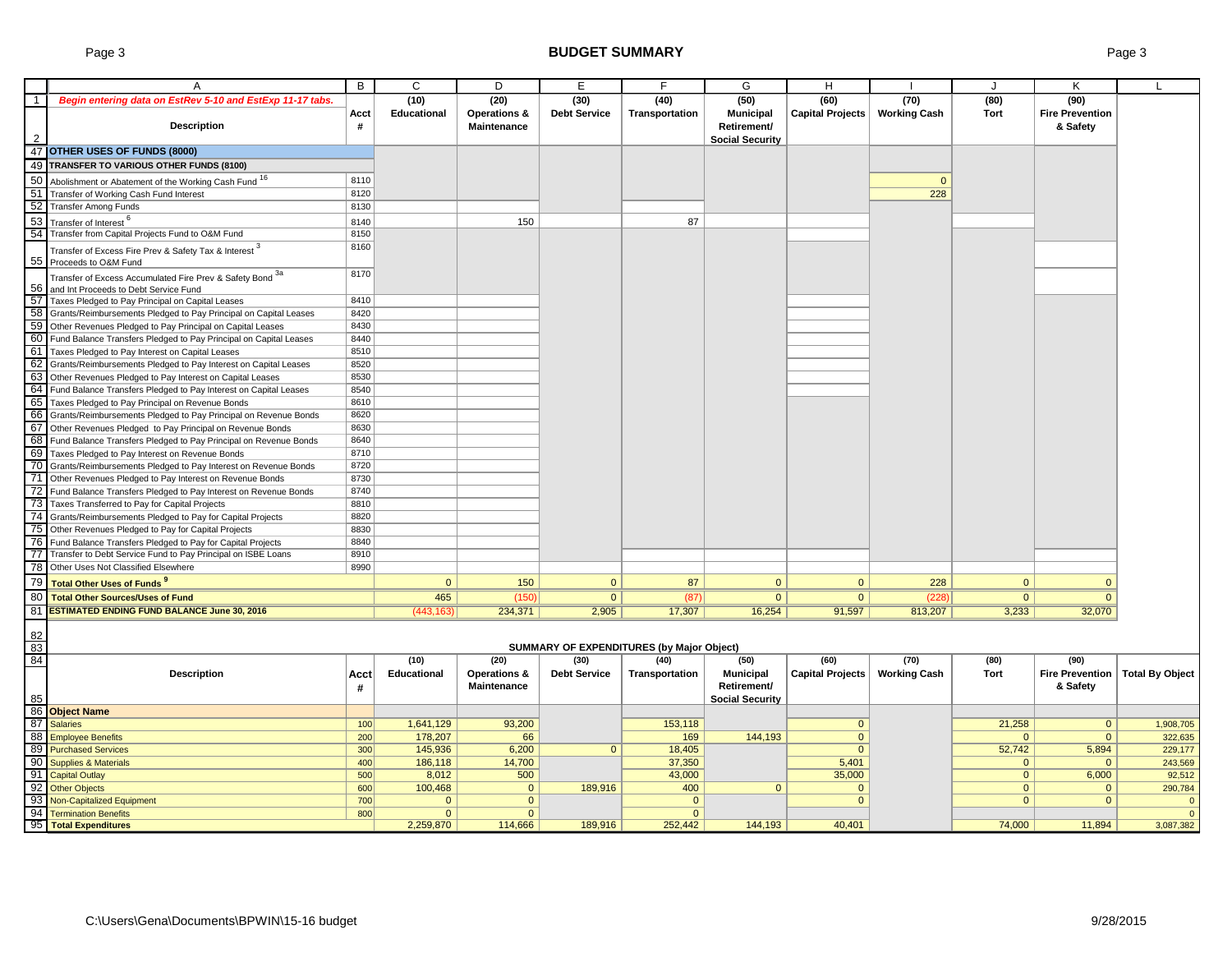|                 |                                                                   | B    |             | D.                 | Е                   |                | G                      | н            |                     |                | K                      |
|-----------------|-------------------------------------------------------------------|------|-------------|--------------------|---------------------|----------------|------------------------|--------------|---------------------|----------------|------------------------|
|                 |                                                                   |      | (10)        | (20)               | (30)                | (40)           | (50)                   | (60)         | (70)                | (80)           | (90)                   |
|                 |                                                                   | Acct | Educational | Operations &       | <b>Debt Service</b> | Transportation | <b>Municipal</b>       | Capital      | <b>Working Cash</b> | <b>Tort</b>    | <b>Fire Prevention</b> |
|                 | <b>Description</b>                                                | #    |             | <b>Maintenance</b> |                     |                | Retirement/            | Projects     |                     |                | & Safety               |
|                 |                                                                   |      |             |                    |                     |                | <b>Social Security</b> |              |                     |                |                        |
|                 | BEGINNING CASH BALANCE ON HAND July 1, 2015                       |      | 12,952      | 189,387            | 3,416               | 27,021         | 50,254                 | 57,452       | 441,835             | 3,188          | 10,834                 |
|                 | <b>Total Direct Receipts &amp; Other Sources</b>                  |      | 2,153,739   | 159,800            | 189,360             | 252.815        | 110,193                | 74.546       | 11,600              | 74,045         | 8,075                  |
| 5               | <b>OTHER RECEIPTS</b>                                             |      |             |                    |                     |                |                        |              |                     |                |                        |
| 6               | Interfund Loans Payable (Loans from Other Funds)                  | 411  | 240,000     | 10,000             |                     |                |                        |              |                     |                |                        |
|                 | Interfund Loans Receivable (Repayment of Loans)                   | 141  |             |                    |                     |                |                        |              | 50,000              |                |                        |
| 8               | Notes and Warrants Payable                                        | 433  |             |                    |                     |                |                        |              |                     |                |                        |
| 9               | <b>Other Current Assets</b>                                       | 199  |             |                    |                     |                |                        |              |                     |                |                        |
| $\overline{10}$ | <b>Total Other Receipts</b>                                       |      | 240,000     | 10,000             | $\Omega$            | $\mathbf{0}$   | $\Omega$               | $\Omega$     | 50,000              | $\overline{0}$ | $\Omega$               |
| $-11$           | <b>Total Direct Receipts, Other Sources, &amp; Other Receipts</b> |      | 2,393,739   | 169,800            | 189,360             | 252,815        | 110,193                | 74,546       | 61,600              | 74,045         | 8,075                  |
| ო 12            | <b>Total Amount Available</b>                                     |      | 2,406,691   | 359,187            | 192,776             | 279,836        | 160,447                | 131,998      | 503,435             | 77,233         | 18,909                 |
| 13              | <b>Total Direct Disbursements &amp; Other Uses</b>                |      | 2,259,870   | 114,816            | 189,916             | 252,529        | 144,193                | 40,401       | 228                 | 74,000         | 11,894                 |
|                 | <b>OTHER DISBURSEMENTS</b>                                        |      |             |                    |                     |                |                        |              |                     |                |                        |
| 15              | Interfund Loans Receivable (Loans to Other Funds) <sup>10</sup>   | 141  |             |                    |                     |                |                        |              | 250,000             |                |                        |
| 16              | Interfund Loans Payable (Repayment of Loans)                      | 411  | 40,000      | 10,000             |                     |                |                        |              |                     |                |                        |
| 17              | Notes and Warrants Payable                                        | 433  |             |                    |                     |                |                        |              |                     |                |                        |
| $\overline{18}$ | Other Current Liabilities                                         | 499  |             |                    |                     |                |                        |              |                     |                |                        |
| -19             | <b>Total Other Disbursements</b>                                  |      | 40,000      | 10,000             | $\overline{0}$      | $\overline{0}$ | $\mathbf{0}$           | $\mathbf{0}$ | 250,000             | $\overline{0}$ | $\Omega$               |
| 20              | Total Direct Disbursements, Other Uses, & Other Disbursements     |      | 2,299,870   | 124,816            | 189,916             | 252,529        | 144,193                | 40,401       | 250,228             | 74,000         | 11,894                 |
| 21              | <b>ENDING CASH BALANCE ON HAND June 30, 2016</b>                  |      | 106,821     | 234,371            | 2,860               | 27,307         | 16,254                 | 91,597       | 253,207             | 3,233          | 7,015                  |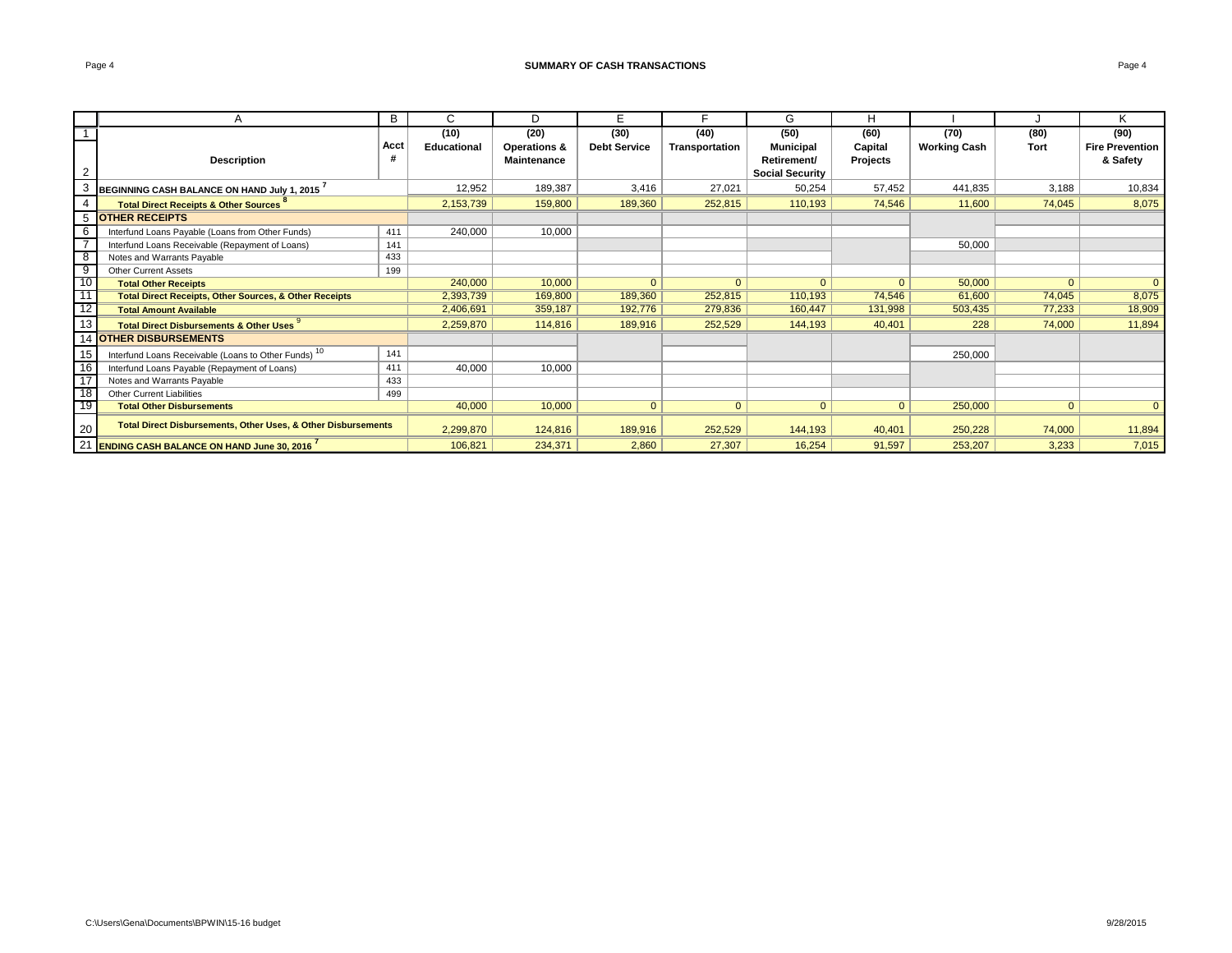#### Page 5 **ESTIMATED RECEIPTS/REVENUES** Page 5

|                 | Α                                                                          | B      | C            | D                       | Ε                   | F.             | G                      | H                       |                     | J            | K                      |
|-----------------|----------------------------------------------------------------------------|--------|--------------|-------------------------|---------------------|----------------|------------------------|-------------------------|---------------------|--------------|------------------------|
| $\top$          |                                                                            |        | (10)         | (20)                    | (30)                | (40)           | (50)                   | (60)                    | (70)                | (80)         | (90)                   |
|                 |                                                                            | Acct   | Educational  | <b>Operations &amp;</b> | <b>Debt Service</b> | Transportation | <b>Municipal</b>       | <b>Capital Projects</b> | <b>Working Cash</b> | Tort         | <b>Fire Prevention</b> |
|                 | <b>Description</b>                                                         | #      |              | Maintenance             |                     |                | Retirement/            |                         |                     |              | & Safety               |
| $\overline{2}$  |                                                                            |        |              |                         |                     |                | <b>Social Security</b> |                         |                     |              |                        |
| $\mathbf{3}$    | <b>RECEIPTS/REVENUES FROM LOCAL SOURCES</b>                                |        |              |                         |                     |                |                        |                         |                     |              |                        |
| $\overline{4}$  | AD VALOREM TAXES LEVIED BY LOCAL EDUCATION AGENCY                          |        |              |                         |                     |                |                        |                         |                     |              |                        |
| 5               | Designated Purposes Levies <sup>11</sup>                                   | $\sim$ | 630,000      | 154,000                 | 189,198             | 45,000         | 75,000                 |                         | 10,000              | 74,000       | 8,000                  |
| 6               | Leasing Purposes Levy <sup>12</sup>                                        | 1130   |              |                         |                     |                |                        |                         |                     |              |                        |
| $\overline{7}$  | Special Education Purposes Levy                                            | 1140   | 8,000        |                         |                     |                |                        |                         |                     |              |                        |
| 8               | FICA and Medicare Only Levies                                              | 1150   |              |                         |                     |                | 35,000                 |                         |                     |              |                        |
| 9               | Area Vocational Construction Purposes Levy                                 | 1160   |              |                         |                     |                |                        |                         |                     |              |                        |
| 10              | Summer School Purposes Levy                                                | 1170   |              |                         |                     |                |                        |                         |                     |              |                        |
| 11              | Other Tax Levies (Describe & Itemize)                                      | 1190   |              |                         |                     |                |                        |                         |                     |              |                        |
| 12              | <b>Total Ad Valorem Taxes Levied by District</b>                           |        | 638,000      | 154,000                 | 189,198             | 45,000         | 110,000                | 0                       | 10,000              | 74,000       | 8,000                  |
|                 | 13 PAYMENTS IN LIEU OF TAXES                                               |        |              |                         |                     |                |                        |                         |                     |              |                        |
| 14              | Mobile Home Privilege Tax                                                  | 1210   |              |                         |                     |                |                        |                         |                     |              |                        |
| 15              | Payments from Local Housing Authority                                      | 1220   | 950          |                         |                     |                |                        |                         |                     |              |                        |
| 16              | Corporate Personal Property Replacement Taxes 13                           | 1230   | 184,463      |                         |                     |                |                        |                         |                     |              |                        |
| 17              | Other Payments in Lieu of Taxes (Describe & Itemize)                       | 1290   | 38,800       |                         |                     |                |                        |                         |                     |              |                        |
| 18              | <b>Total Payments in Lieu of Taxes</b>                                     |        | 224,213      | $\mathbf{0}$            | $\overline{0}$      | $\mathbf{0}$   | 0                      | 0                       | 0 <sup>1</sup>      | $\mathbf{0}$ | $\Omega$               |
| 19              | <b>TUITION</b>                                                             |        |              |                         |                     |                |                        |                         |                     |              |                        |
| $\overline{20}$ | Regular Tuition from Pupils or Parents (In State)                          | 1311   |              |                         |                     |                |                        |                         |                     |              |                        |
| $\overline{21}$ | Regular Tuition from Other Districts (In State)                            | 1312   |              |                         |                     |                |                        |                         |                     |              |                        |
| $\overline{22}$ |                                                                            | 1313   |              |                         |                     |                |                        |                         |                     |              |                        |
|                 | Regular Tuition from Other Sources (In State)                              | 1314   |              |                         |                     |                |                        |                         |                     |              |                        |
| 23<br>24        | Regular Tuition from Other Sources (Out of State)                          | 1321   |              |                         |                     |                |                        |                         |                     |              |                        |
|                 | Summer School Tuition from Pupils or Parents (In State)                    |        |              |                         |                     |                |                        |                         |                     |              |                        |
| 25              | Summer School Tuition from Other Districts (In State)                      | 1322   |              |                         |                     |                |                        |                         |                     |              |                        |
| 26              | Summer School Tuition from Other Sources (In State)                        | 1323   |              |                         |                     |                |                        |                         |                     |              |                        |
| 27              | Summer School Tuition from Other Sources (Out of State)                    | 1324   |              |                         |                     |                |                        |                         |                     |              |                        |
| 28              | CTE Tuition from Pupils or Parents (In State)                              | 1331   |              |                         |                     |                |                        |                         |                     |              |                        |
| 29              | CTE Tuition from Other Districts (In State)                                | 1332   |              |                         |                     |                |                        |                         |                     |              |                        |
| 30              | CTE Tuition from Other Sources (In State)                                  | 1333   |              |                         |                     |                |                        |                         |                     |              |                        |
| 31              | CTE Tuition from Other Sources (Out of State)                              | 1334   |              |                         |                     |                |                        |                         |                     |              |                        |
| 32              | Special Education Tuition from Pupils or Parents (In State)                | 1341   |              |                         |                     |                |                        |                         |                     |              |                        |
| 33              | Special Education Tuition from Other Districts (In State)                  | 1342   |              |                         |                     |                |                        |                         |                     |              |                        |
| 34              | Special Education Tuition from Other Sources (In State)                    | 1343   |              |                         |                     |                |                        |                         |                     |              |                        |
| 35              | Special Education Tuition from Other Sources (Out of State)                | 1344   |              |                         |                     |                |                        |                         |                     |              |                        |
| 36              | Adult Tuition from Pupils or Parents (In State)                            | 1351   |              |                         |                     |                |                        |                         |                     |              |                        |
| 37              | Adult Tuition from Other Districts (In State)                              | 1352   |              |                         |                     |                |                        |                         |                     |              |                        |
| 38              | Adult Tuition from Other Sources (In State)                                | 1353   |              |                         |                     |                |                        |                         |                     |              |                        |
| 39              | Adult Tuition from Other Sources (Out of State)                            | 1354   |              |                         |                     |                |                        |                         |                     |              |                        |
| -40             | <b>Total Tuition</b>                                                       |        | $\mathbf{0}$ |                         |                     |                |                        |                         |                     |              |                        |
| 41              | <b>TRANSPORTATION FEES</b>                                                 |        |              |                         |                     |                |                        |                         |                     |              |                        |
| 42              | Regular Transportation Fees from Pupils or Parents (In State)              | 1411   |              |                         |                     |                |                        |                         |                     |              |                        |
| -43             | Regular Transportation Fees from Other Districts (In State)                | 1412   |              |                         |                     |                |                        |                         |                     |              |                        |
| 44              | Regular Transportation Fees from Other Sources (In State)                  | 1413   |              |                         |                     |                |                        |                         |                     |              |                        |
| 45              | Regular Transportation Fees from Co-curricular Activities (In State)       | 1415   |              |                         |                     |                |                        |                         |                     |              |                        |
| 46              | Regular Transportation Fees from Other Sources (Out of State)              | 1416   |              |                         |                     |                |                        |                         |                     |              |                        |
| 47              | Summer School Transportation Fees from Pupils or Parents (In State)        | 1421   |              |                         |                     |                |                        |                         |                     |              |                        |
| 48              | Summer School Transportation Fees from Other Districts (In State)          | 1422   |              |                         |                     |                |                        |                         |                     |              |                        |
| 49              | Summer School Transportation Fees from Other Sources (In State)            | 1423   |              |                         |                     |                |                        |                         |                     |              |                        |
|                 | Summer School Transportation Fees from Other Sources                       | 1424   |              |                         |                     |                |                        |                         |                     |              |                        |
| 50              | (Out of State)                                                             |        |              |                         |                     |                |                        |                         |                     |              |                        |
| 51              | CTE Transportation Fees from Pupils or Parents (In State)                  | 1431   |              |                         |                     |                |                        |                         |                     |              |                        |
| 52              | CTE Transportation Fees from Other Districts (In State)                    | 1432   |              |                         |                     |                |                        |                         |                     |              |                        |
| 53              | CTE Transportation Fees from Other Sources (In State)                      | 1433   |              |                         |                     |                |                        |                         |                     |              |                        |
| 54              | CTE Transportation Fees from Other Sources (Out of State)                  | 1434   |              |                         |                     |                |                        |                         |                     |              |                        |
| 55              | Special Education Transportation Fees from Pupils or Parents<br>(In State) | 1441   |              |                         |                     |                |                        |                         |                     |              |                        |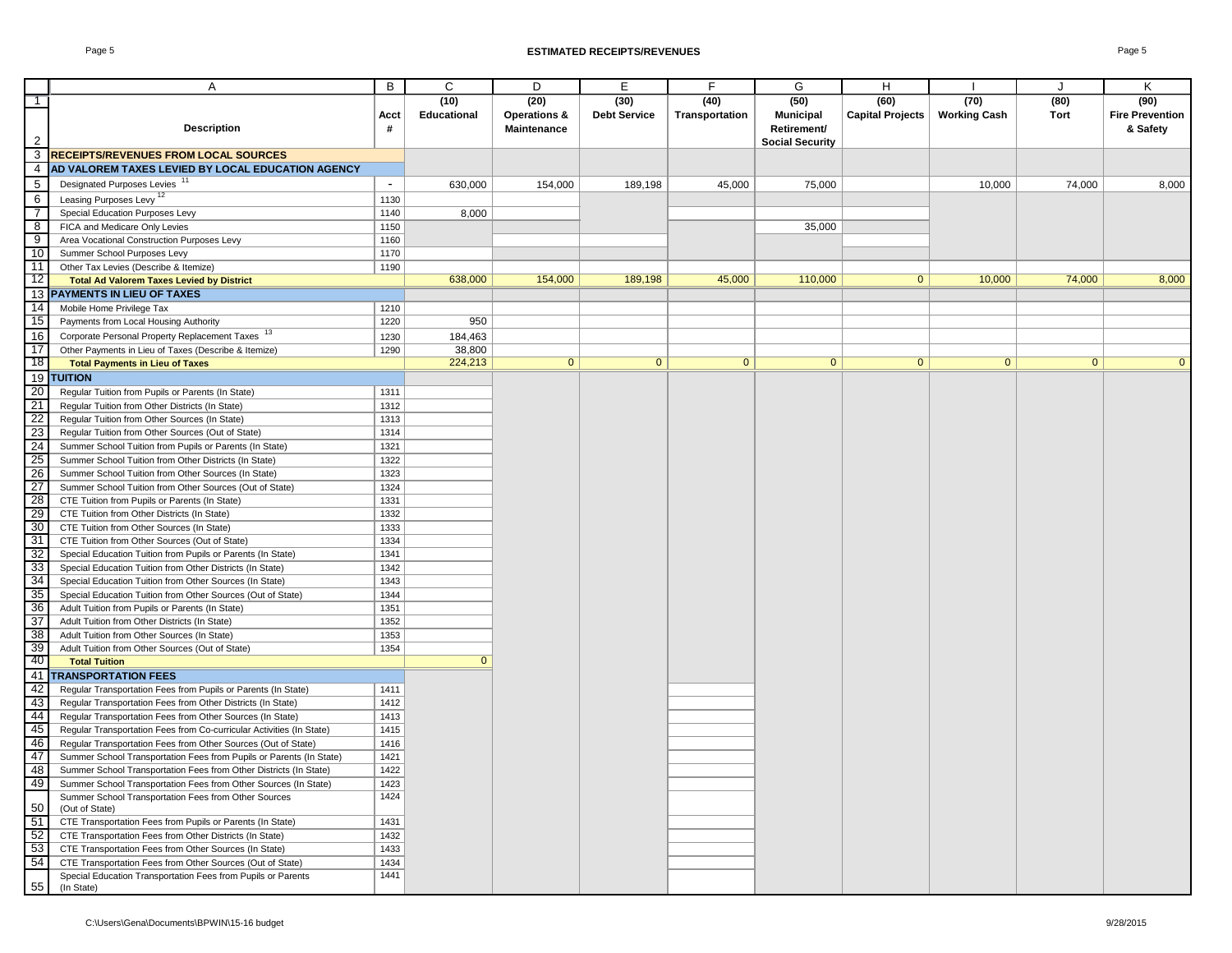|                 | Α                                                                                          | B            | C                          | D                                              | Е                           | F                      | G                                       | H                               |                             | J            | Κ                                          |
|-----------------|--------------------------------------------------------------------------------------------|--------------|----------------------------|------------------------------------------------|-----------------------------|------------------------|-----------------------------------------|---------------------------------|-----------------------------|--------------|--------------------------------------------|
| $-1$            | <b>Description</b>                                                                         | Acct<br>#    | (10)<br><b>Educational</b> | (20)<br><b>Operations &amp;</b><br>Maintenance | (30)<br><b>Debt Service</b> | (40)<br>Transportation | (50)<br><b>Municipal</b><br>Retirement/ | (60)<br><b>Capital Projects</b> | (70)<br><b>Working Cash</b> | (80)<br>Tort | (90)<br><b>Fire Prevention</b><br>& Safety |
| $\overline{2}$  |                                                                                            |              |                            |                                                |                             |                        | <b>Social Security</b>                  |                                 |                             |              |                                            |
| 56              | Special Education Transportation Fees from Other Districts (In State)                      | 1442         |                            |                                                |                             |                        |                                         |                                 |                             |              |                                            |
| 57              | Special Education Transportation Fees from Other Sources (In State)                        | 1443<br>1444 |                            |                                                |                             |                        |                                         |                                 |                             |              |                                            |
| 58              | Special Education Transportation Fees from Other Sources<br>(Out of State)                 |              |                            |                                                |                             |                        |                                         |                                 |                             |              |                                            |
| 59              | Adult Transportation Fees from Pupils or Parents (In State)                                | 1451         |                            |                                                |                             |                        |                                         |                                 |                             |              |                                            |
| 60              | Adult Transportation Fees from Other Districts (In State)                                  | 1452         |                            |                                                |                             |                        |                                         |                                 |                             |              |                                            |
| 61              | Adult Transportation Fees from Other Sources (In State)                                    | 1453         |                            |                                                |                             |                        |                                         |                                 |                             |              |                                            |
| 62              | Adult Transportation Fees from Other Sources (Out of State)                                | 1454         |                            |                                                |                             |                        |                                         |                                 |                             |              |                                            |
| 63              | <b>Total Transportation Fees</b>                                                           |              |                            |                                                |                             | $\overline{0}$         |                                         |                                 |                             |              |                                            |
|                 | <b>64 EARNINGS ON INVESTMENTS</b>                                                          |              |                            |                                                |                             |                        |                                         |                                 |                             |              |                                            |
| 65              | Interest on Investments                                                                    | 1510         | 280                        | 1,300                                          | 162                         | 150                    | 193                                     | 46                              | 1,600                       | 45           | 75                                         |
| 66              | Gain or Loss on Sale of Investments                                                        | 1520         |                            |                                                |                             |                        |                                         |                                 |                             |              |                                            |
| -67             | <b>Total Earnings on Investments</b>                                                       |              | 280                        | 1,300                                          | 162                         | 150                    | 193                                     | 46                              | 1,600                       | 45           | 75                                         |
|                 | 68 FOOD SERVICE                                                                            |              |                            |                                                |                             |                        |                                         |                                 |                             |              |                                            |
| 69              | Sales to Pupils - Lunch                                                                    | 1611         | 22,500                     |                                                |                             |                        |                                         |                                 |                             |              |                                            |
| 70              | Sales to Pupils - Breakfast                                                                | 1612         |                            |                                                |                             |                        |                                         |                                 |                             |              |                                            |
| 71              | Sales to Pupils - A la Carte                                                               | 1613         |                            |                                                |                             |                        |                                         |                                 |                             |              |                                            |
| 72              | Sales to Pupils - Other (Describe & Itemize)                                               | 1614         |                            |                                                |                             |                        |                                         |                                 |                             |              |                                            |
| 73              | Sales to Adults                                                                            | 1620         | 3,300                      |                                                |                             |                        |                                         |                                 |                             |              |                                            |
| 74              | Other Food Service (Describe & Itemize)                                                    | 1690         |                            |                                                |                             |                        |                                         |                                 |                             |              |                                            |
| -75             | <b>Total Food Service</b>                                                                  |              | 25,800                     |                                                |                             |                        |                                         |                                 |                             |              |                                            |
| 76              | <b>IDISTRICT/SCHOOL ACTIVITY INCOME</b>                                                    |              |                            |                                                |                             |                        |                                         |                                 |                             |              |                                            |
| $\overline{77}$ | Admissions - Athletic                                                                      | 1711         | 21,000                     |                                                |                             |                        |                                         |                                 |                             |              |                                            |
| 78              | Admissions - Other                                                                         | 1719         | 3,230                      |                                                |                             |                        |                                         |                                 |                             |              |                                            |
| 79              | Fees                                                                                       | 1720         | 500                        |                                                |                             |                        |                                         |                                 |                             |              |                                            |
| 80              | <b>Book Store Sales</b>                                                                    | 1730         |                            |                                                |                             |                        |                                         |                                 |                             |              |                                            |
| 81              | Other District/School Activity Revenue (Describe & Itemize)                                | 1790         |                            |                                                |                             |                        |                                         |                                 |                             |              |                                            |
| -82             | <b>Total District/School Activity Income</b>                                               |              | 24,730                     | $\overline{0}$                                 |                             |                        |                                         |                                 |                             |              |                                            |
|                 | 83 TEXTBOOK Income                                                                         |              |                            |                                                |                             |                        |                                         |                                 |                             |              |                                            |
| 84              | Rentals - Regular Textbooks                                                                | 1811         | 3,800                      |                                                |                             |                        |                                         |                                 |                             |              |                                            |
| 85              | Rentals - Summer School Textbooks                                                          | 1812         |                            |                                                |                             |                        |                                         |                                 |                             |              |                                            |
| 86<br>87        | Rentals - Adult/Continuing Education Textbooks<br>Rentals - Other (Describe)               | 1813<br>1819 |                            |                                                |                             |                        |                                         |                                 |                             |              |                                            |
| $\overline{88}$ | Sales - Regular Textbooks                                                                  | 1821         | 4,000                      |                                                |                             |                        |                                         |                                 |                             |              |                                            |
| 89              | Sales - Summer School Textbooks                                                            | 1822         |                            |                                                |                             |                        |                                         |                                 |                             |              |                                            |
| 90              | Sales - Adult/Continuing Education Textbooks                                               | 1823         |                            |                                                |                             |                        |                                         |                                 |                             |              |                                            |
| 91              | Sales - Other (Describe & Itemize)                                                         | 1829         |                            |                                                |                             |                        |                                         |                                 |                             |              |                                            |
| 92              | Other (Describe & Itemize)                                                                 | 1890         |                            |                                                |                             |                        |                                         |                                 |                             |              |                                            |
| -93             | <b>Total Textbooks</b>                                                                     |              | 7,800                      |                                                |                             |                        |                                         |                                 |                             |              |                                            |
|                 | 94 OTHER REVENUE FROM LOCAL SOURCES                                                        |              |                            |                                                |                             |                        |                                         |                                 |                             |              |                                            |
| 95              | Rentals                                                                                    | 1910         |                            |                                                |                             |                        |                                         |                                 |                             |              |                                            |
| 96              | Contributions and Donations from Private Sources                                           | 1920         | 8,000                      |                                                |                             |                        |                                         |                                 |                             |              |                                            |
| 97              | Impact Fees from Municipal or County Governments                                           | 1930         |                            |                                                |                             |                        |                                         |                                 |                             |              |                                            |
| 98              | Services Provided Other Districts                                                          | 1940         | 4,000                      |                                                |                             | 2,871                  |                                         |                                 |                             |              |                                            |
| 99              | Refund of Prior Years' Expenditures                                                        | 1950         | 205                        |                                                |                             |                        |                                         |                                 |                             |              |                                            |
| 100             | Payments of Surplus Moneys from TIF Districts                                              | 1960         |                            |                                                |                             |                        |                                         |                                 |                             |              |                                            |
| 101             | <b>Drivers' Education Fees</b>                                                             | 1970         |                            |                                                |                             |                        |                                         |                                 |                             |              |                                            |
| 102             | Proceeds from Vendors' Contracts                                                           | 1980         |                            |                                                |                             |                        |                                         |                                 |                             |              |                                            |
| 103             | School Facility Occupation Tax Proceeds                                                    | 1983         |                            |                                                |                             |                        |                                         | 74,500                          |                             |              |                                            |
| 104             | Payment from Other Districts                                                               | 1991         | 3,500                      |                                                |                             |                        |                                         |                                 |                             |              |                                            |
| 105             | Sale of Vocational Projects                                                                | 1992         |                            |                                                |                             |                        |                                         |                                 |                             |              |                                            |
| 106<br>107      | Other Local Fees (Describe & Itemize)                                                      | 1993         |                            |                                                |                             |                        |                                         |                                 |                             |              |                                            |
| 108             | Other Local Revenues (Describe & Itemize)<br><b>Total Other Revenue from Local Sources</b> | 1999         | 11,000<br>26,705           | 4,500<br>4,500                                 | $\mathbf{0}$                | 1,542<br>4,413         | $\Omega$                                | 74,500                          | $\Omega$                    | $\Omega$     | $\overline{0}$                             |
| 109             | <b>Total Receipts/Revenues from Local Sources</b>                                          | 1000         | 947,528                    | 159,800                                        | 189,360                     | 49,563                 | 110,193                                 | 74,546                          | 11,600                      | 74,045       | 8,075                                      |
|                 |                                                                                            |              |                            |                                                |                             |                        |                                         |                                 |                             |              |                                            |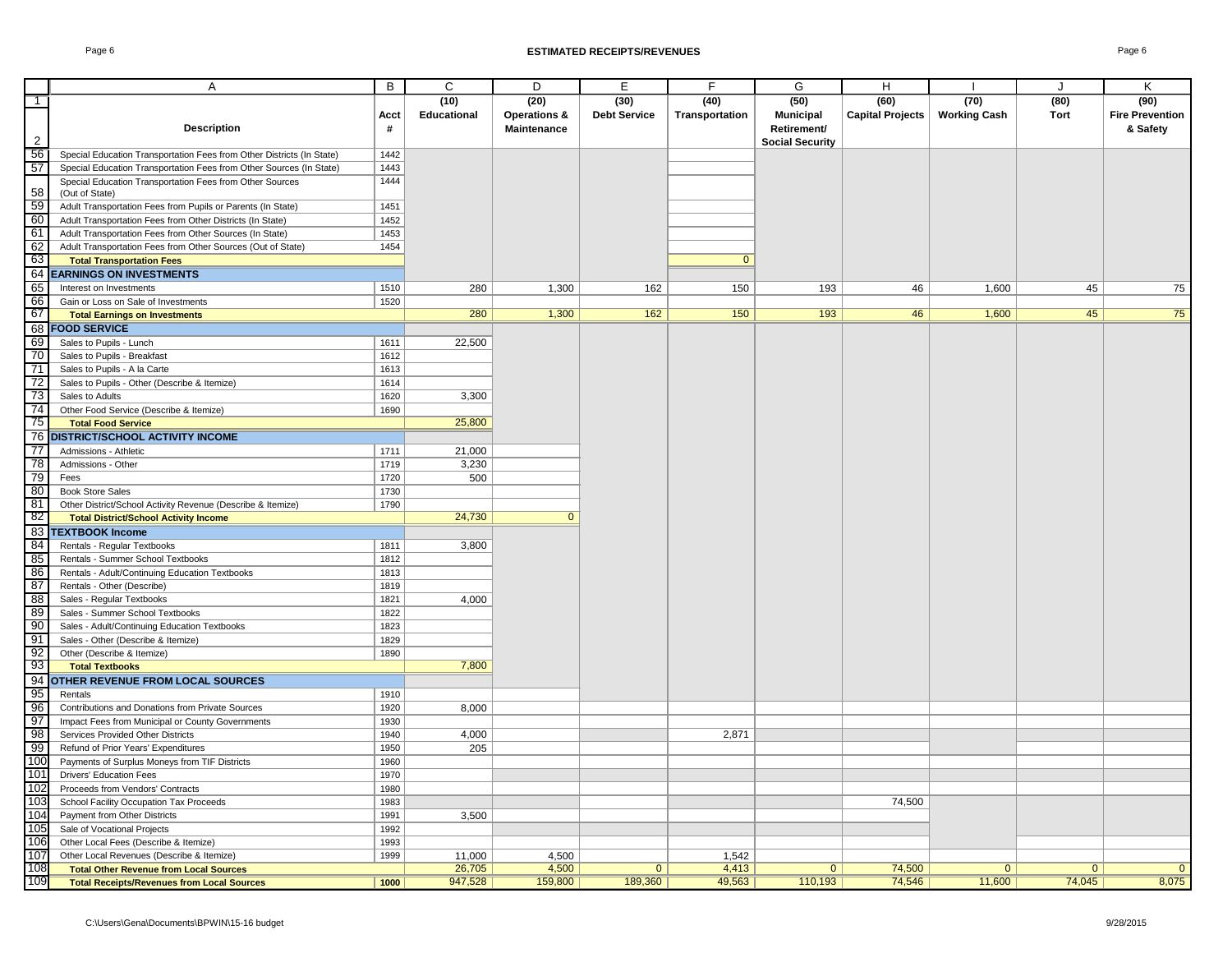|                | Α                                                                  | B    | C              | D                       | E                   | F.             | G                      | H                       |                     | $\cdot$      | Κ                      |
|----------------|--------------------------------------------------------------------|------|----------------|-------------------------|---------------------|----------------|------------------------|-------------------------|---------------------|--------------|------------------------|
| $\overline{1}$ |                                                                    |      | (10)           | (20)                    | (30)                | (40)           | (50)                   | (60)                    | (70)                | (80)         | (90)                   |
|                |                                                                    | Acct | Educational    | <b>Operations &amp;</b> | <b>Debt Service</b> | Transportation | <b>Municipal</b>       | <b>Capital Projects</b> | <b>Working Cash</b> | Tort         | <b>Fire Prevention</b> |
|                | <b>Description</b>                                                 | #    |                | <b>Maintenance</b>      |                     |                | Retirement/            |                         |                     |              | & Safety               |
| $\overline{2}$ |                                                                    |      |                |                         |                     |                | <b>Social Security</b> |                         |                     |              |                        |
|                | <b>FLOW-THROUGH RECEIPTS/REVENUES FROM ONE</b>                     |      |                |                         |                     |                |                        |                         |                     |              |                        |
|                |                                                                    |      |                |                         |                     |                |                        |                         |                     |              |                        |
|                | 110 DISTRICT TO ANOTHER DISTRICT                                   |      |                |                         |                     |                |                        |                         |                     |              |                        |
| 111            | Flow-Through Revenue from State Sources                            | 2100 |                |                         |                     |                |                        |                         |                     |              |                        |
| 112            | Flow-Through Revenue from Federal Sources                          | 2200 | 5,600          |                         |                     |                |                        |                         |                     |              |                        |
| 113            | Other Flow-Through Revenue (Describe & Itemize)                    | 2300 |                |                         |                     |                |                        |                         |                     |              |                        |
|                | <b>Total Flow-Through Receipts/Revenues From</b>                   | 2000 |                |                         |                     |                |                        |                         |                     |              |                        |
| 114            | <b>One District to Another District</b>                            |      | 5,600          | $\Omega$                |                     | $\mathbf{0}$   | $\Omega$               |                         |                     |              |                        |
|                | 115 RECEIPTS/REVENUES FROM STATE SOURCES                           |      |                |                         |                     |                |                        |                         |                     |              |                        |
|                | 116 UNRESTRICTED GRANTS-IN-AID                                     |      |                |                         |                     |                |                        |                         |                     |              |                        |
| 117            | General State Aid (Section 18-8.05)                                | 3001 | 822,658        |                         |                     |                |                        |                         |                     |              |                        |
| 118            | General State Aid Hold Harmless/Supplemental                       | 3002 | 11,484         |                         |                     |                |                        |                         |                     |              |                        |
| 119            | Reorganization Incentives (Accounts 3005-3021)                     | 3005 |                |                         |                     |                |                        |                         |                     |              |                        |
|                | Other Unrestricted Grants-In-Aid From State Sources                | 3099 |                |                         |                     |                |                        |                         |                     |              |                        |
| 120            | (Describe & Itemize)                                               |      |                |                         |                     |                |                        |                         |                     |              |                        |
| 121            | <b>Total Unrestricted Grants-In-Aid</b>                            |      | 834,142        | $\mathbf{0}$            | $\mathbf{0}$        | $\mathbf{0}$   | $\mathbf{0}$           | $\mathbf{0}$            |                     | $\mathbf{0}$ | $\mathbf{0}$           |
|                | 122 RESTRICTED GRANTS-IN-AID                                       |      |                |                         |                     |                |                        |                         |                     |              |                        |
|                | 123 SPECIAL EDUCATION                                              |      |                |                         |                     |                |                        |                         |                     |              |                        |
| 124            | Special Education - Private Facility Tuition                       | 3100 |                |                         |                     |                |                        |                         |                     |              |                        |
| 125            | Special Education - Funding for Children Requiring Sp Ed Services  | 3105 | 37,176         |                         |                     |                |                        |                         |                     |              |                        |
| 126            | Special Education - Personnel                                      | 3110 | 78,613         |                         |                     |                |                        |                         |                     |              |                        |
| 127            | Special Education - Orphanage - Individual                         | 3120 | 1,162          |                         |                     |                |                        |                         |                     |              |                        |
| 128            | Special Education - Orphanage - Summer Individual                  | 3130 |                |                         |                     |                |                        |                         |                     |              |                        |
| 129            | Special Education - Summer School                                  | 3145 |                |                         |                     |                |                        |                         |                     |              |                        |
| 130            | Special Education - Other (Describe & Itemize)                     | 3199 |                |                         |                     |                |                        |                         |                     |              |                        |
| 131            | <b>Total Special Education</b>                                     |      | 116,951        | $\mathbf{0}$            |                     | $\mathbf{0}$   |                        |                         |                     |              |                        |
|                |                                                                    |      |                |                         |                     |                |                        |                         |                     |              |                        |
|                | 132 CAREER AND TECHNICAL EDUCATION (CTE)                           |      |                |                         |                     |                |                        |                         |                     |              |                        |
| 133            | CTE - Technical Education - Tech Prep                              | 3200 | 2,380          |                         |                     |                |                        |                         |                     |              |                        |
| 134            | CTE - Secondary Program Improvement (CTEI)                         | 3220 |                |                         |                     |                |                        |                         |                     |              |                        |
| 135            | CTE - WECEP                                                        | 3225 |                |                         |                     |                |                        |                         |                     |              |                        |
| 136            | CTE - Agriculture Education                                        | 3235 |                |                         |                     |                |                        |                         |                     |              |                        |
| 137            | CTE - Instructor Practicum                                         | 3240 |                |                         |                     |                |                        |                         |                     |              |                        |
| 138            | CTE - Student Organizations                                        | 3270 |                |                         |                     |                |                        |                         |                     |              |                        |
| 139            | CTE - Other (Describe & Itemize)                                   | 3299 |                |                         |                     |                |                        |                         |                     |              |                        |
| 140            | <b>Total Career and Technical Education</b>                        |      | 2,380          | $\mathbf{0}$            |                     |                | $\Omega$               |                         |                     |              |                        |
| 141            | <b>BILINGUAL EDUCATION</b>                                         |      |                |                         |                     |                |                        |                         |                     |              |                        |
| 142            | Bilingual Education - Downstate - TPI and TBE                      | 3305 |                |                         |                     |                |                        |                         |                     |              |                        |
| 143            | Bilingual Education - Downstate - Transitional Bilingual Education | 3310 |                |                         |                     |                |                        |                         |                     |              |                        |
| 144            | <b>Total Bilingual Education</b>                                   |      | $\mathbf{0}$   |                         |                     |                | $\Omega$               |                         |                     |              |                        |
| 145            | State Free Lunch & Breakfast                                       | 3360 | 708            |                         |                     |                |                        |                         |                     |              |                        |
| 146            | School Breakfast Initiative                                        | 3365 |                |                         |                     |                |                        |                         |                     |              |                        |
| 147            | <b>Driver Education</b>                                            | 3370 | 4,570          |                         |                     |                |                        |                         |                     |              |                        |
| 148            | Adult Education (from ICCB)                                        | 3410 |                |                         |                     |                |                        |                         |                     |              |                        |
| 149            | Adult Education - Other (Describe & Itemize)                       | 3499 |                |                         |                     |                |                        |                         |                     |              |                        |
|                | 150 TRANSPORTATION                                                 |      |                |                         |                     |                |                        |                         |                     |              |                        |
| 151            | Transportation - Regular and Vocational                            | 3500 |                |                         |                     | 107,000        |                        |                         |                     |              |                        |
| 152            | Transportation - Special Education                                 | 3510 |                |                         |                     | 77,077         |                        |                         |                     |              |                        |
| 153            | Transportation - Other (Describe & Itemize)                        | 3599 |                |                         |                     |                |                        |                         |                     |              |                        |
| 154            | <b>Total Transportation</b>                                        |      | $\overline{0}$ | $\mathbf{0}$            |                     | 184,077        | $\mathbf{0}$           |                         |                     |              |                        |
| 155            | Learning Improvement - Change Grants                               | 3610 |                |                         |                     |                |                        |                         |                     |              |                        |
| 156            | Scientific Literacy                                                | 3660 |                |                         |                     |                |                        |                         |                     |              |                        |
| 157            | Truant Alternative/Optional Education                              | 3695 |                |                         |                     |                |                        |                         |                     |              |                        |
|                | Early Childhood - Block Grant                                      | 3705 | 55,108         |                         |                     | 19,175         |                        |                         |                     |              |                        |
| 158<br>159     | Reading Improvement Block Grant                                    | 3715 |                |                         |                     |                |                        |                         |                     |              |                        |
| 160            |                                                                    |      |                |                         |                     |                |                        |                         |                     |              |                        |
| 161            | Reading Improvement Block Grant - Reading Recovery                 | 3720 |                |                         |                     |                |                        |                         |                     |              |                        |
|                | Continued Reading Improvement Block Grant                          | 3725 |                |                         |                     |                |                        |                         |                     |              |                        |
| 162            | Continued Reading Improvement Block Grant (2% Set Aside)           | 3726 |                |                         |                     |                |                        |                         |                     |              |                        |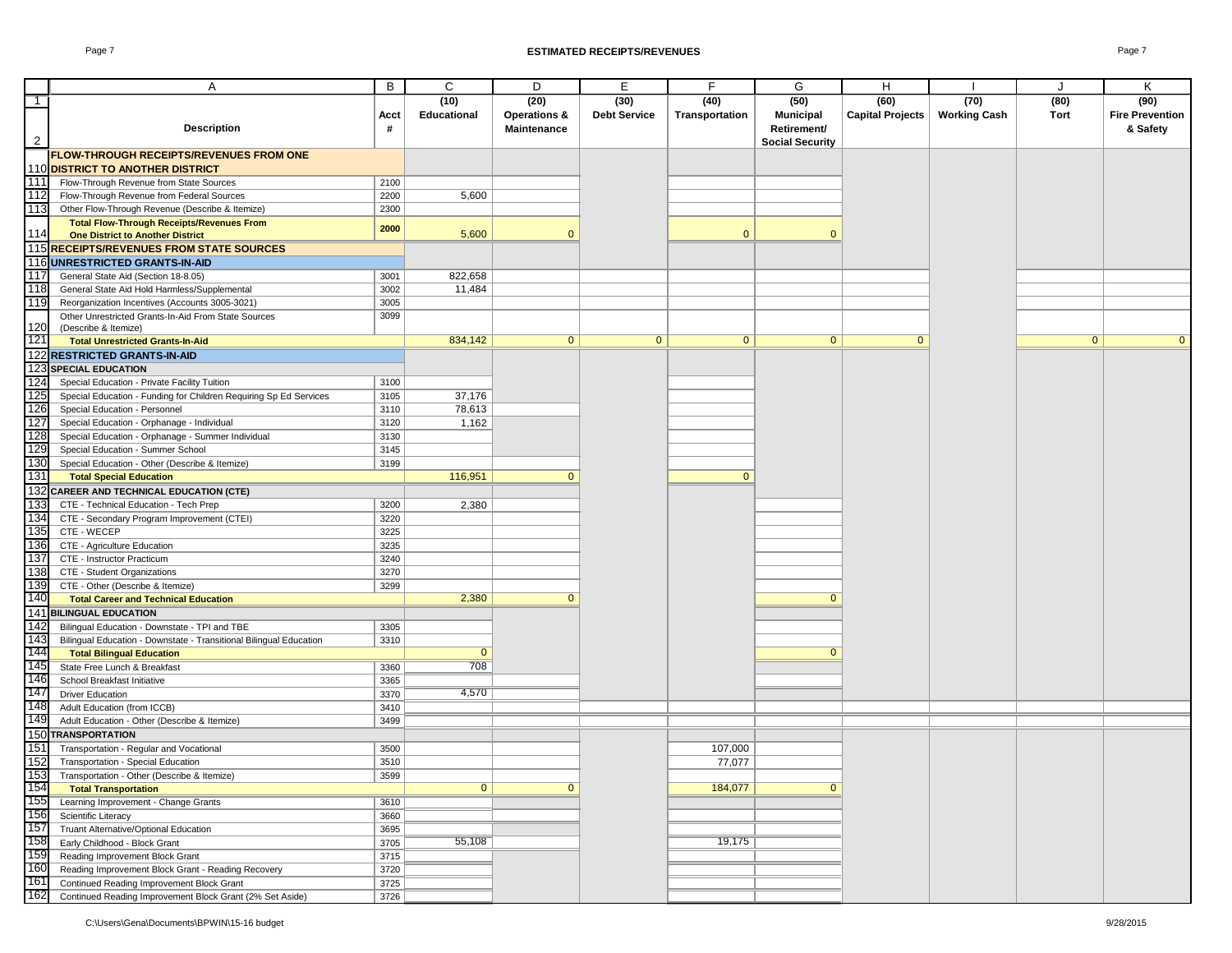|                | A                                                                                                                           | B    | C              | D                       | $\overline{E}$      | F              | G                      | H                       |                     | $\cdot$        | K                      |
|----------------|-----------------------------------------------------------------------------------------------------------------------------|------|----------------|-------------------------|---------------------|----------------|------------------------|-------------------------|---------------------|----------------|------------------------|
| $\top$         |                                                                                                                             |      | (10)           | (20)                    | (30)                | (40)           | (50)                   | (60)                    | (70)                | (80)           | (90)                   |
|                |                                                                                                                             | Acct | Educational    | <b>Operations &amp;</b> | <b>Debt Service</b> | Transportation | <b>Municipal</b>       | <b>Capital Projects</b> | <b>Working Cash</b> | Tort           | <b>Fire Prevention</b> |
|                | <b>Description</b>                                                                                                          | #    |                |                         |                     |                |                        |                         |                     |                |                        |
| $\overline{2}$ |                                                                                                                             |      |                | Maintenance             |                     |                | Retirement/            |                         |                     |                | & Safety               |
| 163            | Chicago General Education Block Grant                                                                                       | 3766 |                |                         |                     |                | <b>Social Security</b> |                         |                     |                |                        |
| 164            | Chicago Educational Services Block Grant                                                                                    | 3767 |                |                         |                     |                |                        |                         |                     |                |                        |
| 165            |                                                                                                                             | 3775 |                |                         |                     |                |                        |                         |                     |                |                        |
| 166            | School Safety & Educational Improvement Block Grant<br>Technology - Technology for Success                                  | 3780 |                |                         |                     |                |                        |                         |                     |                |                        |
| 167            | State Charter Schools                                                                                                       | 3815 |                |                         |                     |                |                        |                         |                     |                |                        |
| 168            |                                                                                                                             | 3825 |                |                         |                     |                |                        |                         |                     |                |                        |
| 169            | Extended Learning Opportunities - Summer Bridges                                                                            | 3920 |                |                         |                     |                |                        |                         |                     |                |                        |
| 170            | Infrastructure Improvements - Planning/Construction                                                                         | 3925 |                |                         |                     |                |                        |                         |                     |                |                        |
| 171            | School Infrastructure - Maintenance Projects                                                                                | 3999 | 15,750         |                         |                     |                |                        |                         |                     |                |                        |
| 172            | Other Restricted Revenue from State Sources (Describe & Itemize)                                                            |      | 195,467        | $\overline{0}$          | $\overline{0}$      | 203,252        | $\overline{0}$         | $\overline{0}$          | $\overline{0}$      | $\overline{0}$ | $\overline{0}$         |
| 173            | <b>Total Restricted Grants-In-Aid</b>                                                                                       | 3000 | 1,029,609      | $\overline{0}$          | $\overline{0}$      | 203,252        | $\overline{0}$         | $\overline{0}$          | $\overline{0}$      | $\overline{0}$ | $\overline{0}$         |
|                | <b>Total Receipts/Revenues from State Sources</b>                                                                           |      |                |                         |                     |                |                        |                         |                     |                |                        |
|                | 174 RECEIPTS/REVENUES FROM FEDERAL SOURCES                                                                                  |      |                |                         |                     |                |                        |                         |                     |                |                        |
|                | UNRESTRICTED GRANTS-IN-AID RECEIVED DIRECTLY                                                                                |      |                |                         |                     |                |                        |                         |                     |                |                        |
|                | 175 FROM FEDERAL GOVT.                                                                                                      |      |                |                         |                     |                |                        |                         |                     |                |                        |
| 176            | Federal Impact Aid                                                                                                          | 4001 |                |                         |                     |                |                        |                         |                     |                |                        |
|                | Other Unrestricted Grants-In-Aid Received Directly from the Federal Govt.                                                   | 4009 |                |                         |                     |                |                        |                         |                     |                |                        |
| 177<br>178     | (Describe & Itemize)                                                                                                        |      | $\overline{0}$ | $\overline{0}$          | $\overline{0}$      | $\overline{0}$ | $\overline{0}$         | $\overline{0}$          | 0                   | $\overline{0}$ | $\mathbf{0}$           |
|                | Total Unrestricted Grants-In-Aid Received Directly from Fed Govt<br>RESTRICTED GRANTS-IN-AID RECEIVED DIRECTLY FROM FEDERAL |      |                |                         |                     |                |                        |                         |                     |                |                        |
|                | $179$ GOVT                                                                                                                  |      |                |                         |                     |                |                        |                         |                     |                |                        |
| 180            |                                                                                                                             | 4045 |                |                         |                     |                |                        |                         |                     |                |                        |
| 181            | <b>Head Start</b>                                                                                                           | 4050 |                |                         |                     |                |                        |                         |                     |                |                        |
| 182            | Construction (Impact Aid)<br><b>MAGNET</b>                                                                                  | 4060 |                |                         |                     |                |                        |                         |                     |                |                        |
|                | Other Restricted Grants-In-Aid Received Directly from Federal Govt.                                                         | 4090 |                |                         |                     |                |                        |                         |                     |                |                        |
| 183            | (Describe & Itemize)                                                                                                        |      |                |                         |                     |                |                        |                         |                     |                |                        |
|                | <b>Total Restricted Grants-In-Aid Received Directly</b>                                                                     |      |                |                         |                     |                |                        |                         |                     |                |                        |
| 184            | from Federal Govt.                                                                                                          |      | $\mathbf{0}$   | $\Omega$                |                     | $\mathbf{0}$   | $\mathbf{0}$           | $\Omega$                |                     |                | $\Omega$               |
|                | RESTRICTED GRANTS-IN-AID RECEIVED FROM FEDERAL                                                                              |      |                |                         |                     |                |                        |                         |                     |                |                        |
|                | 185 GOVT. THRU THE STATE                                                                                                    |      |                |                         |                     |                |                        |                         |                     |                |                        |
|                | 186 TITLE VI                                                                                                                |      |                |                         |                     |                |                        |                         |                     |                |                        |
| 187            | Title VI - Innovation and Flexibility Formula                                                                               | 4100 |                |                         |                     |                |                        |                         |                     |                |                        |
| 188            | Title VI - SEA Projects                                                                                                     | 4105 |                |                         |                     |                |                        |                         |                     |                |                        |
| 189            | Title VI - Rural Education Initiative (REI)                                                                                 | 4107 | 31,587         |                         |                     |                |                        |                         |                     |                |                        |
| 190            | Title VI - Other (Describe & Itemize)                                                                                       | 4199 |                |                         |                     |                |                        |                         |                     |                |                        |
| 191            | <b>Total Title VI</b>                                                                                                       |      | 31,587         | $\mathbf{0}$            |                     | $\overline{0}$ | $\Omega$               |                         |                     |                |                        |
|                | 192 FOOD SERVICE                                                                                                            |      |                |                         |                     |                |                        |                         |                     |                |                        |
| 193            | Breakfast Start-Up Expansion                                                                                                | 4200 |                |                         |                     |                |                        |                         |                     |                |                        |
| 194            | National School Lunch Program                                                                                               | 4210 | 48,500         |                         |                     |                |                        |                         |                     |                |                        |
| 195            | Special Milk Program                                                                                                        | 4215 |                |                         |                     |                |                        |                         |                     |                |                        |
| 196            | School Breakfast Program                                                                                                    | 4220 | 9,550          |                         |                     |                |                        |                         |                     |                |                        |
| 197            | Summer Food Service Admin/Program                                                                                           | 4225 |                |                         |                     |                |                        |                         |                     |                |                        |
| 198            | Child and Adult Care Food Program                                                                                           | 4226 |                |                         |                     |                |                        |                         |                     |                |                        |
| 199            | Fresh Fruit and Vegetables                                                                                                  | 4240 |                |                         |                     |                |                        |                         |                     |                |                        |
| 200            | Food Service - Other (Describe & Itemize)                                                                                   | 4299 |                |                         |                     |                |                        |                         |                     |                |                        |
| 201            | <b>Total Food Service</b>                                                                                                   |      | 58,050         |                         |                     |                | $\Omega$               |                         |                     |                |                        |
|                | $202$ TITLE I                                                                                                               |      |                |                         |                     |                |                        |                         |                     |                |                        |
| 203            | Title I - Low Income                                                                                                        | 4300 | 68,005         |                         |                     |                |                        |                         |                     |                |                        |
| 204            | Title I - Low Income - Neglected, Private                                                                                   | 4305 |                |                         |                     |                |                        |                         |                     |                |                        |
| 205            | Title I - Comprehensive School Reform                                                                                       | 4332 |                |                         |                     |                |                        |                         |                     |                |                        |
| 206            | Title I - Reading First                                                                                                     | 4334 |                |                         |                     |                |                        |                         |                     |                |                        |
| 207            | Title I - Even Start                                                                                                        | 4335 |                |                         |                     |                |                        |                         |                     |                |                        |
| 208            | Title I - Reading First SEA Funds                                                                                           | 4337 |                |                         |                     |                |                        |                         |                     |                |                        |
| 209            | Title I - Migrant Education                                                                                                 | 4340 |                |                         |                     |                |                        |                         |                     |                |                        |
| 210            | Title I - Other (Describe & Itemize)                                                                                        | 4399 |                |                         |                     |                |                        |                         |                     |                |                        |
| 211            | <b>Total Title I</b>                                                                                                        |      | 68.005         | $\overline{0}$          |                     | $\overline{0}$ | $\overline{0}$         |                         |                     |                |                        |
|                |                                                                                                                             |      |                |                         |                     |                |                        |                         |                     |                |                        |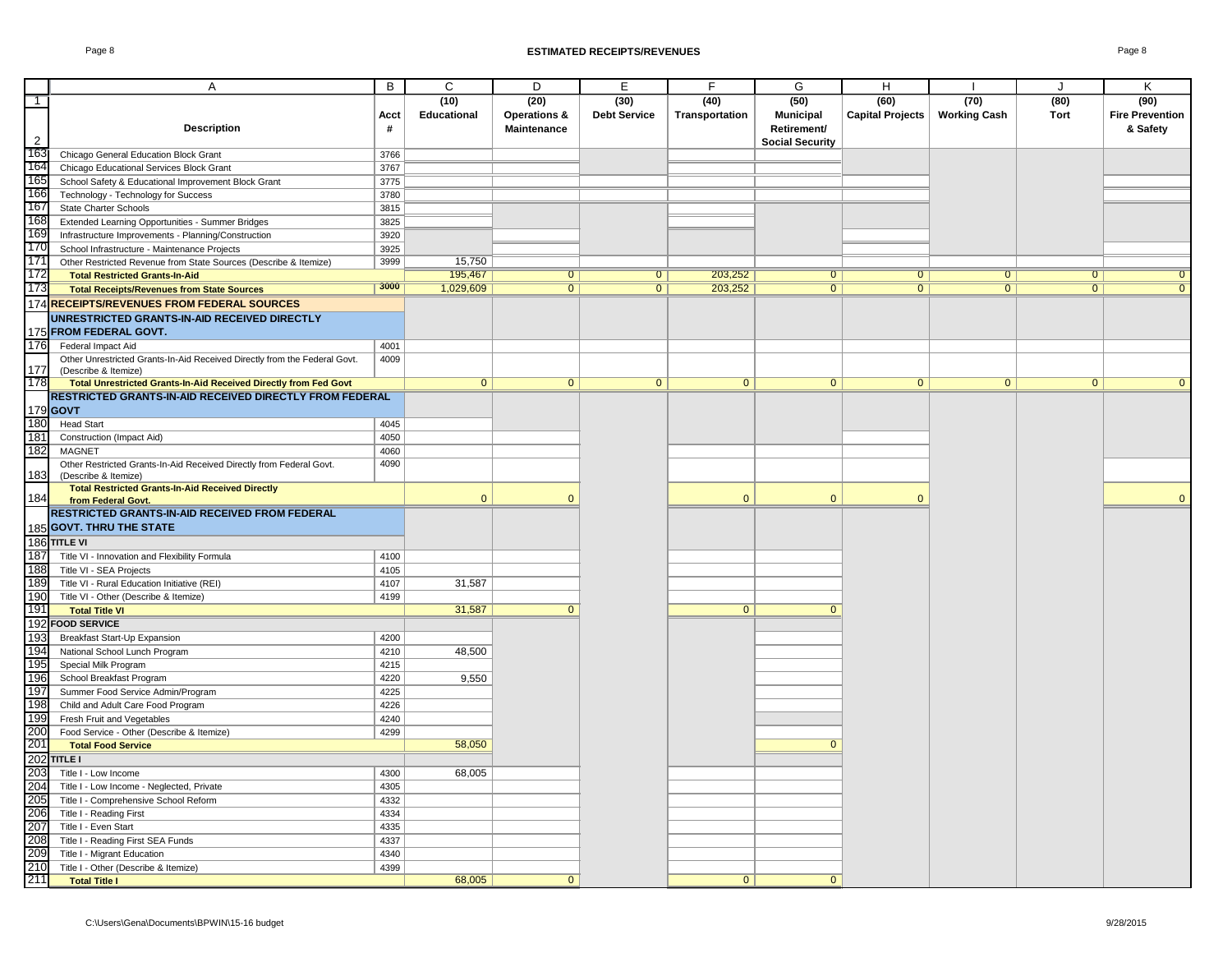|                                        | Α                                                                  | B    | C              | D                       | Е                   | F              | G                      | н                |                     | J            | Κ                      |
|----------------------------------------|--------------------------------------------------------------------|------|----------------|-------------------------|---------------------|----------------|------------------------|------------------|---------------------|--------------|------------------------|
| $\top$                                 |                                                                    |      | (10)           | (20)                    | (30)                | (40)           | (50)                   | (60)             | (70)                | (80)         | (90)                   |
|                                        |                                                                    | Acct | Educational    | <b>Operations &amp;</b> | <b>Debt Service</b> | Transportation | <b>Municipal</b>       | Capital Projects | <b>Working Cash</b> | Tort         | <b>Fire Prevention</b> |
|                                        | <b>Description</b>                                                 | #    |                | <b>Maintenance</b>      |                     |                | Retirement/            |                  |                     |              | & Safety               |
| $\overline{2}$                         |                                                                    |      |                |                         |                     |                | <b>Social Security</b> |                  |                     |              |                        |
|                                        | 212 TITLE IV                                                       |      |                |                         |                     |                |                        |                  |                     |              |                        |
| 213                                    | Title IV - Safe & Drug Free Schools - Formula                      | 4400 |                |                         |                     |                |                        |                  |                     |              |                        |
| 214                                    | Title IV - 21st Century Comm Learning Centers                      | 4421 |                |                         |                     |                |                        |                  |                     |              |                        |
| 215                                    | Title IV - Other (Describe & Itemize)                              | 4499 |                |                         |                     |                |                        |                  |                     |              |                        |
| 216                                    | <b>Total Title IV</b>                                              |      | $\mathbf{0}$   | $\Omega$                |                     | $\mathbf{0}$   | $\Omega$               |                  |                     |              |                        |
|                                        | 217 FEDERAL - SPECIAL EDUCATION                                    |      |                |                         |                     |                |                        |                  |                     |              |                        |
| 218                                    | Federal Special Education - Preschool Flow-Through                 | 4600 |                |                         |                     |                |                        |                  |                     |              |                        |
| 219                                    | Federal Special Education - Preschool Discretionary                | 4605 |                |                         |                     |                |                        |                  |                     |              |                        |
| 220                                    | Federal Special Education - IDEA Flow Through                      | 4620 |                |                         |                     |                |                        |                  |                     |              |                        |
| 221                                    | Federal Special Education - IDEA Room & Board                      | 4625 |                |                         |                     |                |                        |                  |                     |              |                        |
| 222                                    | Federal Special Education - IDEA Discretionary                     | 4630 |                |                         |                     |                |                        |                  |                     |              |                        |
| 223                                    | Federal Special Education - IDEA - Other (Describe & Itemize)      | 4699 |                |                         |                     |                |                        |                  |                     |              |                        |
| 224                                    | <b>Total Federal Special Education</b>                             |      | $\mathbf{0}$   | $\mathbf{0}$            |                     | $\mathbf{0}$   | $\mathbf{0}$           |                  |                     |              |                        |
|                                        | 225 CTE - PERKINS                                                  |      |                |                         |                     |                |                        |                  |                     |              |                        |
| 226                                    | CTE - Perkins-Title IIIE Tech Prep                                 | 4770 |                |                         |                     |                |                        |                  |                     |              |                        |
| 227                                    | CTE - Other (Describe & Itemize)                                   | 4799 |                |                         |                     |                |                        |                  |                     |              |                        |
| 228                                    | <b>Total CTE - Perkins</b>                                         |      | $\mathbf{0}$   | $\Omega$                |                     |                | $\Omega$               |                  |                     |              |                        |
| 229                                    | Federal - Adult Education                                          | 4810 |                |                         |                     |                |                        |                  |                     |              |                        |
| 230                                    | ARRA - General State Aid - Education Stabilization                 | 4850 |                |                         |                     |                |                        |                  |                     |              |                        |
| 231                                    | ARRA - Title I - Low Income                                        | 4851 |                |                         |                     |                |                        |                  |                     |              |                        |
| 232                                    | ARRA - Title I - Neglected, Private                                | 4852 |                |                         |                     |                |                        |                  |                     |              |                        |
| 233                                    | ARRA - Title I - Delinquent, Private                               | 4853 |                |                         |                     |                |                        |                  |                     |              |                        |
| 234                                    | ARRA - Title I - School Improvement (Part A)                       | 4854 |                |                         |                     |                |                        |                  |                     |              |                        |
| 235                                    | ARRA - Title I - School Improvement (Section 1003g)                | 4855 |                |                         |                     |                |                        |                  |                     |              |                        |
| 236                                    | ARRA - IDEA - Part B - Preschool                                   | 4856 |                |                         |                     |                |                        |                  |                     |              |                        |
| 237                                    | ARRA - IDEA - Part B - Flow-Through                                | 4857 |                |                         |                     |                |                        |                  |                     |              |                        |
| 238                                    | ARRA - Title IID - Technology - Formula                            | 4860 |                |                         |                     |                |                        |                  |                     |              |                        |
| 239                                    | ARRA - Title IID - Technology - Competitive                        | 4861 |                |                         |                     |                |                        |                  |                     |              |                        |
| 240                                    | ARRA - McKinney - Vento Homeless Education                         | 4862 |                |                         |                     |                |                        |                  |                     |              |                        |
| 241                                    | ARRA - Child Nutrition Equipment Assistance                        | 4863 |                |                         |                     |                |                        |                  |                     |              |                        |
| 242                                    | Impact Aid Formula Grants                                          | 4864 |                |                         |                     |                |                        |                  |                     |              |                        |
| 243                                    | Impact Aid Competitive Grants                                      | 4865 |                |                         |                     |                |                        |                  |                     |              |                        |
| 244                                    | Qualified Zone Academy Bond Tax Credits                            | 4866 |                |                         |                     |                |                        |                  |                     |              |                        |
| 245                                    | Qualified School Construction Bond Credits                         | 4867 |                |                         |                     |                |                        |                  |                     |              |                        |
| 246                                    | <b>Build America Bond Tax Credits</b>                              | 4868 |                |                         |                     |                |                        |                  |                     |              |                        |
| 247                                    | Build America Bond Interest Reimbursement                          | 4869 |                |                         |                     |                |                        |                  |                     |              |                        |
| 248                                    | ARRA - General State Aid - Other Government Services Stabilization | 4870 |                |                         |                     |                |                        |                  |                     |              |                        |
| 249                                    | Other ARRA Funds - II                                              | 4871 |                |                         |                     |                |                        |                  |                     |              |                        |
| 250                                    | Other ARRA Funds - III                                             | 4872 |                |                         |                     |                |                        |                  |                     |              |                        |
| 251                                    | Other ARRA Funds - IV                                              | 4873 |                |                         |                     |                |                        |                  |                     |              |                        |
| 252                                    | Other ARRA Funds - V                                               | 4874 |                |                         |                     |                |                        |                  |                     |              |                        |
| 253                                    | ARRA - Early Childhood                                             | 4875 |                |                         |                     |                |                        |                  |                     |              |                        |
| 254                                    | Other ARRA Funds - VII                                             | 4876 |                |                         |                     |                |                        |                  |                     |              |                        |
| 255                                    | Other ARRA Funds - VIII                                            | 4877 |                |                         |                     |                |                        |                  |                     |              |                        |
| 256                                    | Other ARRA Funds - IX                                              | 4878 |                |                         |                     |                |                        |                  |                     |              |                        |
| 257                                    | Other ARRA Funds - X                                               | 4879 |                |                         |                     |                |                        |                  |                     |              |                        |
| 258                                    | Other ARRA Funds - Ed Job Fund Program                             | 4880 |                |                         |                     |                |                        |                  |                     |              |                        |
| 259                                    | <b>Total Stimulus Programs</b>                                     |      | $\overline{0}$ | $\mathbf{0}$            | $\overline{0}$      | $\mathbf{0}$   | $\mathbf{0}$           | $\mathbf{0}$     |                     | $\mathbf{0}$ | $\mathbf 0$            |
| 260                                    | Race to the Top Program                                            | 4901 |                |                         |                     |                |                        |                  |                     |              |                        |
| 261<br>262<br>263<br>264<br>265<br>266 | Race to the Top - Preschool Expansion Grant                        | 4902 |                |                         |                     |                |                        |                  |                     |              |                        |
|                                        | Advanced Placement Fee/International Baccalaureate                 | 4904 |                |                         |                     |                |                        |                  |                     |              |                        |
|                                        | Title III - Immigrant Education Program (IEP)                      | 4905 |                |                         |                     |                |                        |                  |                     |              |                        |
|                                        | Title III - Language Inst Program - Limited English (LIPLEP)       | 4909 |                |                         |                     |                |                        |                  |                     |              |                        |
|                                        | Learn & Serve America                                              | 4910 |                |                         |                     |                |                        |                  |                     |              |                        |
|                                        | McKinney Education for Homeless Children                           | 4920 |                |                         |                     |                |                        |                  |                     |              |                        |
| 267                                    | Title II - Eisenhower - Professional Development Formula           | 4930 |                |                         |                     |                |                        |                  |                     |              |                        |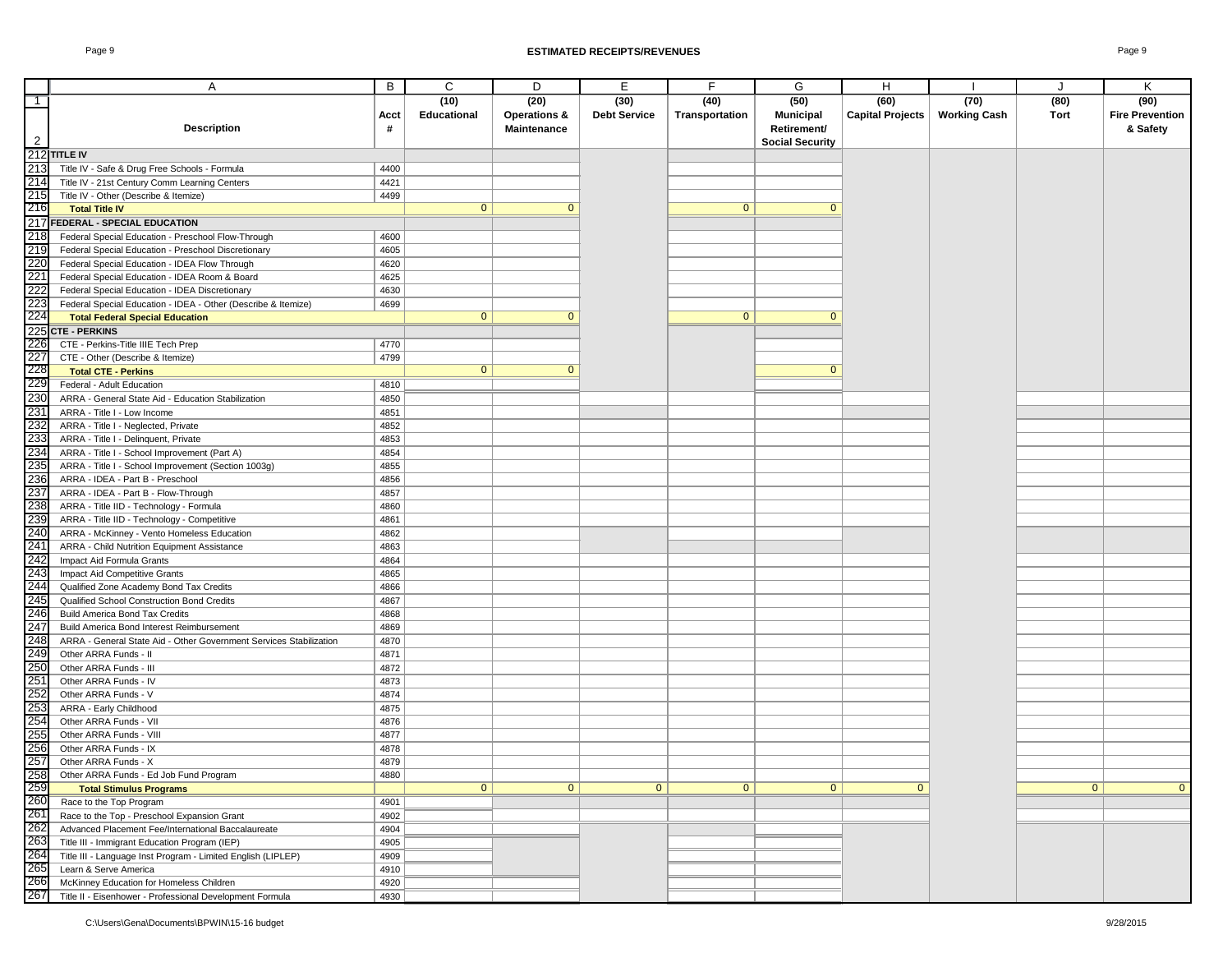|     |                                                                        | B    |             |                    | F                   |                | G                      |                         |                     |        |                        |
|-----|------------------------------------------------------------------------|------|-------------|--------------------|---------------------|----------------|------------------------|-------------------------|---------------------|--------|------------------------|
|     |                                                                        |      | (10)        | (20)               | (30)                | (40)           | (50)                   | (60)                    | (70)                | (80)   | (90)                   |
|     |                                                                        | Acct | Educational | Operations &       | <b>Debt Service</b> | Transportation | <b>Municipal</b>       | <b>Capital Projects</b> | <b>Working Cash</b> | Tort   | <b>Fire Prevention</b> |
|     | <b>Description</b>                                                     |      |             | <b>Maintenance</b> |                     |                | Retirement/            |                         |                     |        | & Safety               |
|     |                                                                        |      |             |                    |                     |                | <b>Social Security</b> |                         |                     |        |                        |
| 268 | Title II - Teacher Quality                                             | 4932 | 12,500      |                    |                     |                |                        |                         |                     |        |                        |
| 269 | Federal Charter Schools                                                | 4960 |             |                    |                     |                |                        |                         |                     |        |                        |
| 270 | Medicaid Matching Funds - Administrative Outreach                      | 4991 |             |                    |                     |                |                        |                         |                     |        |                        |
| 271 | Medicaid Matching Funds - Fee-For-Service Program                      | 4992 | 395         |                    |                     |                |                        |                         |                     |        |                        |
|     | Other Restricted Grants Received from Federal Government through State | 4999 |             |                    |                     |                |                        |                         |                     |        |                        |
|     | 272 (Describe & Itemize)                                               |      |             |                    |                     |                |                        |                         |                     |        |                        |
|     | <b>Total Restricted Grants-In-Aid Received from Federal</b>            |      |             |                    |                     |                |                        |                         |                     |        |                        |
| 273 | <b>Govt. Thru the State</b>                                            |      | 170.537     |                    |                     | 0              |                        |                         |                     |        | $\Omega$               |
| 274 | <b>TOTAL RECEIPTS/REVENUES FROM FEDERAL SOURCES</b>                    | 4000 | 170,537     |                    |                     | $\Omega$       |                        |                         |                     |        | $\mathbf{0}$           |
| 275 | <b>TOTAL DIRECT RECEIPTS/REVENUES</b>                                  |      | 2,153,274   | 159,800            | 189,360             | 252,815        | 110,193                | 74,546                  | 11,600              | 74,045 | 8,075                  |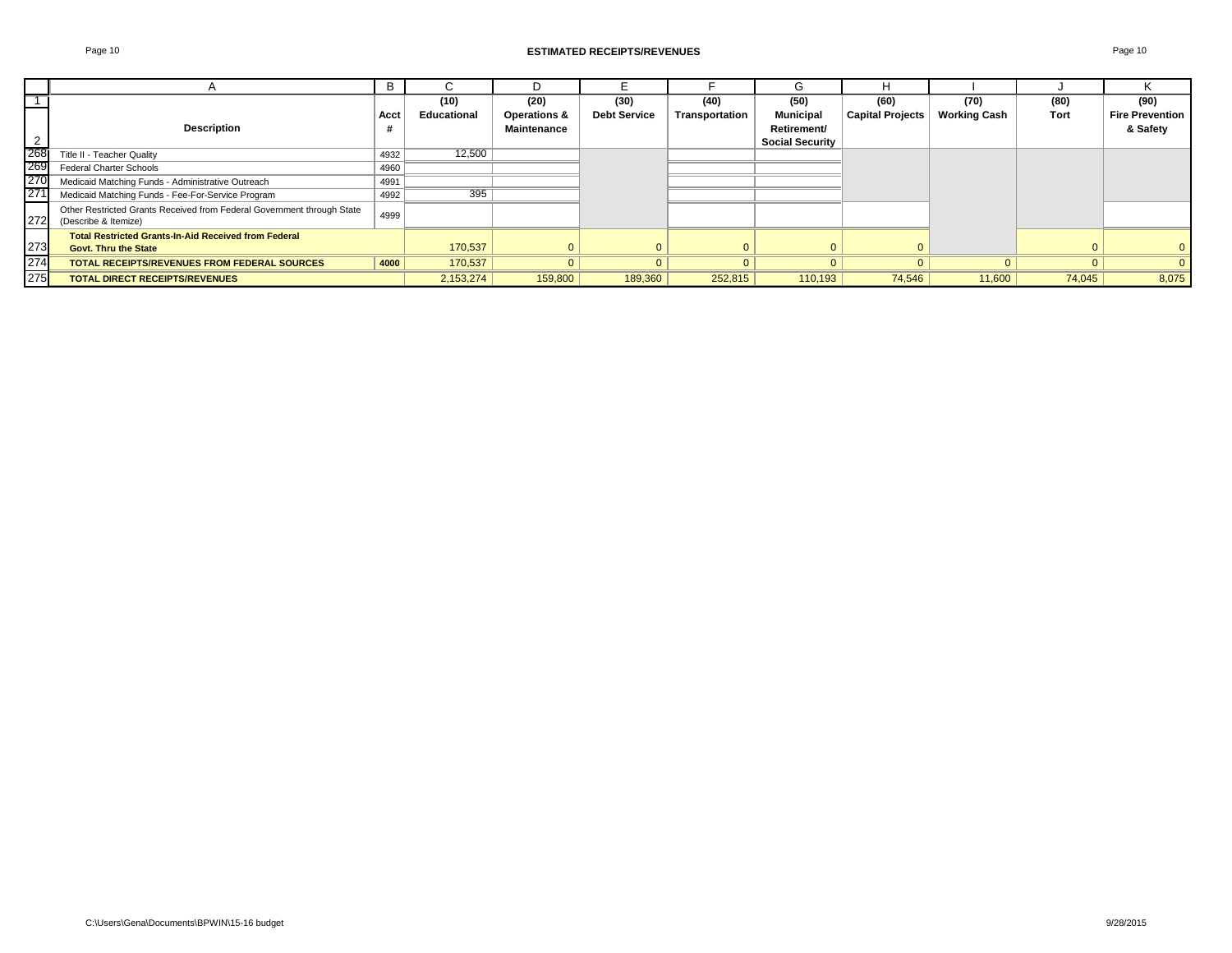#### Page 11 **ESTIMATED DISBURSEMENTS/EXPENDITURES** Page 11

|                                                                                                       | Α                                                                         | B                 | C               | D                           | Е                            | F                              | G                     | H                    |                              | J                              | Κ                            |
|-------------------------------------------------------------------------------------------------------|---------------------------------------------------------------------------|-------------------|-----------------|-----------------------------|------------------------------|--------------------------------|-----------------------|----------------------|------------------------------|--------------------------------|------------------------------|
| $\overline{1}$                                                                                        |                                                                           |                   | (100)           | (200)                       | (300)                        | (400)                          | (500)                 | (600)                | (700)                        | (800)                          | (900)                        |
|                                                                                                       |                                                                           |                   |                 |                             |                              |                                |                       |                      |                              |                                |                              |
| $\overline{2}$                                                                                        | <b>Description</b>                                                        | <b>Funct</b><br># | <b>Salaries</b> | Employee<br><b>Benefits</b> | Purchased<br><b>Services</b> | Supplies &<br><b>Materials</b> | <b>Capital Outlay</b> | <b>Other Objects</b> | Non-Capitalized<br>Equipment | Termination<br><b>Benefits</b> | <b>Total</b>                 |
| 3                                                                                                     | <b>10 - EDUCATIONAL FUND (ED)</b>                                         |                   |                 |                             |                              |                                |                       |                      |                              |                                |                              |
| $\overline{4}$                                                                                        | <b>INSTRUCTION (ED)</b>                                                   |                   |                 |                             |                              |                                |                       |                      |                              |                                |                              |
| $5\overline{}$                                                                                        | Regular Programs                                                          | 1100              | 631,373         | 77,232                      | 48,818                       | 39,633                         | 2,908                 |                      |                              |                                | 799,964                      |
| $6\overline{6}$                                                                                       | Tuition Payment to Charter Schools                                        | 1115              |                 |                             |                              |                                |                       |                      |                              |                                | $\mathbf{0}$                 |
| $\overline{7}$                                                                                        | Pre-K Programs                                                            | 1125              |                 |                             |                              |                                |                       |                      |                              |                                | $\mathbf{0}$                 |
| $\frac{8}{ }$                                                                                         | Special Education Programs (Functions 1200 - 1220)                        | 1200              | 275,305         | 23,305                      | 1,500                        | 1,250                          |                       |                      |                              |                                | 301,360                      |
| $\overline{9}$                                                                                        | Special Education Programs Pre-K                                          | 1225              |                 |                             |                              |                                |                       |                      |                              |                                | $\Omega$                     |
| 10                                                                                                    | Remedial and Supplemental Programs K-12                                   | 1250              | 35,650          | 17,226                      |                              | 3,000                          | 2,724                 |                      |                              |                                | 58,600                       |
| 11                                                                                                    | Remedial and Supplemental Programs Pre-K                                  | 1275              |                 |                             |                              |                                |                       |                      |                              |                                | $\mathbf{0}$                 |
|                                                                                                       | Adult/Continuing Education Programs                                       | 1300              |                 |                             |                              |                                |                       |                      |                              |                                | $\mathbf{0}$                 |
| $\begin{array}{r} \n \overline{12} \\  \overline{13} \\  \overline{14}\n \end{array}$                 | CTE Programs                                                              | 1400              | 119,403         | 14,042                      | 500                          | 5,750                          | 2,380                 |                      |                              |                                | 142,075                      |
|                                                                                                       | Interscholastic Programs                                                  | 1500              | 66,579          | 6,590                       | 17,600                       | 10,411                         |                       | 4,600                |                              |                                | 105,780                      |
| 15                                                                                                    | Summer School Programs                                                    | 1600              |                 |                             |                              |                                |                       |                      |                              |                                | $\mathbf{0}$                 |
| 16                                                                                                    | <b>Gifted Programs</b>                                                    | 1650              |                 |                             |                              |                                |                       |                      |                              |                                | $\mathbf{0}$                 |
| 17                                                                                                    | <b>Driver's Education Programs</b>                                        | 1700              | 39,602          | 6,541                       | 2,000                        | 3,750                          |                       |                      |                              |                                | 51,893                       |
|                                                                                                       | <b>Bilingual Programs</b>                                                 | 1800              |                 |                             |                              |                                |                       |                      |                              |                                | $\mathbf{0}$                 |
| $\frac{18}{19}$<br>$\frac{19}{20}$                                                                    | Truant Alternative & Optional Programs                                    | 1900              |                 |                             |                              |                                |                       |                      |                              |                                | $\mathbf{0}$                 |
|                                                                                                       |                                                                           |                   |                 |                             |                              |                                |                       |                      |                              |                                | $\mathbf{0}$                 |
|                                                                                                       | Pre-K Programs - Private Tuition<br>Regular K-12 Programs Private Tuition | 1910<br>1911      |                 |                             |                              |                                |                       |                      |                              |                                | $\mathbf{0}$                 |
|                                                                                                       |                                                                           | 1912              |                 |                             |                              |                                |                       |                      |                              |                                | $\mathbf{0}$                 |
|                                                                                                       | Special Education Programs K-12 Private Tuition                           |                   |                 |                             |                              |                                |                       |                      |                              |                                |                              |
|                                                                                                       | Special Education Programs Pre-K Tuition                                  | 1913              |                 |                             |                              |                                |                       |                      |                              |                                | $\mathbf{0}$<br>$\mathbf{0}$ |
|                                                                                                       | Remedial/Supplemental Programs K-12 Private Tuition                       | 1914              |                 |                             |                              |                                |                       |                      |                              |                                |                              |
| $\begin{array}{r}\n 22 \\  \hline\n 23 \\  \hline\n 24 \\  \hline\n 25 \\  \hline\n 27\n \end{array}$ | Remedial/Supplemental Programs Pre-K Private Tuition                      | 1915              |                 |                             |                              |                                |                       |                      |                              |                                | $\mathbf{0}$                 |
|                                                                                                       | Adult/Continuing Education Programs Private Tuition                       | 1916              |                 |                             |                              |                                |                       |                      |                              |                                | $\mathbf{0}$                 |
|                                                                                                       | CTE Programs Private Tuition                                              | 1917              |                 |                             |                              |                                |                       |                      |                              |                                | $\overline{0}$               |
| $rac{28}{30}$                                                                                         | Interscholastic Programs Private Tuition                                  | 1918              |                 |                             |                              |                                |                       |                      |                              |                                | $\overline{0}$               |
|                                                                                                       | Summer School Programs Private Tuition                                    | 1919              |                 |                             |                              |                                |                       |                      |                              |                                | $\mathbf{0}$                 |
| 31                                                                                                    | Gifted Programs Private Tuition                                           | 1920              |                 |                             |                              |                                |                       |                      |                              |                                | $\mathbf{0}$                 |
|                                                                                                       | <b>Bilingual Programs Private Tuition</b>                                 | 1921              |                 |                             |                              |                                |                       |                      |                              |                                | $\mathbf{0}$<br>$\Omega$     |
| 32                                                                                                    | Truants Alternative/Opt Ed Programs Private Tuition                       | 1922              |                 |                             |                              |                                |                       |                      |                              |                                |                              |
| 33                                                                                                    | <b>Total Instruction<sup>14</sup></b>                                     | 1000              | 1,167,912       | 144,936                     | 70,418                       | 63,794                         | 8,012                 | 4,600                | $\mathbf{0}$                 | $\mathbf{0}$                   | 1,459,672                    |
| 34                                                                                                    | <b>SUPPORT SERVICES (ED)</b>                                              |                   |                 |                             |                              |                                |                       |                      |                              |                                |                              |
| $\frac{35}{36}$                                                                                       | <b>Support Services - Pupil</b>                                           |                   |                 |                             |                              |                                |                       |                      |                              |                                |                              |
|                                                                                                       | Attendance & Social Work Services                                         | 2110              | 23,965          |                             | 200                          | 250                            |                       |                      |                              |                                | 24,415                       |
| $\overline{37}$                                                                                       | <b>Guidance Services</b>                                                  | 2120              | 43,233          | 5,127                       | 200                          | 200                            |                       | 275                  |                              |                                | 49,035                       |
| 38                                                                                                    | <b>Health Services</b>                                                    | 2130              | 44,863          | 16                          | 925                          | 600                            |                       |                      |                              |                                | 46,404                       |
| 39                                                                                                    | <b>Psychological Services</b>                                             | 2140              |                 |                             |                              |                                |                       |                      |                              |                                | $\mathbf{0}$                 |
| 40                                                                                                    | Speech Pathology & Audiology Services                                     | 2150              | 21,300          | 2,529                       |                              |                                |                       |                      |                              |                                | 23,829                       |
| 41                                                                                                    | Other Support Services - Pupils (Describe & Itemize)                      | 2190              |                 |                             |                              |                                |                       |                      |                              |                                | $\mathbf{0}$                 |
| 42                                                                                                    | <b>Total Support Services - Pupil</b>                                     | 2100              | 133,361         | 7,672                       | 1,325                        | 1,050                          | $\mathbf{0}$          | 275                  | $\mathbf{0}$                 | $\mathbf{0}$                   | 143,683                      |
| $\frac{43}{44}$                                                                                       | <b>Support Services - Instructional Staff</b>                             |                   |                 |                             |                              |                                |                       |                      |                              |                                |                              |
|                                                                                                       | Improvement of Instruction Services                                       | 2210              |                 |                             |                              |                                |                       |                      |                              |                                | $\mathbf{0}$                 |
| 45                                                                                                    | <b>Educational Media Services</b>                                         | 2220              | 20,870          | 16                          |                              | 2,350                          |                       | 45                   |                              |                                | 23,281                       |
| 46                                                                                                    | <b>Assessment &amp; Testing</b>                                           | 2230              |                 |                             |                              |                                |                       |                      |                              |                                | $\mathbf{0}$                 |
| 47                                                                                                    | <b>Total Support Services - Instructional Staff</b>                       | 2200              | 20,870          | 16                          | 0                            | 2,350                          | $\mathbf{0}$          | 45                   | 0 <sup>1</sup>               | $\mathbf{0}$                   | 23,281                       |
| 48                                                                                                    | <b>Support Services - General Administration</b>                          |                   |                 |                             |                              |                                |                       |                      |                              |                                |                              |
|                                                                                                       | Board of Education Services                                               | 2310              | 900             |                             | 54,550                       | 2,400                          |                       | 7,000                |                              |                                | 64,850                       |
| $\frac{49}{50}$                                                                                       | <b>Executive Administration Services</b>                                  | 2320              | 84,101          | 11,078                      | 500                          | 300                            |                       | 1,900                |                              |                                | 97,879                       |
| 51                                                                                                    | Special Area Administration Services                                      | 2330              |                 |                             |                              |                                |                       |                      |                              |                                | $\mathbf{0}$                 |
|                                                                                                       |                                                                           | 2360 -            |                 |                             |                              |                                |                       |                      |                              |                                |                              |
|                                                                                                       | <b>Tort Immunity Services</b>                                             | 2370              |                 |                             |                              |                                |                       |                      |                              |                                | $\mathbf{0}$                 |
| $\begin{array}{r} 52 \\ 53 \\ \hline 54 \\ 55 \end{array}$                                            | <b>Total Support Services - General Administration</b>                    | 2300              | 85,001          | 11,078                      | 55,050                       | 2,700                          | $\mathbf{0}$          | 8,900                | $\mathbf{0}$                 | $\mathbf{0}$                   | 162,729                      |
|                                                                                                       | <b>Support Services - School Administration</b>                           |                   |                 |                             |                              |                                |                       |                      |                              |                                |                              |
|                                                                                                       | Office of the Principal Services                                          | 2410              | 101,455         | 7,897                       | 601                          | 300                            |                       | 500                  |                              |                                | 110,753                      |
|                                                                                                       | Other Support Services - School Administration                            | 2490              |                 |                             |                              |                                |                       |                      |                              |                                |                              |
| 56                                                                                                    | (Describe & Itemize)                                                      |                   | 48,021          | 6,366                       |                              |                                |                       |                      |                              |                                | 54,387                       |
| 57                                                                                                    | <b>Total Support Services - School Administration</b>                     | 2400              | 149,476         | 14,263                      | 601                          | 300                            | $\mathbf{0}$          | 500                  | 0                            | $\mathbf{0}$                   | 165,140                      |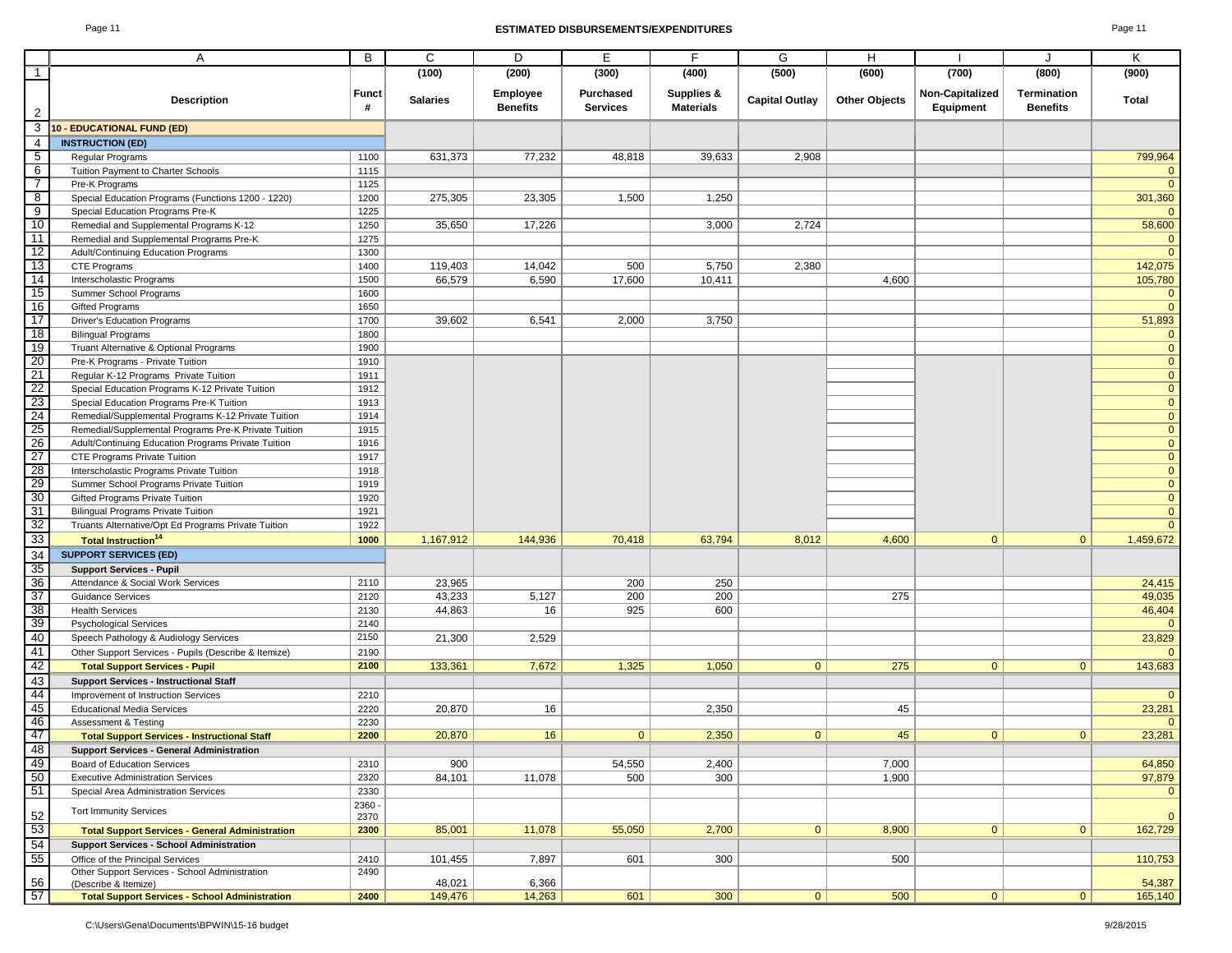#### Page 12 **ESTIMATED DISBURSEMENTS/EXPENDITURES** Page 12

|                                                             | Α                                                                              | B          | C               | D                                  | E                            | F                              | G                     | H                    |                              | J                              | Κ              |
|-------------------------------------------------------------|--------------------------------------------------------------------------------|------------|-----------------|------------------------------------|------------------------------|--------------------------------|-----------------------|----------------------|------------------------------|--------------------------------|----------------|
| $\mathbf{1}$                                                |                                                                                |            | (100)           | (200)                              | (300)                        | (400)                          | (500)                 | (600)                | (700)                        | (800)                          | (900)          |
|                                                             |                                                                                |            |                 |                                    |                              |                                |                       |                      |                              |                                |                |
| $\overline{2}$                                              | <b>Description</b>                                                             | Funct<br># | <b>Salaries</b> | <b>Employee</b><br><b>Benefits</b> | Purchased<br><b>Services</b> | Supplies &<br><b>Materials</b> | <b>Capital Outlay</b> | <b>Other Objects</b> | Non-Capitalized<br>Equipment | Termination<br><b>Benefits</b> | Total          |
| $\overline{58}$                                             | <b>Support Services - Business</b>                                             |            |                 |                                    |                              |                                |                       |                      |                              |                                |                |
| 59                                                          | Direction of Business Support Services                                         | 2510       |                 |                                    |                              |                                |                       |                      |                              |                                | $\overline{0}$ |
| 60                                                          | <b>Fiscal Services</b>                                                         | 2520       | 39,410          | 16                                 | 1,100                        | 500                            |                       | 2,500                |                              |                                | 43,526         |
| 61                                                          | Operation & Maintenance of Plant Services                                      | 2540       |                 |                                    | 17,042                       | 62,000                         |                       |                      |                              |                                | 79,042         |
| 62                                                          | <b>Pupil Transportation Services</b>                                           | 2550       |                 |                                    |                              |                                |                       |                      |                              |                                | $\overline{0}$ |
| 63                                                          | <b>Food Services</b>                                                           | 2560       | 45,099          | 226                                | 400                          | 53,424                         |                       |                      |                              |                                | 99,149         |
| 64                                                          | <b>Internal Services</b>                                                       | 2570       |                 |                                    |                              |                                |                       |                      |                              |                                | $\mathbf{0}$   |
| 65                                                          | <b>Total Support Services - Business</b>                                       | 2500       | 84,509          | 242                                | 18,542                       | 115,924                        | $\mathbf{0}$          | 2,500                | $\overline{0}$               | $\mathbf{0}$                   | 221,717        |
| 66                                                          | <b>Support Services - Central</b>                                              |            |                 |                                    |                              |                                |                       |                      |                              |                                |                |
| 67                                                          | Direction of Central Support Services                                          | 2610       |                 |                                    |                              |                                |                       |                      |                              |                                | $\overline{0}$ |
| 68                                                          | Planning, Research, Development & Evaluation Services                          | 2620       |                 |                                    |                              |                                |                       |                      |                              |                                | $\overline{0}$ |
| 69                                                          | <b>Information Services</b>                                                    | 2630       |                 |                                    |                              |                                |                       |                      |                              |                                | $\overline{0}$ |
| 70                                                          | <b>Staff Services</b>                                                          | 2640       |                 |                                    |                              |                                |                       |                      |                              |                                | $\overline{0}$ |
| 71                                                          | Data Processing Services                                                       | 2660       |                 |                                    |                              |                                |                       |                      |                              |                                | $\overline{0}$ |
| 72                                                          | <b>Total Support Services - Central</b>                                        | 2600       | $\mathbf{0}$    | $\mathbf{0}$                       | $\mathbf{0}$                 | $\mathbf{0}$                   | $\mathbf{0}$          | $\mathbf{0}$         | $\mathbf{0}$                 | $\mathbf{0}$                   | $\overline{0}$ |
| 73                                                          | Other Support Services (Describe & Itemize)                                    | 2900       |                 |                                    |                              |                                |                       |                      |                              |                                | $\overline{0}$ |
| 74                                                          | <b>Total Support Services</b>                                                  | 2000       | 473,217         | 33,271                             | 75,518                       | 122,324                        | $\mathbf{0}$          | 12,220               | 0 <sup>1</sup>               | $\overline{0}$                 | 716,550        |
| 75                                                          | <b>COMMUNITY SERVICES (ED)</b>                                                 | 3000       |                 |                                    |                              |                                |                       |                      |                              |                                | $\overline{0}$ |
| 76                                                          | <b>PAYMENTS TO OTHER DISTRICTS &amp; GOVT UNITS (ED)</b>                       |            |                 |                                    |                              |                                |                       |                      |                              |                                |                |
| $\overline{77}$                                             | Payments to Other Govt Units (In-State)                                        |            |                 |                                    |                              |                                |                       |                      |                              |                                |                |
| 78                                                          | Payments for Regular Programs                                                  | 4110       |                 |                                    |                              |                                |                       |                      |                              |                                | $\mathbf{0}$   |
| 79                                                          | Payments for Special Education Programs                                        | 4120       |                 |                                    |                              |                                |                       | 83,648               |                              |                                | 83,648         |
| 80                                                          | Payments for Adult/Continuing Education Programs                               | 4130       |                 |                                    |                              |                                |                       |                      |                              |                                | $\overline{0}$ |
| 81                                                          | Payments for CTE Programs                                                      | 4140       |                 |                                    |                              |                                |                       |                      |                              |                                | $\overline{0}$ |
| 82                                                          | Payments for Community College Programs                                        | 4170       |                 |                                    |                              |                                |                       |                      |                              |                                | $\overline{0}$ |
| 83                                                          | Other Payments to In-State Govt Units (Describe & Itemize)                     | 4190       |                 |                                    |                              |                                |                       |                      |                              |                                | $\overline{0}$ |
| 84                                                          | <b>Total Payments to Districts and Other Govt Units</b><br>(In-State)          | 4100       |                 |                                    | $\mathbf{0}$                 |                                |                       | 83,648               |                              |                                | 83,648         |
| 85                                                          | Payments for Regular Programs - Tuition                                        | 4210       |                 |                                    |                              |                                |                       |                      |                              |                                | $\mathbf{0}$   |
| 86                                                          | Payments for Special Education Programs - Tuition                              | 4220       |                 |                                    |                              |                                |                       |                      |                              |                                | $\overline{0}$ |
| 87                                                          | Payments for Adult/Continuing Education Programs - Tuition                     | 4230       |                 |                                    |                              |                                |                       |                      |                              |                                | $\overline{0}$ |
| 88                                                          | Payments for CTE Programs - Tuition                                            | 4240       |                 |                                    |                              |                                |                       |                      |                              |                                | $\overline{0}$ |
| 89                                                          | Payments for Community College Programs - Tuition                              | 4270       |                 |                                    |                              |                                |                       |                      |                              |                                | $\overline{0}$ |
| 90                                                          | Payments for Other Programs - Tuition                                          | 4280       |                 |                                    |                              |                                |                       |                      |                              |                                | $\overline{0}$ |
| 91                                                          | Other Payments to In-State Govt Units (Describe & Itemize)                     | 4290       |                 |                                    |                              |                                |                       |                      |                              |                                | $\overline{0}$ |
| 92                                                          | <b>Total Payments to Other Dist &amp; Govt Units - Tuition</b><br>(In State)   | 4200       |                 |                                    |                              |                                |                       | $\Omega$             |                              |                                | $\overline{0}$ |
| 93                                                          | Payments for Regular Programs - Transfers                                      | 4310       |                 |                                    |                              |                                |                       |                      |                              |                                | $\overline{0}$ |
| 94                                                          | Payments for Special Education Programs - Transfers                            | 4320       |                 |                                    |                              |                                |                       |                      |                              |                                | $\overline{0}$ |
| 95                                                          | Payments for Adult/Continuing Ed Programs - Transfers                          | 4330       |                 |                                    |                              |                                |                       |                      |                              |                                | $\overline{0}$ |
| 96                                                          | Payments for CTE Programs - Transfers                                          | 4340       |                 |                                    |                              |                                |                       |                      |                              |                                | $\overline{0}$ |
| 97                                                          | Payments for Community College Program - Transfers                             | 4370       |                 |                                    |                              |                                |                       |                      |                              |                                | $\overline{0}$ |
| 98                                                          | Payments for Other Programs - Transfers                                        | 4380       |                 |                                    |                              |                                |                       |                      |                              |                                | $\overline{0}$ |
| 99                                                          | Other Payments to In-State Govt Units - Transfers (Describe & Item             | 4390       |                 |                                    |                              |                                |                       |                      |                              |                                | $\overline{0}$ |
| $\begin{array}{ c c }\n 100 \\  \hline\n 101\n \end{array}$ | Total Payments to Other District & Govt Units -<br><b>Transfers (In State)</b> | 4300       |                 |                                    | $\mathbf{0}$                 |                                |                       | $\Omega$             |                              |                                | $\overline{0}$ |
|                                                             | Payments to Other District & Govt Units (Out of State)                         | 4400       |                 |                                    |                              |                                |                       |                      |                              |                                | $\overline{0}$ |
| 102                                                         | <b>Total Payments to Other District &amp; Govt Units</b>                       | 4000       |                 |                                    | $\overline{0}$               |                                |                       | 83,648               |                              |                                | 83,648         |
| 103                                                         | <b>DEBT SERVICE (ED)</b>                                                       |            |                 |                                    |                              |                                |                       |                      |                              |                                |                |
| 104                                                         | Debt Service - Interest on Short-Term Debt                                     |            |                 |                                    |                              |                                |                       |                      |                              |                                |                |
| 105                                                         | <b>Tax Anticipation Warrants</b>                                               | 5110       |                 |                                    |                              |                                |                       |                      |                              |                                | $\overline{0}$ |
| 106                                                         | <b>Tax Anticipation Notes</b>                                                  | 5120       |                 |                                    |                              |                                |                       |                      |                              |                                | $\overline{0}$ |
| 107                                                         | Corporate Personal Property Repl Tax Anticipated Notes                         | 5130       |                 |                                    |                              |                                |                       |                      |                              |                                | $\overline{0}$ |
| 108                                                         | State Aid Anticipation Certificates                                            | 5140       |                 |                                    |                              |                                |                       |                      |                              |                                | $\overline{0}$ |
| 109                                                         | Other Interest on Short-Term Debt (Describe & Itemize)                         | 5150       |                 |                                    |                              |                                |                       |                      |                              |                                | $\overline{0}$ |
| 110                                                         | <b>Total Debt Service - Interest on Short-Term Debt</b>                        | 5100       |                 |                                    |                              |                                |                       | $\mathbf{0}$         |                              |                                | $\overline{0}$ |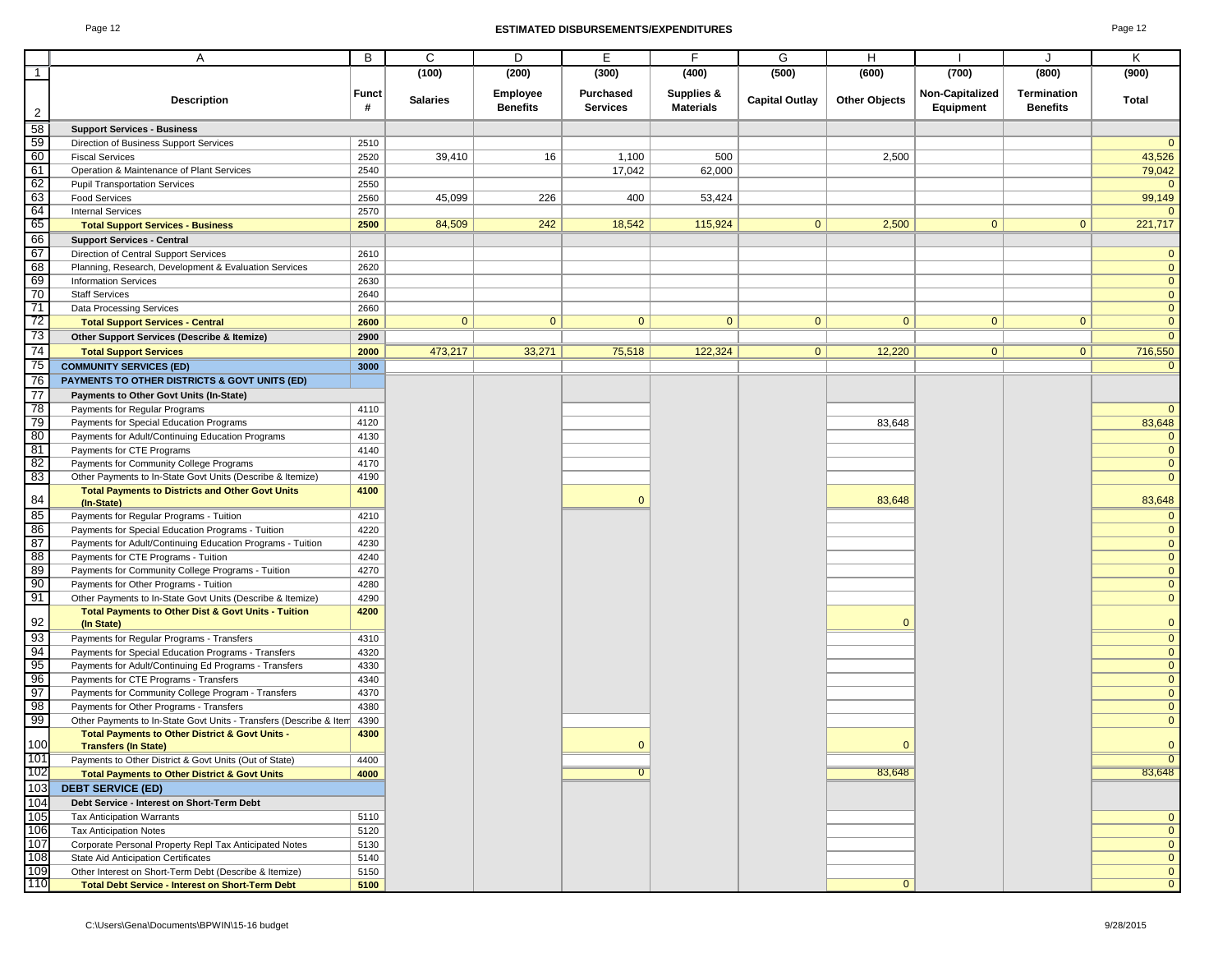#### Page 13 **ESTIMATED DISBURSEMENTS/EXPENDITURES** Page 13

| ٠<br>c<br>۰ |  |
|-------------|--|
|-------------|--|

|                                                         | Α                                                                                        | B            | C               | D                           | E                            | F                              | G                     | H                    |                              |                                | Κ              |
|---------------------------------------------------------|------------------------------------------------------------------------------------------|--------------|-----------------|-----------------------------|------------------------------|--------------------------------|-----------------------|----------------------|------------------------------|--------------------------------|----------------|
| $\overline{1}$                                          |                                                                                          |              | (100)           | (200)                       | (300)                        | (400)                          | (500)                 | (600)                | (700)                        | (800)                          | (900)          |
|                                                         | <b>Description</b>                                                                       | Funct<br>#   | <b>Salaries</b> | Employee<br><b>Benefits</b> | Purchased<br><b>Services</b> | Supplies &<br><b>Materials</b> | <b>Capital Outlay</b> | <b>Other Objects</b> | Non-Capitalized<br>Equipment | Termination<br><b>Benefits</b> | <b>Total</b>   |
| $\overline{2}$                                          |                                                                                          |              |                 |                             |                              |                                |                       |                      |                              |                                |                |
| 111                                                     | Debt Service - Interest on Long-Term Debt                                                | 5200         |                 |                             |                              |                                |                       |                      |                              |                                | $\mathbf{0}$   |
| 112                                                     | <b>Total Debt Service</b>                                                                | 5000         |                 |                             |                              |                                |                       | $\Omega$             |                              |                                | $\overline{0}$ |
| 113                                                     | <b>PROVISION FOR CONTINGENCIES (ED)</b>                                                  | 6000         |                 |                             |                              |                                |                       |                      |                              |                                | $\overline{0}$ |
| 114                                                     | <b>Total Direct Disbursements/Expenditures</b>                                           |              | 1,641,129       | 178,207                     | 145,936                      | 186,118                        | 8,012                 | 100,468              | 0                            | $\mathbf{0}$                   | 2,259,870      |
| 115                                                     | Excess (Deficiency) of Receipts/Revenues Over                                            |              |                 |                             |                              |                                |                       |                      |                              |                                |                |
| mо                                                      | <b>Disbursements/Expenditures</b>                                                        |              |                 |                             |                              |                                |                       |                      |                              |                                | (106, 596)     |
|                                                         | 117 20 - OPERATIONS AND MAINTENANCE FUND (O&M)                                           |              |                 |                             |                              |                                |                       |                      |                              |                                |                |
| 118                                                     | <b>SUPPORT SERVICES (O&amp;M)</b>                                                        |              |                 |                             |                              |                                |                       |                      |                              |                                |                |
| 119                                                     | <b>Support Services - Pupil</b>                                                          |              |                 |                             |                              |                                |                       |                      |                              |                                |                |
| 120                                                     | Other Support Services - Pupils (Describe & Itemize)                                     | 2190         |                 |                             |                              |                                |                       |                      |                              |                                | $\mathbf{0}$   |
|                                                         | <b>Support Services - Business</b>                                                       |              |                 |                             |                              |                                |                       |                      |                              |                                |                |
| $\begin{array}{r} 121 \\ 122 \\ 123 \\ 124 \end{array}$ |                                                                                          |              |                 |                             |                              |                                |                       |                      |                              |                                | $\overline{0}$ |
|                                                         | Direction of Business Support Services<br>Facilities Acquisition & Construction Services | 2510<br>2530 |                 |                             |                              |                                |                       |                      |                              |                                | $\mathbf{0}$   |
|                                                         |                                                                                          | 2540         | 93,200          | 66                          | 6,200                        | 11,500                         | 500                   |                      |                              |                                | 111,466        |
| 125                                                     | Operation & Maintenance of Plant Services<br><b>Pupil Transportation Services</b>        | 2550         |                 |                             |                              | 3,200                          |                       |                      |                              |                                | 3,200          |
|                                                         | <b>Food Services</b>                                                                     | 2560         |                 |                             |                              |                                |                       |                      |                              |                                | $\Omega$       |
| 126<br>127                                              | <b>Total Support Services - Business</b>                                                 | 2500         | 93,200          | 66                          | 6,200                        | 14,700                         | 500                   | $\overline{0}$       | $\mathbf{0}$                 | $\mathbf 0$                    | 114,666        |
|                                                         | Other Support Services (Describe & Itemize)                                              | 2900         |                 |                             |                              |                                |                       |                      |                              |                                | $\overline{0}$ |
| 128<br>129                                              | <b>Total Support Services</b>                                                            | 2000         | 93,200          | 66                          | 6,200                        | 14,700                         | 500                   | $\overline{0}$       | $\overline{0}$               | $\overline{0}$                 | 114,666        |
| 130                                                     | <b>COMMUNITY SERVICES (O&amp;M)</b>                                                      | 3000         |                 |                             |                              |                                |                       |                      |                              |                                | $\mathbf{0}$   |
|                                                         | PAYMENTS TO OTHER DISTRICTS & GOVT UNITS (O&M)                                           |              |                 |                             |                              |                                |                       |                      |                              |                                |                |
| 131                                                     |                                                                                          |              |                 |                             |                              |                                |                       |                      |                              |                                |                |
| 132                                                     | Payments to Other Govt Units (In-State)                                                  |              |                 |                             |                              |                                |                       |                      |                              |                                |                |
| $\frac{133}{134}$ $\frac{134}{135}$                     | Payments for Special Education Programs                                                  | 4120         |                 |                             |                              |                                |                       |                      |                              |                                | $\mathbf{0}$   |
|                                                         | Payments for CTE Program                                                                 | 4140         |                 |                             |                              |                                |                       |                      |                              |                                | $\overline{0}$ |
|                                                         | Other Payments to In-State Govt Units (Describe & Itemize)                               | 4190         |                 |                             |                              |                                |                       |                      |                              |                                | $\overline{0}$ |
|                                                         | <b>Total Payments to Other Govt Units (In-State)</b>                                     | 4100         |                 |                             | $\mathbf{0}$                 |                                |                       | $\mathbf{0}$         |                              |                                | $\mathbf{0}$   |
| 137                                                     | Payments to Other Govt Units (Out of State) <sup>14</sup>                                | 4400         |                 |                             |                              |                                |                       |                      |                              |                                | $\mathbf{0}$   |
| 138                                                     | <b>Total Payments to Other District and Govt Unit</b>                                    | 4000         |                 |                             | $\overline{0}$               |                                |                       | $\Omega$             |                              |                                | $\overline{0}$ |
| 139                                                     | <b>DEBT SERVICE (O&amp;M)</b>                                                            |              |                 |                             |                              |                                |                       |                      |                              |                                |                |
| 140                                                     | Debt Service - Interest on Short-Term Debt                                               |              |                 |                             |                              |                                |                       |                      |                              |                                |                |
| 141                                                     | <b>Tax Anticipation Warrants</b>                                                         | 5110         |                 |                             |                              |                                |                       |                      |                              |                                | $\mathbf{0}$   |
| 142                                                     | <b>Tax Anticipation Notes</b>                                                            | 5120         |                 |                             |                              |                                |                       |                      |                              |                                | $\mathbf{0}$   |
|                                                         | Corporate Personal Prop Repl Tax Anticipated Notes                                       | 5130         |                 |                             |                              |                                |                       |                      |                              |                                | $\mathbf{0}$   |
| $\frac{143}{144}$ $\frac{145}{146}$                     | State Aid Anticipation Certificates                                                      | 5140         |                 |                             |                              |                                |                       |                      |                              |                                | $\mathbf{0}$   |
|                                                         | Other Interest on Short-Term Debt (Describe & Itemize)                                   | 5150         |                 |                             |                              |                                |                       |                      |                              |                                | $\mathbf{0}$   |
|                                                         | <b>Total Debt Service - Interest on Short-Term Debt</b>                                  | 5100         |                 |                             |                              |                                |                       | $\mathbf{0}$         |                              |                                | $\mathbf{0}$   |
| 147                                                     | Debt Service - Interest on Long-Term Debt                                                | 5200         |                 |                             |                              |                                |                       |                      |                              |                                | $\overline{0}$ |
| 148                                                     | <b>Total Debt Service</b>                                                                | 5000         |                 |                             |                              |                                |                       | $\Omega$             |                              |                                | $\overline{0}$ |
| 149                                                     | PROVISION FOR CONTINGENCIES (O&M)                                                        | 6000         |                 |                             |                              |                                |                       |                      |                              |                                | $\mathbf{0}$   |
| 150                                                     | <b>Total Direct Disbursements/Expenditures</b>                                           |              | 93,200          | 66                          | 6,200                        | 14,700                         | 500                   | $\overline{0}$       | 0 <sup>1</sup>               | $\mathbf{0}$                   | 114,666        |
| 151                                                     | Excess (Deficiency) of Receipts/Revenues Over<br><b>Disbursements/Expenditures</b>       |              |                 |                             |                              |                                |                       |                      |                              |                                | 45,134         |
| πυz                                                     |                                                                                          |              |                 |                             |                              |                                |                       |                      |                              |                                |                |
|                                                         | 153330 - DEBT SERVICE FUND (DS)                                                          |              |                 |                             |                              |                                |                       |                      |                              |                                |                |
| 154                                                     | PAYMENTS TO OTHER DISTRICTS & GOVT UNITS (DS)                                            | 4000         |                 |                             |                              |                                |                       |                      |                              |                                | $\mathbf{0}$   |
| 155<br>156<br>157<br>158<br>159<br>160<br>161           | <b>DEBT SERVICE (DS)</b>                                                                 |              |                 |                             |                              |                                |                       |                      |                              |                                |                |
|                                                         | Debt Service - Interest on Short-Term Debt                                               |              |                 |                             |                              |                                |                       |                      |                              |                                |                |
|                                                         | <b>Tax Anticipation Warrants</b>                                                         | 5110         |                 |                             |                              |                                |                       |                      |                              |                                | $\overline{0}$ |
|                                                         | <b>Tax Anticipation Notes</b>                                                            | 5120         |                 |                             |                              |                                |                       |                      |                              |                                | $\mathbf{0}$   |
|                                                         | Corporate Personal Prop Repl Tax Anticipation Notes                                      | 5130         |                 |                             |                              |                                |                       |                      |                              |                                | $\mathbf{0}$   |
|                                                         | State Aid Anticipation Certificates                                                      | 5140         |                 |                             |                              |                                |                       | 132,416              |                              |                                | 132,416        |
|                                                         | Other Interest on Short-Term Debt (Describe & Itemize)                                   | 5150         |                 |                             |                              |                                |                       |                      |                              |                                | $\mathbf{0}$   |
| 162                                                     | <b>Total Debt Service - Interest On Short-Term Debt</b>                                  | 5100         |                 |                             |                              |                                |                       | 132,416              |                              |                                | 132,416        |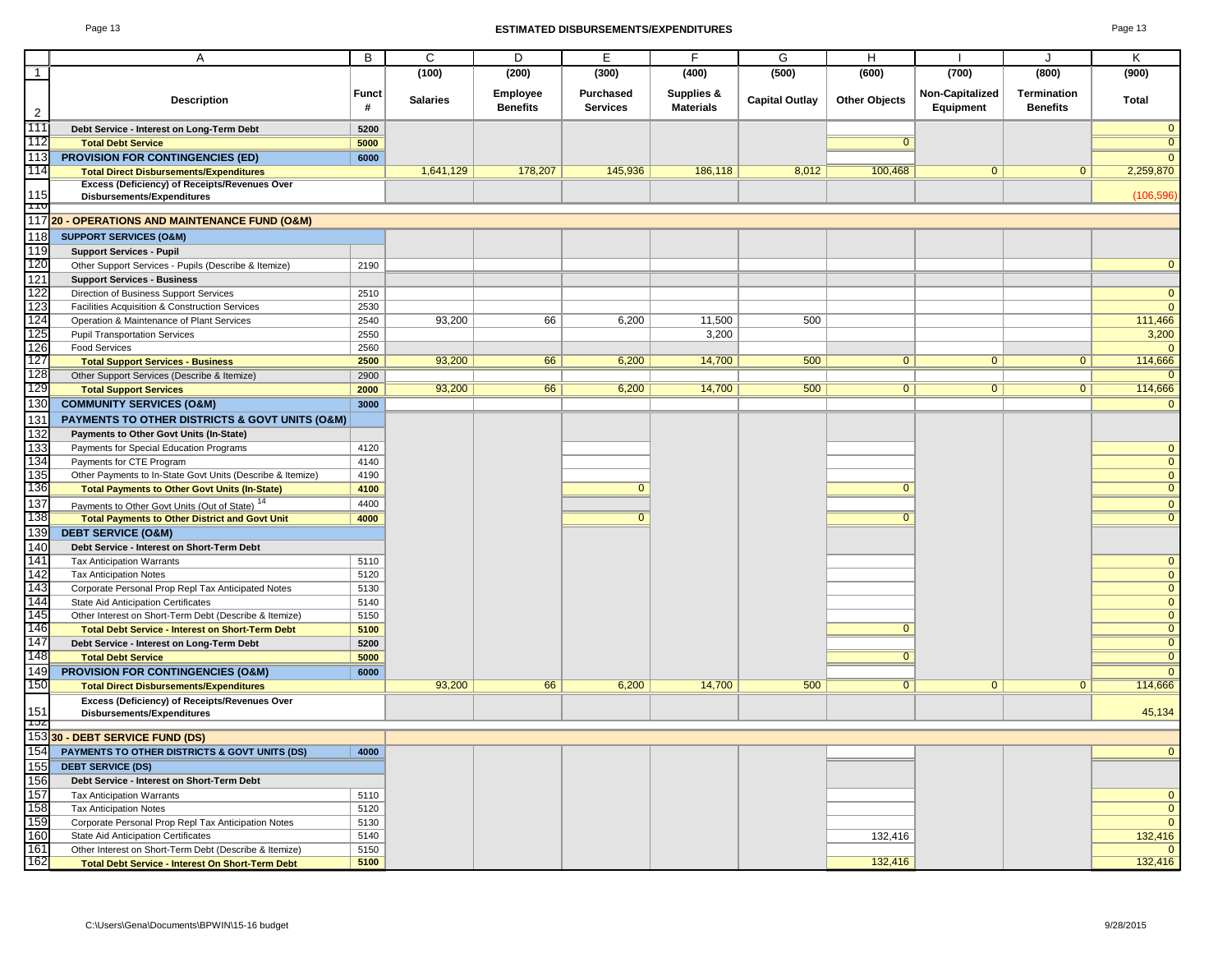#### Page 14 **ESTIMATED DISBURSEMENTS/EXPENDITURES** Page 14

|                  | A                                                                                           | B            | C               | D               | Е               | F.               | G                     | H                    |                 | J               | Κ                           |
|------------------|---------------------------------------------------------------------------------------------|--------------|-----------------|-----------------|-----------------|------------------|-----------------------|----------------------|-----------------|-----------------|-----------------------------|
| $\overline{1}$   |                                                                                             |              | (100)           | (200)           | (300)           | (400)            | (500)                 | (600)                | (700)           | (800)           | (900)                       |
|                  |                                                                                             |              |                 |                 |                 |                  |                       |                      |                 |                 |                             |
|                  | <b>Description</b>                                                                          | <b>Funct</b> | <b>Salaries</b> | Employee        | Purchased       | Supplies &       | <b>Capital Outlay</b> | <b>Other Objects</b> | Non-Capitalized | Termination     | Total                       |
| $\overline{2}$   |                                                                                             | #            |                 | <b>Benefits</b> | <b>Services</b> | <b>Materials</b> |                       |                      | Equipment       | <b>Benefits</b> |                             |
| $\overline{163}$ | Debt Service - Interest on Long-Term Debt                                                   | 5200         |                 |                 |                 |                  |                       |                      |                 |                 | $\overline{0}$              |
|                  | Debt Service - Payments of Principal on Long-Term Debt 15                                   |              |                 |                 |                 |                  |                       |                      |                 |                 |                             |
| 164              | (Lease/Purchase Principal Retired)                                                          | 5300         |                 |                 |                 |                  |                       | 57,500               |                 |                 | 57,500                      |
| 165              | Debt Service Other (Describe & Itemize)                                                     | 5400         |                 |                 |                 |                  |                       |                      |                 |                 | $\Omega$                    |
| 166              | <b>Total Debt Service</b>                                                                   | 5000         |                 |                 | $\overline{0}$  |                  |                       | 189,916              |                 |                 | 189,916                     |
| 167              | PROVISION FOR CONTINGENCIES (DS)                                                            | 6000         |                 |                 |                 |                  |                       |                      |                 |                 | $\mathbf{0}$                |
| 168              | <b>Total Direct Disbursements/Expenditures</b>                                              |              |                 |                 | $\mathbf{0}$    |                  |                       | 189,916              |                 |                 | 189,916                     |
|                  | Excess (Deficiency) of Receipts/Revenues Over                                               |              |                 |                 |                 |                  |                       |                      |                 |                 |                             |
| 169              | Disbursements/Expenditures                                                                  |              |                 |                 |                 |                  |                       |                      |                 |                 | (556)                       |
| —                | 17140 - TRANSPORTATION FUND (TR)                                                            |              |                 |                 |                 |                  |                       |                      |                 |                 |                             |
| 172              | <b>SUPPORT SERVICES (TR)</b>                                                                |              |                 |                 |                 |                  |                       |                      |                 |                 |                             |
|                  |                                                                                             |              |                 |                 |                 |                  |                       |                      |                 |                 |                             |
| 173<br>174       | <b>Support Services - Pupils</b>                                                            |              |                 |                 |                 |                  |                       |                      |                 |                 | $\mathbf{0}$                |
| 175              | Other Support Services - Pupils (Describe & Itemize)                                        | 2190         |                 |                 |                 |                  |                       |                      |                 |                 |                             |
| 176              | <b>Support Services - Business</b>                                                          | 2550         | 153,118         | 169             | 18,405          | 37,350           | 43,000                | 400                  |                 |                 | 252,442                     |
| 177              | <b>Pupil Transportation Services</b>                                                        | 2900         |                 |                 |                 |                  |                       |                      |                 |                 | $\Omega$                    |
| 178              | Other Support Services (Describe & Itemize)                                                 | 2000         | 153,118         | 169             | 18,405          | 37,350           | 43,000                | 400                  | $\overline{0}$  | $\overline{0}$  | 252,442                     |
| 179              | <b>Total Support Services</b><br><b>COMMUNITY SERVICES (TR)</b>                             | 3000         |                 |                 |                 |                  |                       |                      |                 |                 | $\overline{0}$              |
| 180              |                                                                                             |              |                 |                 |                 |                  |                       |                      |                 |                 |                             |
| 181              | <b>PAYMENTS TO OTHER DISTRICTS &amp; GOVT UNITS (TR)</b>                                    |              |                 |                 |                 |                  |                       |                      |                 |                 |                             |
| 182              | Payments to Other Govt Units (In-State)                                                     |              |                 |                 |                 |                  |                       |                      |                 |                 |                             |
|                  | Payments for Regular Program                                                                | 4110         |                 |                 |                 |                  |                       |                      |                 |                 | $\mathbf{0}$<br>$\mathbf 0$ |
| 183<br>184       | Payments for Special Education Programs<br>Payments for Adult/Continuing Education Programs | 4120<br>4130 |                 |                 |                 |                  |                       |                      |                 |                 | $\mathbf{0}$                |
| 185              |                                                                                             | 4140         |                 |                 |                 |                  |                       |                      |                 |                 | $\mathbf 0$                 |
| 186              | Payments for CTE Programs<br>Payments for Community College Programs                        | 4170         |                 |                 |                 |                  |                       |                      |                 |                 | $\mathbf{0}$                |
| 187              | Other Payments to In-State Govt Units (Describe & Itemize)                                  | 4190         |                 |                 |                 |                  |                       |                      |                 |                 | $\mathbf 0$                 |
| 188              | <b>Total Payments to Other Govt Units (In-State)</b>                                        | 4100         |                 |                 | $\mathbf{0}$    |                  |                       | $\mathbf{0}$         |                 |                 | $\overline{0}$              |
|                  | Payments to Other Govt Units (Out-of-State)                                                 |              |                 |                 |                 |                  |                       |                      |                 |                 |                             |
| 189              | (Describe & Itemize)                                                                        | 4400         |                 |                 |                 |                  |                       |                      |                 |                 | $\overline{0}$              |
| 190              | <b>Total Payments to Other Districts &amp; Govt Units</b>                                   | 4000         |                 |                 | $\Omega$        |                  |                       | $\Omega$             |                 |                 | $\overline{0}$              |
| 191              | <b>DEBT SERVICE (TR)</b>                                                                    |              |                 |                 |                 |                  |                       |                      |                 |                 |                             |
| 192              | Debt Service - Interest on Short-Term Debt                                                  |              |                 |                 |                 |                  |                       |                      |                 |                 |                             |
| 193              | <b>Tax Anticipation Warrants</b>                                                            | 5110         |                 |                 |                 |                  |                       |                      |                 |                 | $\mathbf 0$                 |
| 194              | <b>Tax Anticipation Notes</b>                                                               | 5120         |                 |                 |                 |                  |                       |                      |                 |                 | $\mathbf{0}$                |
| 195              | Corporate Personal Prop Repl Tax Anticipation Notes                                         | 5130         |                 |                 |                 |                  |                       |                      |                 |                 | $\pmb{0}$                   |
| 196              | State Aid Anticipation Certificates                                                         | 5140         |                 |                 |                 |                  |                       |                      |                 |                 | $\mathbf{0}$                |
| 197              | Other Interest on Short-Term Debt (Describe and Itemize)                                    | 5150         |                 |                 |                 |                  |                       |                      |                 |                 | $\overline{0}$              |
| 198              | <b>Total Debt Service - Interest On Short-Term Debt</b>                                     | 5100         |                 |                 |                 |                  |                       | $\Omega$             |                 |                 | $\overline{0}$              |
| 199              | Debt Service - Interest on Long-Term Debt                                                   | 5200         |                 |                 |                 |                  |                       |                      |                 |                 | $\overline{0}$              |
|                  | Debt Service - Payments of Principal on Long-Term Debt 15                                   | 5300         |                 |                 |                 |                  |                       |                      |                 |                 |                             |
| 200              | (Lease/Purchase Principal Retired)                                                          |              |                 |                 |                 |                  |                       |                      |                 |                 | $\mathbf 0$                 |
| 201              | Debt Service - Other (Describe and Itemize)                                                 | 5400         |                 |                 |                 |                  |                       |                      |                 |                 | $\mathbf 0$                 |
| 202              | <b>Total Debt Service</b>                                                                   | 5000         |                 |                 |                 |                  |                       | $\Omega$             |                 |                 | $\overline{0}$              |
| 203              | <b>PROVISION FOR CONTINGENCIES (TR)</b>                                                     | 6000         |                 |                 |                 |                  |                       |                      |                 |                 | $\overline{\mathbf{0}}$     |
| 204              | <b>Total Direct Disbursements/Expenditures</b>                                              |              | 153,118         | 169             | 18,405          | 37,350           | 43,000                | 400                  | 0               | 0               | 252,442                     |
|                  | Excess (Deficiency) of Receipts/Revenues Over                                               |              |                 |                 |                 |                  |                       |                      |                 |                 |                             |
| 205              | <b>Disbursements/Expenditures</b>                                                           |              |                 |                 |                 |                  |                       |                      |                 |                 | 373                         |
| z <sub>00</sub>  |                                                                                             |              |                 |                 |                 |                  |                       |                      |                 |                 |                             |
|                  | 207 50 - MUNICIPAL RETIREMENT/SOC SEC FUND (MR/SS)                                          |              |                 |                 |                 |                  |                       |                      |                 |                 |                             |
| 208              | <b>INSTRUCTION (MR/SS)</b>                                                                  |              |                 |                 |                 |                  |                       |                      |                 |                 |                             |
| 209              | Regular Program                                                                             | 1100         |                 | 12,476          |                 |                  |                       |                      |                 |                 | 12,476                      |
| 210              | Pre-K Programs                                                                              | 1125         |                 |                 |                 |                  |                       |                      |                 |                 | $\mathbf{0}$                |
| 211              | Special Education Programs (Functions 1200-1220)                                            | 1200         |                 | 19,165          |                 |                  |                       |                      |                 |                 | 19,165                      |
| 212              | Special Education Programs Pre-K                                                            | 1225         |                 | 308             |                 |                  |                       |                      |                 |                 | 308                         |
| 213              | Remedial and Supplemental Programs K-12                                                     | 1250         |                 | 514             |                 |                  |                       |                      |                 |                 | 514                         |
| 214              | Remedial and Supplemental Programs Pre-K                                                    | 1275         |                 |                 |                 |                  |                       |                      |                 |                 | $\mathbf{0}$                |
| 215              | Adult/Continuing Education Programs                                                         | 1300         |                 |                 |                 |                  |                       |                      |                 |                 | $\overline{0}$              |

C:\Users\Gena\Documents\BPWIN\15-16 budget 9/28/2015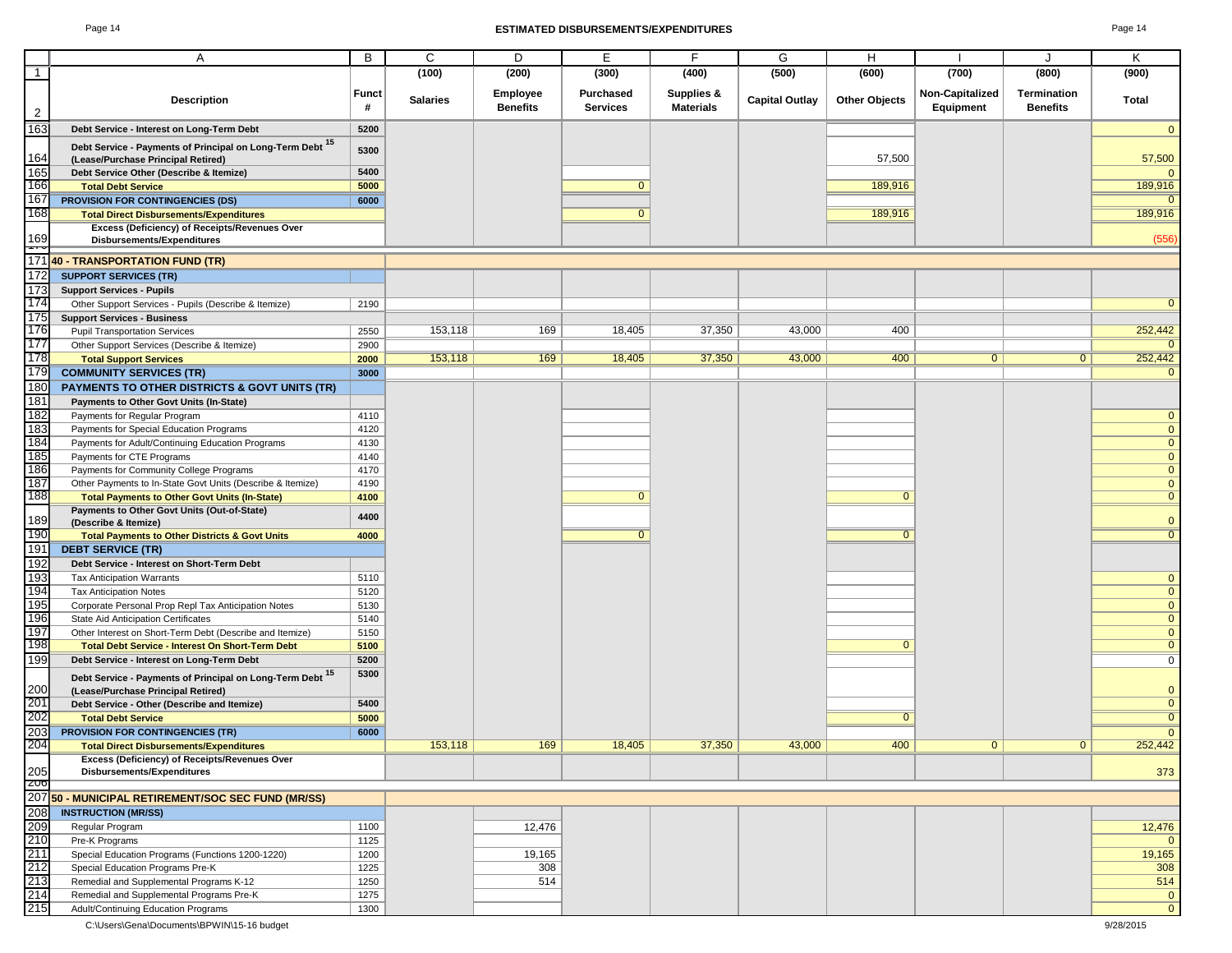#### Page 15 **ESTIMATED DISBURSEMENTS/EXPENDITURES** Page 15

|                   | Α                                                                                          | B            | C               | D                           | E                                   | F                              | G                     | H                    |                              | J                                     | Κ                      |
|-------------------|--------------------------------------------------------------------------------------------|--------------|-----------------|-----------------------------|-------------------------------------|--------------------------------|-----------------------|----------------------|------------------------------|---------------------------------------|------------------------|
| $\overline{1}$    |                                                                                            |              | (100)           | (200)                       | (300)                               | (400)                          | (500)                 | (600)                | (700)                        | (800)                                 | (900)                  |
|                   |                                                                                            |              |                 |                             |                                     |                                |                       |                      |                              |                                       |                        |
| $\overline{2}$    | <b>Description</b>                                                                         | Funct<br>#   | <b>Salaries</b> | Employee<br><b>Benefits</b> | <b>Purchased</b><br><b>Services</b> | Supplies &<br><b>Materials</b> | <b>Capital Outlay</b> | <b>Other Objects</b> | Non-Capitalized<br>Equipment | <b>Termination</b><br><b>Benefits</b> | <b>Total</b>           |
| 216               | <b>CTE Programs</b>                                                                        | 1400         |                 | 1,730                       |                                     |                                |                       |                      |                              |                                       | 1,730                  |
| 217               | Interscholastic Programs                                                                   | 1500         |                 | 1,406                       |                                     |                                |                       |                      |                              |                                       | 1,406                  |
| 218               | Summer School Programs                                                                     | 1600         |                 |                             |                                     |                                |                       |                      |                              |                                       | $\mathbf{0}$           |
| 219               | <b>Gifted Programs</b>                                                                     | 1650         |                 |                             |                                     |                                |                       |                      |                              |                                       | $\mathbf{0}$           |
| 220               | <b>Driver's Education Programs</b>                                                         | 1700         |                 | 568                         |                                     |                                |                       |                      |                              |                                       | 568                    |
| 221               | <b>Bilingual Programs</b>                                                                  | 1800         |                 |                             |                                     |                                |                       |                      |                              |                                       | $\mathbf{0}$           |
| 222               | Truant Alternative & Optional Programs                                                     | 1900         |                 |                             |                                     |                                |                       |                      |                              |                                       | $\Omega$               |
| 223               | <b>Total Instruction</b>                                                                   | 1000         |                 | 36,167                      |                                     |                                |                       |                      |                              |                                       | 36,167                 |
| 224               | <b>SUPPORT SERVICES (MR/SS)</b>                                                            |              |                 |                             |                                     |                                |                       |                      |                              |                                       |                        |
| 225               | <b>Support Services - Pupil</b>                                                            |              |                 |                             |                                     |                                |                       |                      |                              |                                       |                        |
| 226               | Attendance & Social Work Services                                                          | 2110         |                 | 346                         |                                     |                                |                       |                      |                              |                                       | 346                    |
| 227               | <b>Guidance Services</b>                                                                   | 2120         |                 | 620                         |                                     |                                |                       |                      |                              |                                       | 620                    |
|                   | <b>Health Services</b>                                                                     | 2130         |                 | 10,449                      |                                     |                                |                       |                      |                              |                                       | 10,449                 |
| 228<br>229        | <b>Psychological Services</b>                                                              | 2140         |                 |                             |                                     |                                |                       |                      |                              |                                       | $\mathbf{0}$           |
| 230               | Speech Pathology & Audiology Services                                                      | 2150         |                 | 350                         |                                     |                                |                       |                      |                              |                                       | 350                    |
|                   | Other Support Services - Pupils (Describe & Itemize)                                       | 2190         |                 |                             |                                     |                                |                       |                      |                              |                                       | $\Omega$               |
| 231<br>232        | <b>Total Support Services - Pupil</b>                                                      | 2100         |                 | 11,765                      |                                     |                                |                       |                      |                              |                                       | 11,765                 |
| 233               | <b>Support Services - Instructional Staff</b>                                              |              |                 |                             |                                     |                                |                       |                      |                              |                                       |                        |
| 234               | Improvement of Instruction Services                                                        | 2210         |                 |                             |                                     |                                |                       |                      |                              |                                       | $\mathbf{0}$           |
| 235               | <b>Educational Media Services</b>                                                          | 2220         |                 | 3,383                       |                                     |                                |                       |                      |                              |                                       | 3,383                  |
|                   | <b>Assessment &amp; Testing</b>                                                            | 2230         |                 |                             |                                     |                                |                       |                      |                              |                                       | $\mathbf{0}$           |
| 236<br>237        | <b>Total Support Services - Instructional Staff</b>                                        | 2200         |                 | 3,383                       |                                     |                                |                       |                      |                              |                                       | 3,383                  |
| 238               |                                                                                            |              |                 |                             |                                     |                                |                       |                      |                              |                                       |                        |
| 239               | <b>Support Services - General Administration</b>                                           |              |                 |                             |                                     |                                |                       |                      |                              |                                       |                        |
| 240               | Board of Education Services                                                                | 2310         |                 | 221                         |                                     |                                |                       |                      |                              |                                       | 221                    |
|                   | <b>Executive Administration Services</b>                                                   | 2320         |                 | 1,345                       |                                     |                                |                       |                      |                              |                                       | 1,345                  |
| 241               | Special Area Administrative Services                                                       | 2330         |                 |                             |                                     |                                |                       |                      |                              |                                       | $\mathbf{0}$           |
| 242               | Claims Paid from Self Insurance Fund                                                       | 2361         |                 |                             |                                     |                                |                       |                      |                              |                                       | $\mathbf{0}$           |
| 243               | Workers' Compensation or Workers' Occupation Disease Acts                                  | 2362         |                 |                             |                                     |                                |                       |                      |                              |                                       | $\mathbf{0}$           |
| 244               | Payments<br>Unemployment Insurance Payments                                                | 2363         |                 |                             |                                     |                                |                       |                      |                              |                                       | $\mathbf{0}$           |
| 245               |                                                                                            |              |                 |                             |                                     |                                |                       |                      |                              |                                       | $\mathbf{0}$           |
| 246               | Insurance Payments (regular or self-insurance)                                             | 2364         |                 |                             |                                     |                                |                       |                      |                              |                                       |                        |
| 247               | Risk Management and Claims Services Payments                                               | 2365         |                 |                             |                                     |                                |                       |                      |                              |                                       | $\mathbf{0}$           |
|                   | Judgment and Settlements                                                                   | 2366         |                 |                             |                                     |                                |                       |                      |                              |                                       | $\overline{0}$         |
| 248               | Educational, Inspectional, Supervisory Services Related to Loss<br>Prevention or Reduction | 2367         |                 |                             |                                     |                                |                       |                      |                              |                                       | $\mathbf{0}$           |
| 249               | Reciprocal Insurance Payments                                                              | 2368         |                 |                             |                                     |                                |                       |                      |                              |                                       | $\mathbf{0}$           |
|                   | <b>Legal Service</b>                                                                       | 2369         |                 |                             |                                     |                                |                       |                      |                              |                                       | $\mathbf{0}$           |
| $\frac{250}{251}$ | <b>Total Support Services - General Administration</b>                                     | 2300         |                 | 1,566                       |                                     |                                |                       |                      |                              |                                       | 1,566                  |
| 252               |                                                                                            |              |                 |                             |                                     |                                |                       |                      |                              |                                       |                        |
| 253               | <b>Support Services - School Administration</b>                                            |              |                 | 10,454                      |                                     |                                |                       |                      |                              |                                       |                        |
|                   | Office of the Principal Services                                                           | 2410         |                 |                             |                                     |                                |                       |                      |                              |                                       | 10,454                 |
| 254               | Other Support Services - School Administration<br>(Describe & Itemize)                     | 2490         |                 | 645                         |                                     |                                |                       |                      |                              |                                       | 645                    |
| 255               | <b>Total Support Services - School Administration</b>                                      | 2400         |                 | 11,099                      |                                     |                                |                       |                      |                              |                                       | 11,099                 |
| 256               | <b>Support Services - Business</b>                                                         |              |                 |                             |                                     |                                |                       |                      |                              |                                       |                        |
| 257               | Direction of Business Support Services                                                     | 2510         |                 |                             |                                     |                                |                       |                      |                              |                                       | $\mathbf{0}$           |
| 258               | <b>Fiscal Services</b>                                                                     | 2520         |                 | 9,271                       |                                     |                                |                       |                      |                              |                                       | 9,271                  |
| 259               | Facilities Acquisition & Construction Services                                             | 2530         |                 |                             |                                     |                                |                       |                      |                              |                                       | $\mathbf{0}$           |
| 260               |                                                                                            |              |                 | 33,062                      |                                     |                                |                       |                      |                              |                                       |                        |
| 261               | Operation & Maintenance of Plant Service                                                   | 2540         |                 |                             |                                     |                                |                       |                      |                              |                                       | 33,062                 |
|                   | <b>Pupil Transportation Services</b>                                                       | 2550         |                 | 28,253                      |                                     |                                |                       |                      |                              |                                       | 28,253                 |
| 262<br>263        | <b>Food Services</b>                                                                       | 2560         |                 | 9,627                       |                                     |                                |                       |                      |                              |                                       | 9,627                  |
| 264               | <b>Internal Services</b>                                                                   | 2570<br>2500 |                 | 80,213                      |                                     |                                |                       |                      |                              |                                       | $\mathbf{0}$<br>80,213 |
|                   | <b>Total Support Services - Business</b>                                                   |              |                 |                             |                                     |                                |                       |                      |                              |                                       |                        |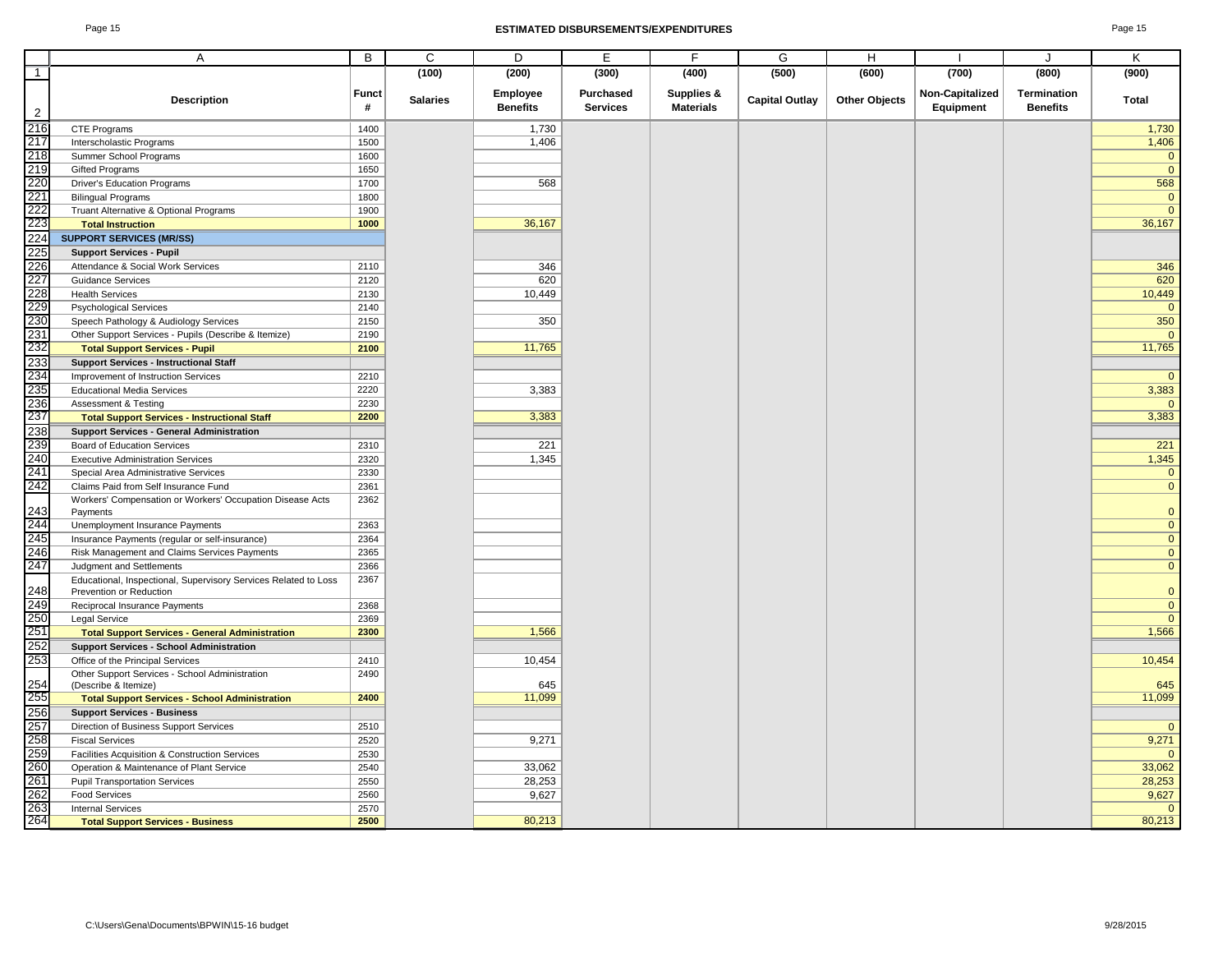#### Page 16 **ESTIMATED DISBURSEMENTS/EXPENDITURES** Page 16

|                | Α                                                                                                  | В                 | C               | D                           | Е                            | F.                             | G                     | H                    |                              | J                                     | Κ                            |
|----------------|----------------------------------------------------------------------------------------------------|-------------------|-----------------|-----------------------------|------------------------------|--------------------------------|-----------------------|----------------------|------------------------------|---------------------------------------|------------------------------|
| $\overline{1}$ |                                                                                                    |                   | (100)           | (200)                       | (300)                        | (400)                          | (500)                 | (600)                | (700)                        | (800)                                 | (900)                        |
| $\overline{2}$ | <b>Description</b>                                                                                 | <b>Funct</b><br># | <b>Salaries</b> | Employee<br><b>Benefits</b> | Purchased<br><b>Services</b> | Supplies &<br><b>Materials</b> | <b>Capital Outlay</b> | <b>Other Objects</b> | Non-Capitalized<br>Equipment | <b>Termination</b><br><b>Benefits</b> | Total                        |
| 265            |                                                                                                    |                   |                 |                             |                              |                                |                       |                      |                              |                                       |                              |
|                | <b>Support Services - Central</b>                                                                  |                   |                 |                             |                              |                                |                       |                      |                              |                                       |                              |
| 266<br>267     | Direction of Central Support Services                                                              | 2610              |                 |                             |                              |                                |                       |                      |                              |                                       | $\mathbf{0}$<br>$\mathbf{0}$ |
|                | Planning, Research, Development & Evaluation Services                                              | 2620<br>2630      |                 |                             |                              |                                |                       |                      |                              |                                       |                              |
| 268            | <b>Information Services</b>                                                                        |                   |                 |                             |                              |                                |                       |                      |                              |                                       | $\mathbf{0}$                 |
| 269<br>270     | <b>Staff Services</b>                                                                              | 2640              |                 |                             |                              |                                |                       |                      |                              |                                       | $\mathbf{0}$<br>$\mathbf{0}$ |
| 271            | Data Processing Services                                                                           | 2660              |                 | $\mathbf{0}$                |                              |                                |                       |                      |                              |                                       | $\mathbf{0}$                 |
| 272            | <b>Total Support Services - Central</b>                                                            | 2600              |                 |                             |                              |                                |                       |                      |                              |                                       | $\mathbf{0}$                 |
| 273            | Other Support Services (Describe & Itemize)                                                        | 2900              |                 | 108,026                     |                              |                                |                       |                      |                              |                                       | 108,026                      |
| 274            | <b>Total Support Services</b><br><b>COMMUNITY SERVICES (MR/SS)</b>                                 | 2000<br>3000      |                 |                             |                              |                                |                       |                      |                              |                                       | $\mathbf{0}$                 |
| 275            | PAYMENTS TO OTHER DISTRICTS & GOVT UNITS (MR/SS)                                                   |                   |                 |                             |                              |                                |                       |                      |                              |                                       |                              |
| 276            | Payments for Special Education Programs                                                            | 4120              |                 |                             |                              |                                |                       |                      |                              |                                       | $\mathbf{0}$                 |
| 277            | Payments for CTE Programs                                                                          | 4140              |                 |                             |                              |                                |                       |                      |                              |                                       | $\mathbf{0}$                 |
| 278            |                                                                                                    | 4000              |                 | $\mathbf{0}$                |                              |                                |                       |                      |                              |                                       | $\mathbf{0}$                 |
| 279            | <b>Total Payments to Other Districts &amp; Govt Units</b><br><b>DEBT SERVICE (MR/SS)</b>           |                   |                 |                             |                              |                                |                       |                      |                              |                                       |                              |
| 280            | Debt Service - Interest on Short-Term Debt                                                         |                   |                 |                             |                              |                                |                       |                      |                              |                                       |                              |
| 281            | <b>Tax Anticipation Warrants</b>                                                                   | 5110              |                 |                             |                              |                                |                       |                      |                              |                                       | $\mathbf{0}$                 |
| 282            | <b>Tax Anticipation Notes</b>                                                                      | 5120              |                 |                             |                              |                                |                       |                      |                              |                                       | $\mathbf{0}$                 |
| 283            | Corporate Personal Prop Repl Tax Anticipation Notes                                                | 5130              |                 |                             |                              |                                |                       |                      |                              |                                       | $\mathbf{0}$                 |
| 284            | State Aid Anticipation Certificates                                                                | 5140              |                 |                             |                              |                                |                       |                      |                              |                                       | $\mathbf 0$                  |
| 285            | Other (Describe & Itemize)                                                                         | 5150              |                 |                             |                              |                                |                       |                      |                              |                                       | $\mathbf{0}$                 |
| 286            | <b>Total Debt Service</b>                                                                          | 5000              |                 |                             |                              |                                |                       | $\mathbf{0}$         |                              |                                       | $\mathbf{0}$                 |
| 287            | <b>PROVISION FOR CONTINGENCIES (MR/SS)</b>                                                         | 6000              |                 |                             |                              |                                |                       |                      |                              |                                       | $\overline{0}$               |
| 288            | <b>Total Direct Disbursements/Expenditures</b>                                                     |                   |                 | 144,193                     |                              |                                |                       | $\overline{0}$       |                              |                                       | 144,193                      |
|                | Excess (Deficiency) of Receipts/Revenues Over                                                      |                   |                 |                             |                              |                                |                       |                      |                              |                                       |                              |
| 289            | Disbursements/Expenditures                                                                         |                   |                 |                             |                              |                                |                       |                      |                              |                                       | (34,000)                     |
| 790            |                                                                                                    |                   |                 |                             |                              |                                |                       |                      |                              |                                       |                              |
|                | 291 60 - CAPITAL PROJECTS (CP)                                                                     |                   |                 |                             |                              |                                |                       |                      |                              |                                       |                              |
| 292            | <b>SUPPORT SERVICES (CP)</b>                                                                       |                   |                 |                             |                              |                                |                       |                      |                              |                                       |                              |
| 293<br>294     | <b>Support Services - Business</b>                                                                 |                   |                 |                             |                              |                                |                       |                      |                              |                                       |                              |
|                | Facilities Acquisition & Construction Services                                                     | 2530              |                 |                             |                              | 5,401                          | 35,000                |                      |                              |                                       | 40,401                       |
| 295            | Other Support Services (Describe & Itemize)                                                        | 2900              |                 |                             |                              |                                |                       |                      |                              |                                       |                              |
| 296            | <b>Total Support Services</b>                                                                      | 2000              | $\overline{0}$  | $\overline{0}$              | $\overline{0}$               | 5,401                          | 35,000                | $\overline{0}$       | $\overline{0}$               |                                       | 40,401                       |
|                | 297 PAYMENTS TO OTHER DISTRICTS & GOVT UNITS (CP)                                                  |                   |                 |                             |                              |                                |                       |                      |                              |                                       |                              |
| 298            | Payments to Other Govt Units (In-State)                                                            |                   |                 |                             |                              |                                |                       |                      |                              |                                       |                              |
| 299            | Payments to Other Govt Units (In-State)                                                            | 4100              |                 |                             |                              |                                |                       |                      |                              |                                       | $\mathbf{0}$                 |
| 300            | Payment for Special Education Programs                                                             | 4120              |                 |                             |                              |                                |                       |                      |                              |                                       | $\mathbf{0}$                 |
| 301            | Payment for CTE Programs                                                                           | 4140              |                 |                             |                              |                                |                       |                      |                              |                                       | $\mathbf{0}$                 |
| 302            | Other Payments to In-State Governmental Units                                                      | 4190              |                 |                             |                              |                                |                       |                      |                              |                                       | $\mathbf{0}$                 |
| 303            | (Describe & Itemize)<br><b>Total Payments to Other Districts &amp; Govt Units</b>                  | 4000              |                 |                             | $\overline{0}$               |                                |                       | $\overline{0}$       |                              |                                       | $\overline{0}$               |
| 304            | <b>PROVISION FOR CONTINGENCIES (CP)</b>                                                            | 6000              |                 |                             |                              |                                |                       |                      |                              |                                       | $\overline{0}$               |
| 305            | <b>Total Direct Disbursements/Expenditures</b>                                                     |                   | $\overline{0}$  | $\mathbf{0}$                | $\mathbf{0}$                 | 5,401                          | 35,000                | $\overline{0}$       | $\mathbf{0}$                 |                                       | 40,401                       |
|                | Excess (Deficiency) of Receipts/Revenues Over                                                      |                   |                 |                             |                              |                                |                       |                      |                              |                                       |                              |
| 306            | Disbursements/Expenditures                                                                         |                   |                 |                             |                              |                                |                       |                      |                              |                                       | 34,145                       |
|                |                                                                                                    |                   |                 |                             |                              |                                |                       |                      |                              |                                       |                              |
|                | 308 70 WORKING CASH FUND (WC)                                                                      |                   |                 |                             |                              |                                |                       |                      |                              |                                       |                              |
| <u>ଏଠା</u>     | 31080 - TORT FUND (TF)                                                                             |                   |                 |                             |                              |                                |                       |                      |                              |                                       |                              |
|                |                                                                                                    |                   |                 |                             |                              |                                |                       |                      |                              |                                       |                              |
| 311            | SUPPORT SERVICES - GENERAL ADMINISTRATION                                                          |                   |                 |                             |                              |                                |                       |                      |                              |                                       |                              |
| 312            | Claims Paid from Self Insurance Fund<br>Workers' Compensation or Workers' Occupational Disease Act | 2361              |                 |                             |                              |                                |                       |                      |                              |                                       | $\mathbf{0}$                 |
| 313            | Payments                                                                                           | 2362              |                 |                             | 30,000                       |                                |                       |                      |                              |                                       | 30,000                       |
| 314            | Unemployment Insurance Payments                                                                    | 2363              |                 |                             |                              |                                |                       |                      |                              |                                       | $\mathbf{0}$                 |
| 315            | Insurance Payments (regular or self-insurance)                                                     | 2364              |                 |                             | 22,742                       |                                |                       |                      |                              |                                       | 22,742                       |
| 316            | Risk Management and Claims Services Payments                                                       | 2365              |                 |                             |                              |                                |                       |                      |                              |                                       | $\mathbf 0$                  |
| 317            | Judgment and Settlements                                                                           | 2366              |                 |                             |                              |                                |                       |                      |                              |                                       | $\mathbf{0}$                 |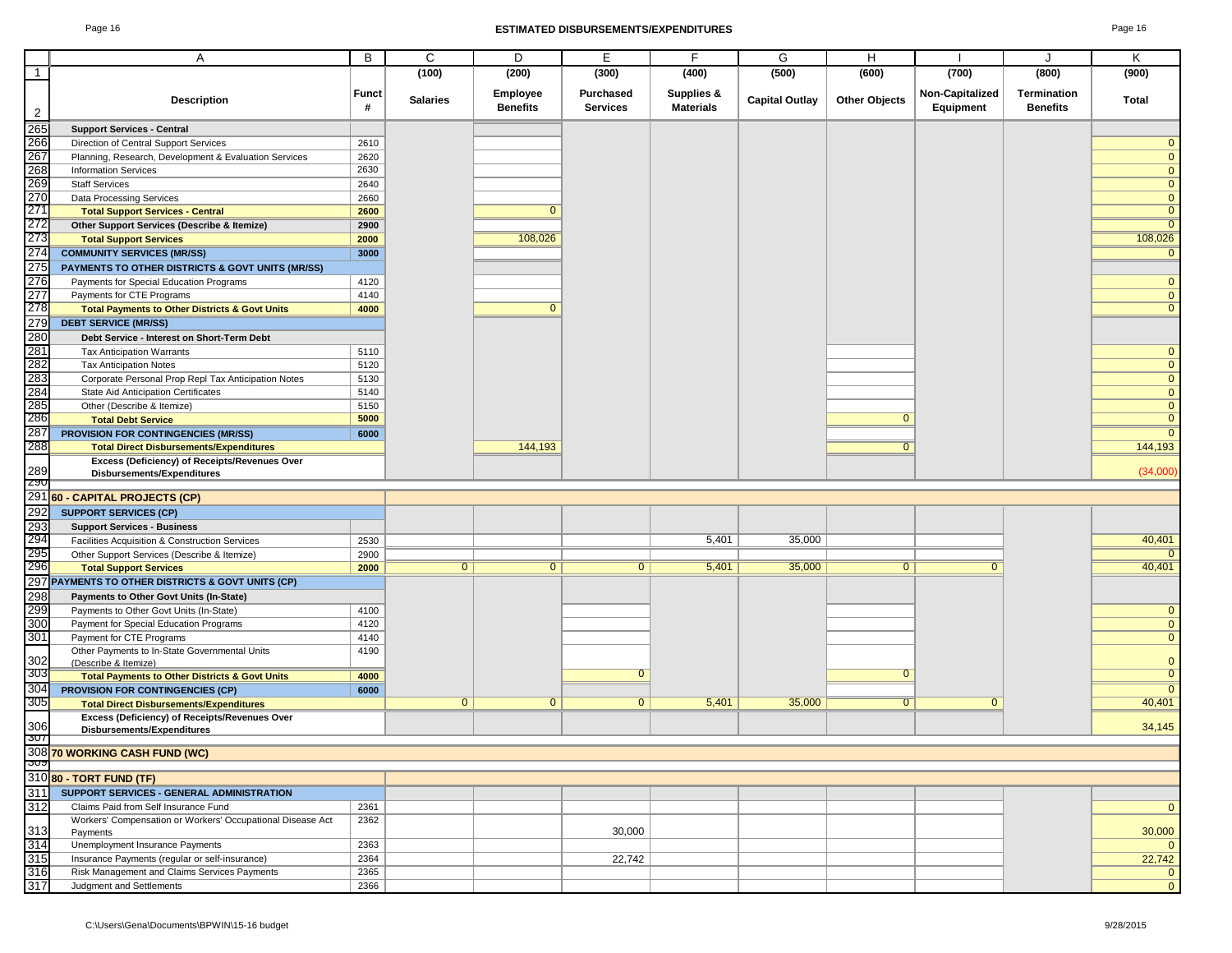#### Page 17 **ESTIMATED DISBURSEMENTS/EXPENDITURES** Page 17

| ŀ |  |
|---|--|
|---|--|

|                | $\overline{A}$                                                                                  | B                 | $\mathsf{C}$    | D                           | E                            | F                              | G                     | H                    |                              | J                              | Κ              |
|----------------|-------------------------------------------------------------------------------------------------|-------------------|-----------------|-----------------------------|------------------------------|--------------------------------|-----------------------|----------------------|------------------------------|--------------------------------|----------------|
| $\mathbf{1}$   |                                                                                                 |                   | (100)           | (200)                       | (300)                        | (400)                          | (500)                 | (600)                | (700)                        | (800)                          | (900)          |
| $\overline{2}$ | <b>Description</b>                                                                              | <b>Funct</b><br># | <b>Salaries</b> | Employee<br><b>Benefits</b> | Purchased<br><b>Services</b> | Supplies &<br><b>Materials</b> | <b>Capital Outlay</b> | <b>Other Objects</b> | Non-Capitalized<br>Equipment | Termination<br><b>Benefits</b> | Total          |
|                | Educational, Inspectional, Supervisory Services Related to Loss                                 | 2367              |                 |                             |                              |                                |                       |                      |                              |                                |                |
| 318            | Prevention or Reduction                                                                         |                   | 21,258          |                             |                              |                                |                       |                      |                              |                                | 21,258         |
| 319            | Reciprocal Insurance Payments                                                                   | 2368              |                 |                             |                              |                                |                       |                      |                              |                                | $\overline{0}$ |
| 320            | <b>Legal Service</b>                                                                            | 2369              |                 |                             |                              |                                |                       |                      |                              |                                | $\overline{0}$ |
| 321            | Property Insurance (Building & Grounds)                                                         | 2371              |                 |                             |                              |                                |                       |                      |                              |                                | $\overline{0}$ |
| 322<br>323     | Vehicle Insurance (Transportation)                                                              | 2372              |                 |                             |                              |                                |                       |                      |                              |                                | $\overline{0}$ |
|                | <b>Total Support Services - General Administration</b>                                          | 2000              | 21,258          | $\mathbf{0}$                | 52,742                       | $\overline{0}$                 | $\mathbf{0}$          | 0 <sup>1</sup>       | $\Omega$                     |                                | 74,000         |
| 324            | <b>DEBT SERVICE (TF)</b>                                                                        |                   |                 |                             |                              |                                |                       |                      |                              |                                |                |
| 325            | Debt Service - Interest on Short-Term Debt                                                      |                   |                 |                             |                              |                                |                       |                      |                              |                                |                |
| 326            | <b>Tax Anticipation Warrants</b>                                                                | 5110              |                 |                             |                              |                                |                       |                      |                              |                                | $\overline{0}$ |
| 327            | Corporate Personal Property Replacement Tax Anticipation Notes                                  | 5130              |                 |                             |                              |                                |                       |                      |                              |                                | $\overline{0}$ |
| 328<br>329     | Other Interest or Short-Term Debt (Describe & Itemize)                                          | 5150              |                 |                             |                              |                                |                       |                      |                              |                                | $\overline{0}$ |
|                | <b>Total Debt Service</b>                                                                       | 5000              |                 |                             |                              |                                |                       | $\mathbf{0}$         |                              |                                | $\overline{0}$ |
| 330            | PROVISION FOR CONTINGENCIES (TF)                                                                | 6000              |                 |                             |                              |                                |                       |                      |                              |                                | $\overline{0}$ |
| 331            | <b>Total Direct Disbursements/Expenditures</b>                                                  |                   | 21,258          | $\overline{0}$              | 52,742                       | $\overline{0}$                 | $\overline{0}$        | $\overline{0}$       | $\mathbf{0}$                 |                                | 74,000         |
| 332            | Excess (Deficiency) of Receipts/Revenues Over<br>Disbursements/Expenditures                     |                   |                 |                             |                              |                                |                       |                      |                              |                                | 45             |
| 333            |                                                                                                 |                   |                 |                             |                              |                                |                       |                      |                              |                                |                |
|                | 334 90 - FIRE PREVENTION & SAFETY FUND (FP&S)                                                   |                   |                 |                             |                              |                                |                       |                      |                              |                                |                |
| 335            | <b>SUPPORT SERVICES (FP&amp;S)</b>                                                              |                   |                 |                             |                              |                                |                       |                      |                              |                                |                |
| 336            | <b>Support Services - Business</b>                                                              |                   |                 |                             |                              |                                |                       |                      |                              |                                |                |
| 337            | Facilities Acquisition & Construction Services                                                  | 2530              |                 |                             | 5,894                        |                                | 6,000                 |                      |                              |                                | 11,894         |
| 338            | Operation & Maintenance of Plant Service                                                        | 2540              |                 |                             |                              |                                |                       |                      |                              |                                | $\overline{0}$ |
| 339            | <b>Total Support Services - Business</b>                                                        | 2500              | $\overline{0}$  | $\overline{0}$              | 5,894                        | $\overline{0}$                 | 6,000                 | 0                    |                              |                                | 11,894         |
| 340<br>341     | Other Support Services (Describe & Itemize)                                                     | 2900              |                 |                             |                              |                                |                       |                      |                              |                                | $\overline{0}$ |
|                | <b>Total Support Services</b>                                                                   | 2000              | $\overline{0}$  | $\overline{0}$              | 5,894                        | $\overline{0}$                 | 6,000                 | $\overline{0}$       | $\Omega$                     |                                | 11,894         |
|                | 342 PAYMENTS TO OTHER DISTRICTS & GOVT UNITS (FP&S)                                             |                   |                 |                             |                              |                                |                       |                      |                              |                                |                |
| 343<br>344     | Other Payments to In-State Govt Units (Describe & Itemize)                                      | 4190              |                 |                             |                              |                                |                       |                      |                              |                                | $\overline{0}$ |
|                | <b>Total Payments to Other Districts &amp; Govt Units (FPS)</b>                                 | 4000              |                 |                             |                              |                                |                       | $\overline{0}$       |                              |                                | $\overline{0}$ |
| 345            | <b>DEBT SERVICE (FP&amp;S)</b>                                                                  |                   |                 |                             |                              |                                |                       |                      |                              |                                |                |
| 346            | Debt Service - Interest on Short-Term Debt                                                      |                   |                 |                             |                              |                                |                       |                      |                              |                                |                |
| 347            | <b>Tax Anticipation Warrants</b>                                                                | 5110              |                 |                             |                              |                                |                       |                      |                              |                                | $\overline{0}$ |
| 348<br>349     | Other Interest on Short-Term Debt (Describe & Itemize)                                          | 5150              |                 |                             |                              |                                |                       |                      |                              |                                | $\overline{0}$ |
|                | <b>Total Debt Service - Interest on Short-Term Debt</b>                                         | 5100              |                 |                             |                              |                                |                       | $\mathbf{0}$         |                              |                                | $\overline{0}$ |
| 350            | Debt Service - Interest on Long-Term Debt                                                       | 5200              |                 |                             |                              |                                |                       |                      |                              |                                | $\overline{0}$ |
| 351            | Debt Service - Payments of Principal on Long-Term Debt 15<br>(Lease/Purchase Principal Retired) | 5300              |                 |                             |                              |                                |                       |                      |                              |                                | $\overline{0}$ |
| 352            | <b>Total Debt Service</b>                                                                       | 5000              |                 |                             |                              |                                |                       | $\mathbf{0}$         |                              |                                | $\overline{0}$ |
| 353            | PROVISIONS FOR CONTINGENCIES (FP&S)                                                             | 6000              |                 |                             |                              |                                |                       |                      |                              |                                | $\overline{0}$ |
| 354            | <b>Total Direct Disbursements/Expenditures</b>                                                  |                   | $\mathbf{0}$    | $\mathbf{0}$                | 5,894                        | $\overline{0}$                 | 6,000                 | $\overline{0}$       | $\mathbf{0}$                 |                                | 11,894         |
| 355            | Excess (Deficiency) of Receipts/Revenues Over<br><b>Disbursements/Expenditures</b>              |                   |                 |                             |                              |                                |                       |                      |                              |                                | (3,819)        |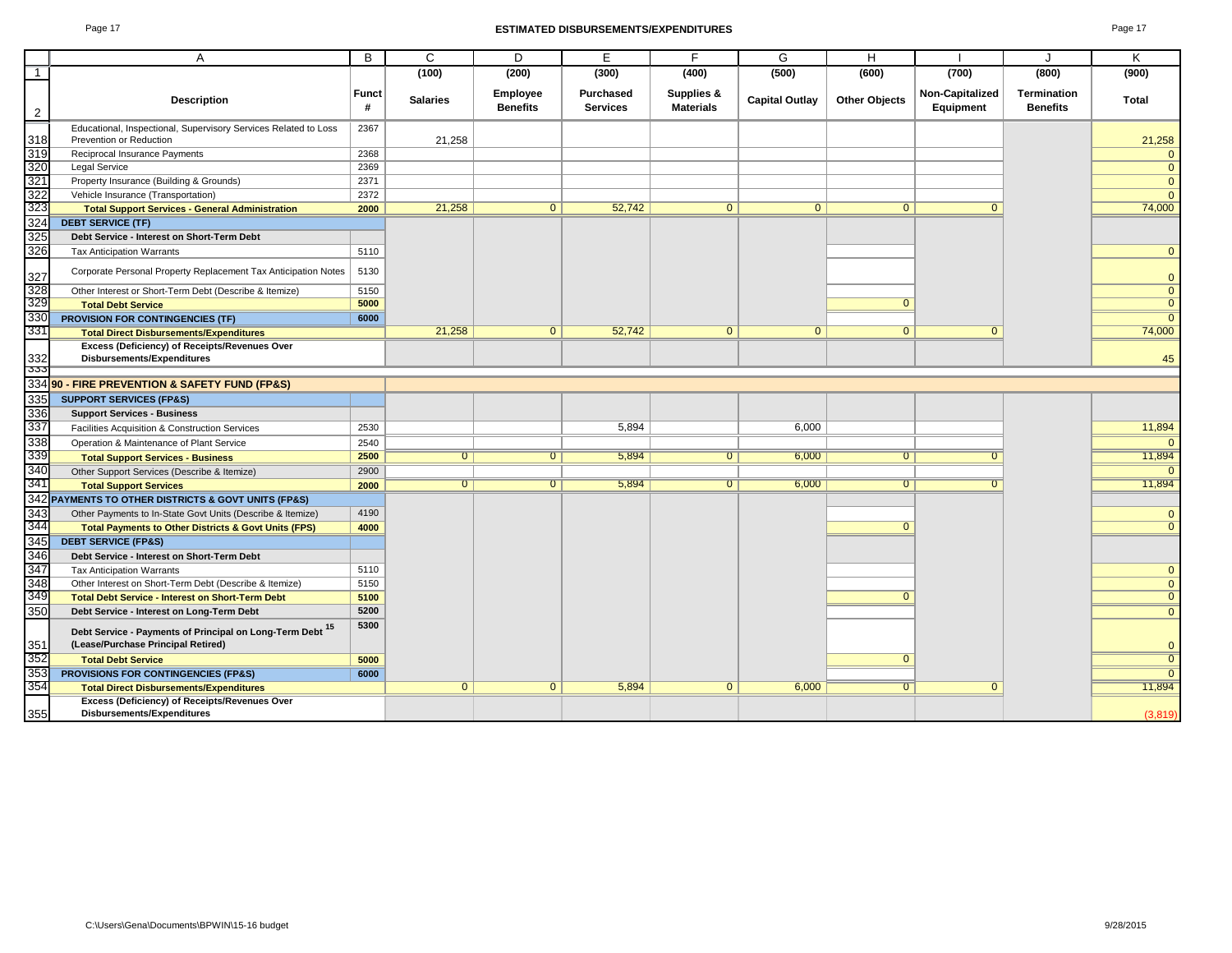# **This page is provided for detailed itemizations as requested within the body of the Report.**

1.

2.

3.

4.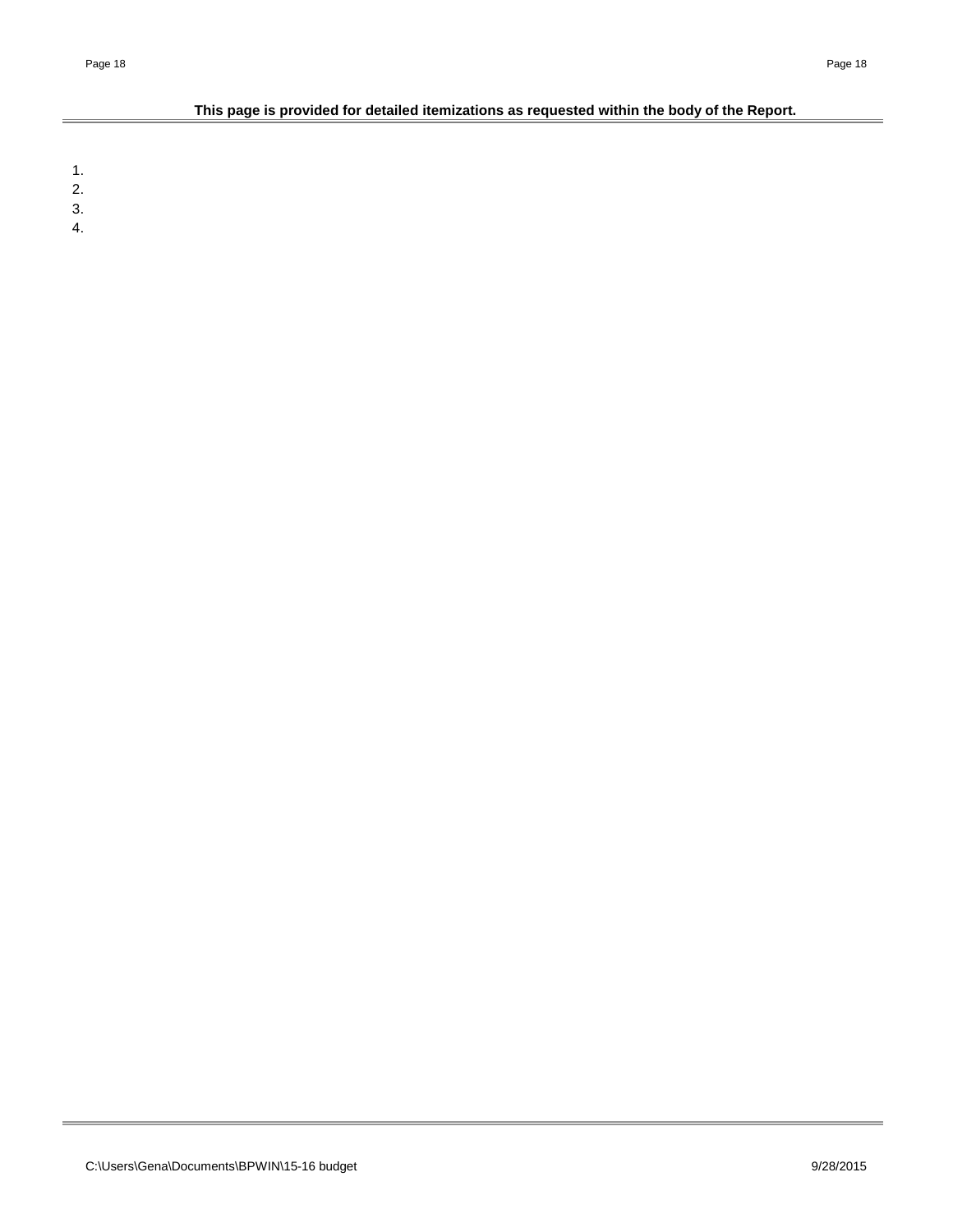|                       | A                                                                                                                                                                                                                                                                                                                                                                                                                                                                                                                                                                                                 | B                  | C                                             | D                     | Е                   | F            |  |  |  |  |
|-----------------------|---------------------------------------------------------------------------------------------------------------------------------------------------------------------------------------------------------------------------------------------------------------------------------------------------------------------------------------------------------------------------------------------------------------------------------------------------------------------------------------------------------------------------------------------------------------------------------------------------|--------------------|-----------------------------------------------|-----------------------|---------------------|--------------|--|--|--|--|
|                       |                                                                                                                                                                                                                                                                                                                                                                                                                                                                                                                                                                                                   |                    |                                               |                       |                     |              |  |  |  |  |
| 2                     | <b>Pleasant Hill CUSD #3</b><br>01-075-0030-26                                                                                                                                                                                                                                                                                                                                                                                                                                                                                                                                                    |                    |                                               |                       |                     |              |  |  |  |  |
| 3                     | <b>DEFICIT BUDGET SUMMARY INFORMATION - Operating Funds Only</b>                                                                                                                                                                                                                                                                                                                                                                                                                                                                                                                                  |                    |                                               |                       |                     |              |  |  |  |  |
| 4                     |                                                                                                                                                                                                                                                                                                                                                                                                                                                                                                                                                                                                   | <b>EDUCATIONAL</b> | <b>OPERATIONS &amp;</b><br><b>MAINTENANCE</b> | <b>TRANSPORTATION</b> | <b>WORKING CASH</b> | <b>TOTAL</b> |  |  |  |  |
| 5                     | <b>Direct Revenues</b>                                                                                                                                                                                                                                                                                                                                                                                                                                                                                                                                                                            | 2,153,274          | 159,800                                       | 252,815               | 11,600              | 2,577,489    |  |  |  |  |
| 6                     | <b>Direct Expenditures</b>                                                                                                                                                                                                                                                                                                                                                                                                                                                                                                                                                                        | 2,259,870          | 114,666                                       | 252,442               |                     | 2,626,978    |  |  |  |  |
| 7                     | <b>Difference</b>                                                                                                                                                                                                                                                                                                                                                                                                                                                                                                                                                                                 | (106, 596)         | 45,134                                        | 373                   | 11,600              | (49, 489)    |  |  |  |  |
| 8                     | <b>Estimated Fund Balance - June 30, 2016</b>                                                                                                                                                                                                                                                                                                                                                                                                                                                                                                                                                     | (443, 163)         | 234,371                                       | 17,307                | 813,207             | 621,722      |  |  |  |  |
| 9<br>$10$<br>11<br>12 | A deficit reduction plan is required if the local board of education adopts (or amends) the 2015-16 school district budget in which the "operating<br>funds" listed above result in direct revenues (line 9) being less than direct expenditures (line 19) by an amount equal to or greater than one-third<br>(1/3) of the ending fund balance (line 81).                                                                                                                                                                                                                                         |                    | this time.                                    |                       |                     |              |  |  |  |  |
| 13                    | Note: The balance is determined using only the four funds listed above. That is, if the estimated ending fund balance is less than three times the<br>deficit spending, the district must adopt and file with ISBE a deficit reduction plan to balance the shortfall within three years.<br>The School Code, Section 17-1 (105 ILCS 5/17-1) - If the 2014-2015 Annual Financial Report (AFR) reflects a deficit as defined above (page 36),<br>then the school district shall adopt and submit a deficit reduction plan (found here on page 20-24) to ISBE within 30 days after acceptance of the |                    |                                               |                       |                     |              |  |  |  |  |
| 14<br>15              | AFR.<br>The deficit reduction plan, if required, is developed using ISBE guidelines and format.                                                                                                                                                                                                                                                                                                                                                                                                                                                                                                   |                    |                                               |                       |                     |              |  |  |  |  |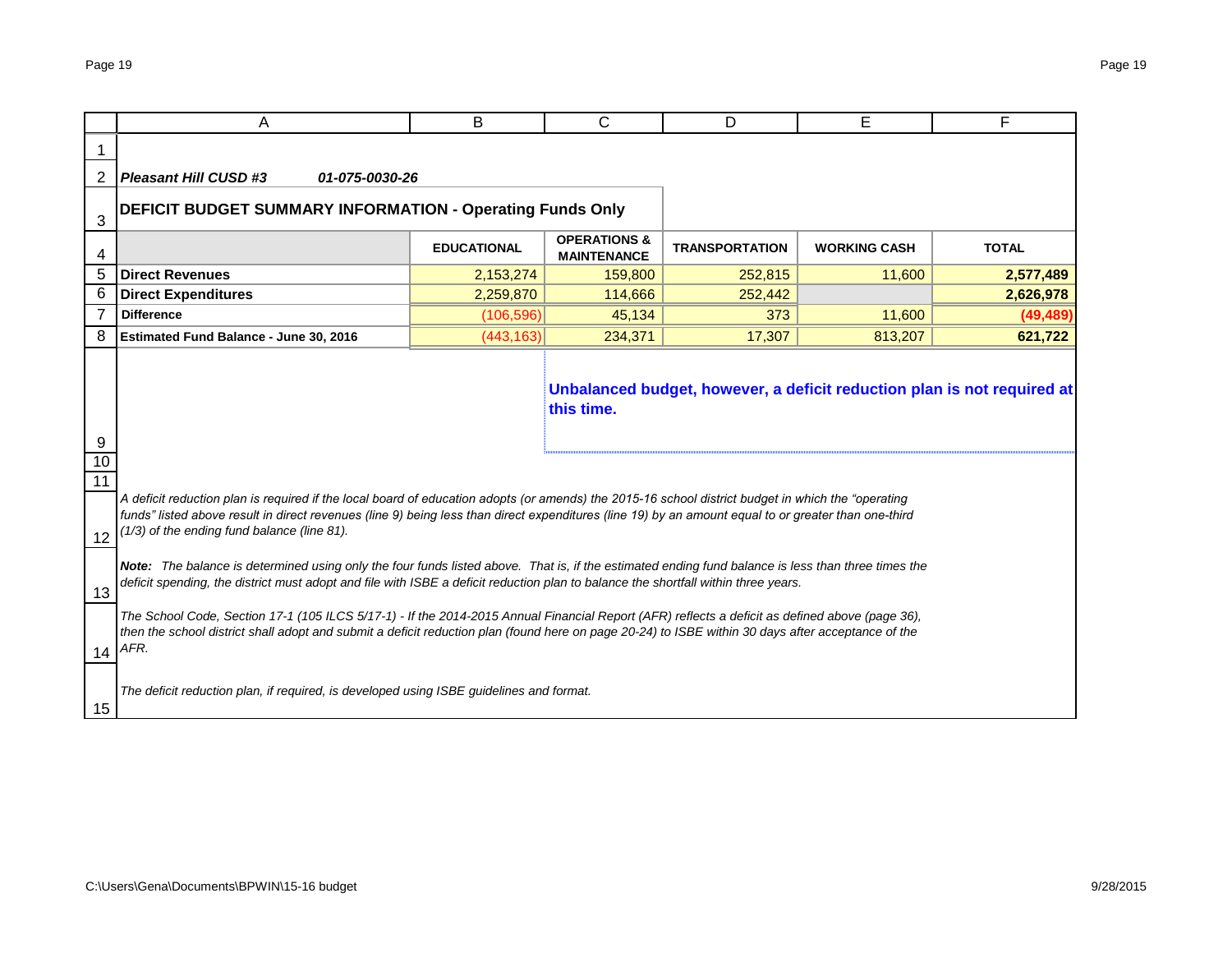# Page 20 **ILLINOIS STATE BOARD OF EDUCATION SCHOOL BUSINESS SERVICES DIVISION**

|                 | A                                                                                   | B                   | C                       | D                                                  | E                                    | F                           | G         |  |  |  |  |  |  |
|-----------------|-------------------------------------------------------------------------------------|---------------------|-------------------------|----------------------------------------------------|--------------------------------------|-----------------------------|-----------|--|--|--|--|--|--|
| -1              |                                                                                     |                     |                         |                                                    | <b>DEFICIT REDUCTION PLAN</b>        |                             |           |  |  |  |  |  |  |
| $\overline{2}$  |                                                                                     |                     |                         |                                                    | <b>ESTIMATED BUDGET</b>              |                             |           |  |  |  |  |  |  |
| 3               | <b>Pleasant Hill CUSD #3</b><br>01-075-0030-26                                      |                     |                         |                                                    | FY2015-16                            |                             |           |  |  |  |  |  |  |
| 4               | <b>District Number</b>                                                              |                     |                         |                                                    |                                      |                             |           |  |  |  |  |  |  |
| 5               |                                                                                     |                     |                         |                                                    |                                      |                             |           |  |  |  |  |  |  |
| 6               |                                                                                     |                     | <b>Educational Fund</b> | <b>Operations &amp;</b><br><b>Maintenance Fund</b> | <b>Transportation</b><br><b>Fund</b> | <b>Working Cash</b><br>Fund | Total     |  |  |  |  |  |  |
|                 | <b>ESTIMATED BEGINNING FUND BALANCE</b>                                             |                     |                         |                                                    |                                      |                             |           |  |  |  |  |  |  |
|                 | (must equal prior Ending Fund Balance)                                              |                     | (337,032)               | 189,387                                            | 17,021                               | 801,835                     | 671,211   |  |  |  |  |  |  |
| 8               | <b>RECEIPTS/REVENUES</b>                                                            | Acct<br>No.         |                         |                                                    |                                      |                             |           |  |  |  |  |  |  |
| 9               | <b>LOCAL SOURCES</b>                                                                | 1000                | 947.528                 | 159,800                                            | 49.563                               | 11.600                      | 1,168,491 |  |  |  |  |  |  |
|                 | <b>FLOW-THROUGH RECEIPTS/REVENUES FROM ONE</b>                                      | 2000                |                         |                                                    |                                      |                             |           |  |  |  |  |  |  |
|                 | <b>10 DISTRICT TO ANOTHER DISTRICT</b>                                              |                     | 5,600                   | $\mathbf{0}$                                       | $\mathbf{0}$                         |                             | 5,600     |  |  |  |  |  |  |
|                 | <b>11 STATE SOURCES</b>                                                             | 3000                | 1,029,609               | $\overline{0}$                                     | 203,252                              | $\Omega$                    | 1,232,861 |  |  |  |  |  |  |
|                 | <b>12 FEDERAL SOURCES</b>                                                           | 4000                | 170,537                 | $\Omega$                                           | $\Omega$                             | $\Omega$                    | 170,537   |  |  |  |  |  |  |
| 13              | <b>Total Receipts/Revenues</b>                                                      |                     | 2,153,274               | 159,800                                            | 252,815                              | 11,600                      | 2,577,489 |  |  |  |  |  |  |
| 14              | <b>DISBURSEMENTS/EXPENDITURES</b>                                                   | <b>Funct</b><br>No. |                         |                                                    |                                      |                             |           |  |  |  |  |  |  |
|                 | <b>15 INSTRUCTION</b>                                                               | 1000                | 1,459,672               |                                                    |                                      |                             | 1,459,672 |  |  |  |  |  |  |
|                 | <b>16 SUPPORT SERVICES</b>                                                          | 2000                | 716,550                 | 114,666                                            | 252.442                              |                             | 1,083,658 |  |  |  |  |  |  |
|                 | <b>17 COMMUNITY SERVICES</b>                                                        | 3000                | $\Omega$                | $\mathbf{0}$                                       | $\mathbf{0}$                         |                             | $\Omega$  |  |  |  |  |  |  |
|                 | <b>18 PAYMENTS TO OTHER DISTRICTS &amp; GOVT. UNITS</b>                             | 4000                | 83,648                  | $\mathbf 0$                                        | $\mathbf{0}$                         |                             | 83,648    |  |  |  |  |  |  |
| 19              | <b>DEBT SERVICES</b>                                                                | 5000                | $\Omega$                | $\overline{0}$                                     | $\Omega$                             |                             | $\Omega$  |  |  |  |  |  |  |
| 20              | <b>PROVISION FOR CONTINGENCIES</b>                                                  | 6000                | $\Omega$                | $\Omega$                                           | $\Omega$                             |                             | $\Omega$  |  |  |  |  |  |  |
| 21              | <b>Total Disbursements/Expenditures</b>                                             |                     | 2,259,870               | 114,666                                            | 252,442                              |                             | 2,626,978 |  |  |  |  |  |  |
| 22              | <b>Excess of Receipts/Revenue Over/(Under)</b><br><b>Disbursements/Expenditures</b> |                     | (106.596)               | 45.134                                             | 373                                  | 11.600                      | (49, 489) |  |  |  |  |  |  |
| 23              | <b>OTHER SOURCES/USES OF FUNDS</b>                                                  |                     |                         |                                                    |                                      |                             |           |  |  |  |  |  |  |
| $\overline{24}$ | <b>OTHER SOURCES OF FUNDS (7000)</b>                                                |                     | 465                     | $\overline{0}$                                     | $\overline{0}$                       | $\overline{0}$              | 465       |  |  |  |  |  |  |
| $\overline{25}$ | <b>OTHER USES OF FUNDS (8000)</b>                                                   |                     | $\overline{0}$          | 150                                                | 87                                   | 228                         | 465       |  |  |  |  |  |  |
| 26              | <b>TOTAL OTHER SOURCES/USES OF FUNDS</b>                                            |                     | 465                     | (150)                                              | (87)                                 | (228)                       | $\Omega$  |  |  |  |  |  |  |
| 27              | <b>ESTIMATED ENDING FUND BALANCE</b>                                                |                     | (443, 163)              | 234,371                                            | 17,307                               | 813,207                     | 621,722   |  |  |  |  |  |  |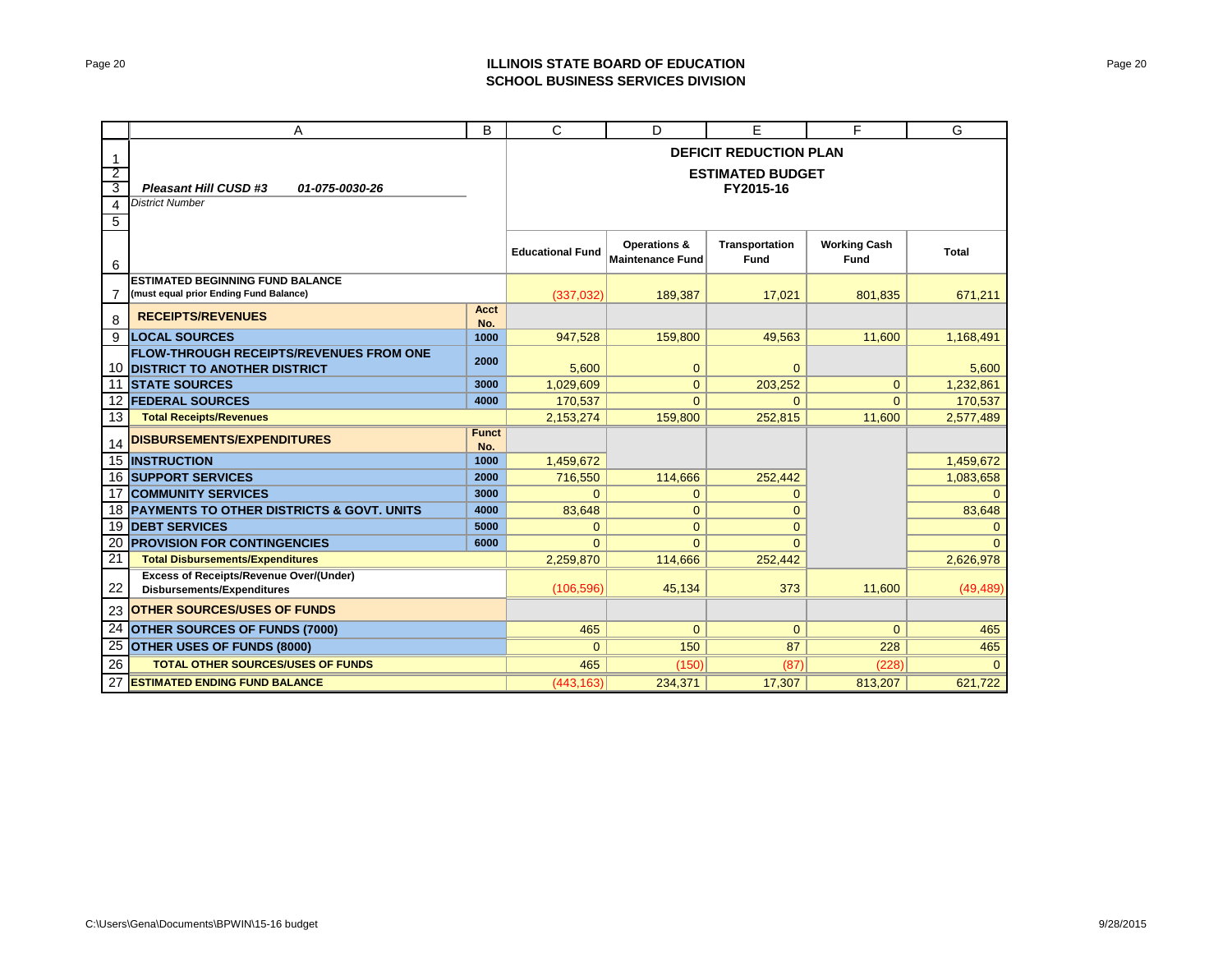# Page 21 **ILLINOIS STATE BOARD OF EDUCATION SCHOOL BUSINESS SERVICES DIVISION**

|                                                                               | A                                                                                         | B                   | H                       |                                                    | J                                    | K                                  | L              |
|-------------------------------------------------------------------------------|-------------------------------------------------------------------------------------------|---------------------|-------------------------|----------------------------------------------------|--------------------------------------|------------------------------------|----------------|
| $\mathbf{1}$<br>$\overline{2}$<br>$\overline{\mathbf{3}}$<br>4<br>$\mathbf 5$ | Pleasant Hill CUSD #3<br>01-075-0030-26<br><b>District Number</b>                         |                     |                         |                                                    | <b>ESTIMATED BUDGET</b><br>FY2016-17 |                                    |                |
| 6                                                                             |                                                                                           |                     | <b>Educational Fund</b> | <b>Operations &amp;</b><br><b>Maintenance Fund</b> | Transportation<br><b>Fund</b>        | <b>Working Cash</b><br><b>Fund</b> | <b>Total</b>   |
|                                                                               | <b>ESTIMATED BEGINNING FUND BALANCE</b>                                                   |                     |                         |                                                    |                                      |                                    |                |
| 7                                                                             | (must equal prior Ending Fund Balance)                                                    |                     | (443, 163)              | 234,371                                            | 17,307                               | 813,207                            | 621,722        |
| 8                                                                             | <b>RECEIPTS/REVENUES</b>                                                                  | Acct<br>No.         |                         |                                                    |                                      |                                    |                |
| 9                                                                             | <b>LOCAL SOURCES</b>                                                                      | 1000                |                         |                                                    |                                      |                                    | $\mathbf{0}$   |
|                                                                               | <b>FLOW-THROUGH RECEIPTS/REVENUES FROM ONE</b><br>10 <b>IDISTRICT TO ANOTHER DISTRICT</b> | 2000                |                         |                                                    |                                      |                                    | $\mathbf{0}$   |
|                                                                               | 11 STATE SOURCES                                                                          | 3000                |                         |                                                    |                                      |                                    | $\mathbf{0}$   |
|                                                                               | 12 <b>FEDERAL SOURCES</b>                                                                 | 4000                |                         |                                                    |                                      |                                    | $\mathbf{0}$   |
| 13                                                                            | <b>Total Receipts/Revenues</b>                                                            |                     | $\mathbf{0}$            | $\mathbf{0}$                                       | $\mathbf{0}$                         | $\mathbf{0}$                       | $\overline{0}$ |
| 14                                                                            | <b>DISBURSEMENTS/EXPENDITURES</b>                                                         | <b>Funct</b><br>No. |                         |                                                    |                                      |                                    |                |
|                                                                               | <b>15 INSTRUCTION</b>                                                                     | 1000                |                         |                                                    |                                      |                                    | $\mathbf{0}$   |
|                                                                               | <b>16 SUPPORT SERVICES</b>                                                                | 2000                |                         |                                                    |                                      |                                    | $\mathbf{0}$   |
|                                                                               | <b>17 COMMUNITY SERVICES</b>                                                              | 3000                |                         |                                                    |                                      |                                    | $\mathbf{0}$   |
|                                                                               | 18 PAYMENTS TO OTHER DISTRICTS & GOVT. UNITS                                              | 4000                |                         |                                                    |                                      |                                    | $\mathbf{0}$   |
|                                                                               | <b>19 DEBT SERVICES</b>                                                                   | 5000                |                         |                                                    |                                      |                                    | $\mathbf{0}$   |
| 21                                                                            | 20 <b>PROVISION FOR CONTINGENCIES</b><br><b>Total Disbursements/Expenditures</b>          | 6000                | $\mathbf{0}$            | $\overline{0}$                                     | $\mathbf{0}$                         |                                    | $\mathbf{0}$   |
|                                                                               | <b>Excess of Receipts/Revenue Over/(Under)</b>                                            |                     |                         |                                                    |                                      |                                    | $\mathbf{0}$   |
| 22                                                                            | <b>Disbursements/Expenditures</b>                                                         |                     | $\mathbf{0}$            | $\mathbf{0}$                                       | $\mathbf{0}$                         | $\mathbf{0}$                       | $\mathbf{0}$   |
| 23                                                                            | <b>OTHER SOURCES/USES OF FUNDS</b>                                                        |                     |                         |                                                    |                                      |                                    |                |
|                                                                               | 24 OTHER SOURCES OF FUNDS (7000)                                                          |                     |                         |                                                    |                                      |                                    | $\overline{0}$ |
| 25                                                                            | <b>OTHER USES OF FUNDS (8000)</b>                                                         |                     |                         |                                                    |                                      |                                    | $\mathbf{0}$   |
| 26                                                                            | <b>TOTAL OTHER SOURCES/USES OF FUNDS</b>                                                  |                     | $\Omega$                | $\Omega$                                           | $\Omega$                             | $\Omega$                           | $\mathbf{0}$   |
| 27                                                                            | <b>ESTIMATED ENDING FUND BALANCE</b>                                                      |                     | (443, 163)              | 234,371                                            | 17,307                               | 813,207                            | 621,722        |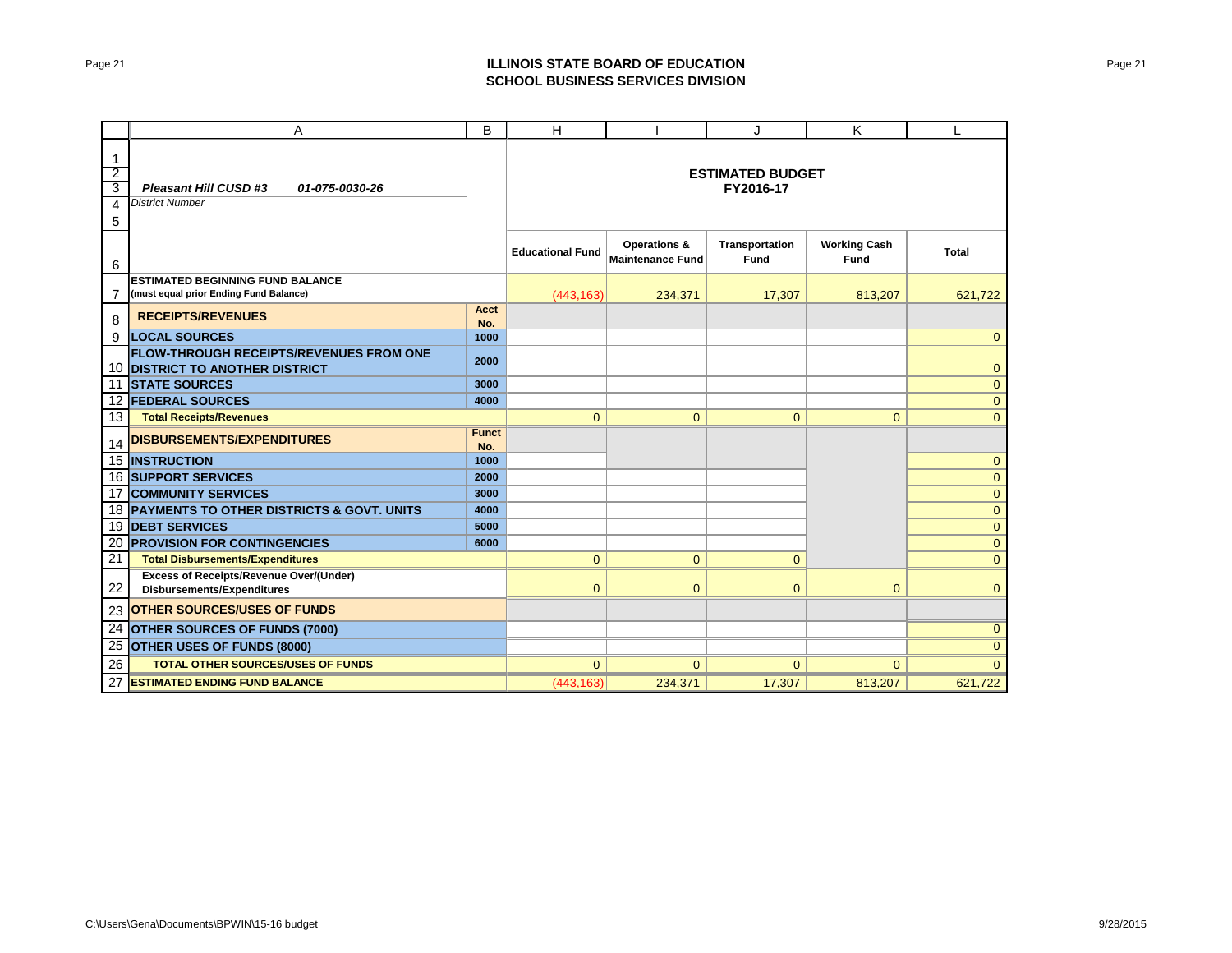# Page 22 **ILLINOIS STATE BOARD OF EDUCATION SCHOOL BUSINESS SERVICES DIVISION**

|                                                         | Α                                                                                        | B                   | M                       | N                                       | O                                    | P                           | Q                            |
|---------------------------------------------------------|------------------------------------------------------------------------------------------|---------------------|-------------------------|-----------------------------------------|--------------------------------------|-----------------------------|------------------------------|
| $\mathbf{1}$<br>$\overline{2}$<br>3<br>4<br>$\mathbf 5$ | Pleasant Hill CUSD #3<br>01-075-0030-26<br><b>District Number</b>                        |                     |                         |                                         | <b>ESTIMATED BUDGET</b><br>FY2017-18 |                             |                              |
| 6                                                       |                                                                                          |                     | <b>Educational Fund</b> | Operations &<br><b>Maintenance Fund</b> | <b>Transportation</b><br><b>Fund</b> | <b>Working Cash</b><br>Fund | <b>Total</b>                 |
|                                                         | <b>ESTIMATED BEGINNING FUND BALANCE</b>                                                  |                     |                         |                                         |                                      |                             |                              |
| 7                                                       | (must equal prior Ending Fund Balance)                                                   |                     | (443, 163)              | 234,371                                 | 17,307                               | 813,207                     | 621,722                      |
| 8                                                       | <b>RECEIPTS/REVENUES</b>                                                                 | Acct<br>No.         |                         |                                         |                                      |                             |                              |
| 9                                                       | <b>LOCAL SOURCES</b>                                                                     | 1000                |                         |                                         |                                      |                             | $\mathbf{0}$                 |
|                                                         | <b>FLOW-THROUGH RECEIPTS/REVENUES FROM ONE</b><br><b>10 DISTRICT TO ANOTHER DISTRICT</b> | 2000                |                         |                                         |                                      |                             | $\mathbf{0}$                 |
|                                                         | 11 STATE SOURCES                                                                         | 3000                |                         |                                         |                                      |                             | $\mathbf{0}$                 |
|                                                         | 12 <b>FEDERAL SOURCES</b>                                                                | 4000                |                         |                                         |                                      |                             | $\mathbf{0}$                 |
| 13                                                      | <b>Total Receipts/Revenues</b>                                                           |                     | $\overline{0}$          | $\overline{0}$                          | $\overline{0}$                       | $\mathbf{0}$                | $\mathbf{0}$                 |
| 14                                                      | <b>DISBURSEMENTS/EXPENDITURES</b>                                                        | <b>Funct</b><br>No. |                         |                                         |                                      |                             |                              |
|                                                         | <b>15 INSTRUCTION</b>                                                                    | 1000                |                         |                                         |                                      |                             | $\mathbf{0}$                 |
|                                                         | <b>16 SUPPORT SERVICES</b>                                                               | 2000                |                         |                                         |                                      |                             | $\mathbf{0}$                 |
|                                                         | <b>17 COMMUNITY SERVICES</b>                                                             | 3000                |                         |                                         |                                      |                             | $\mathbf{0}$                 |
|                                                         | 18 PAYMENTS TO OTHER DISTRICTS & GOVT. UNITS                                             | 4000                |                         |                                         |                                      |                             | $\mathbf{0}$                 |
|                                                         | <b>19 DEBT SERVICES</b><br>20 <b>PROVISION FOR CONTINGENCIES</b>                         | 5000<br>6000        |                         |                                         |                                      |                             | $\mathbf{0}$                 |
| 21                                                      | <b>Total Disbursements/Expenditures</b>                                                  |                     | $\Omega$                | $\overline{0}$                          | $\overline{0}$                       |                             | $\mathbf{0}$<br>$\mathbf{0}$ |
|                                                         | <b>Excess of Receipts/Revenue Over/(Under)</b>                                           |                     |                         |                                         |                                      |                             |                              |
| 22                                                      | <b>Disbursements/Expenditures</b>                                                        |                     | $\Omega$                | $\mathbf{0}$                            | $\mathbf{0}$                         | $\mathbf{0}$                | $\mathbf{0}$                 |
| 23                                                      | <b>OTHER SOURCES/USES OF FUNDS</b>                                                       |                     |                         |                                         |                                      |                             |                              |
|                                                         | 24 OTHER SOURCES OF FUNDS (7000)                                                         |                     |                         |                                         |                                      |                             | $\mathbf{0}$                 |
| $\overline{25}$                                         | <b>OTHER USES OF FUNDS (8000)</b>                                                        |                     |                         |                                         |                                      |                             | $\mathbf{0}$                 |
| 26                                                      | <b>TOTAL OTHER SOURCES/USES OF FUNDS</b>                                                 |                     | $\Omega$                | $\mathbf{0}$                            | $\mathbf{0}$                         | $\mathbf{0}$                | $\Omega$                     |
| 27                                                      | <b>ESTIMATED ENDING FUND BALANCE</b>                                                     |                     | (443, 163)              | 234,371                                 | 17,307                               | 813,207                     | 621,722                      |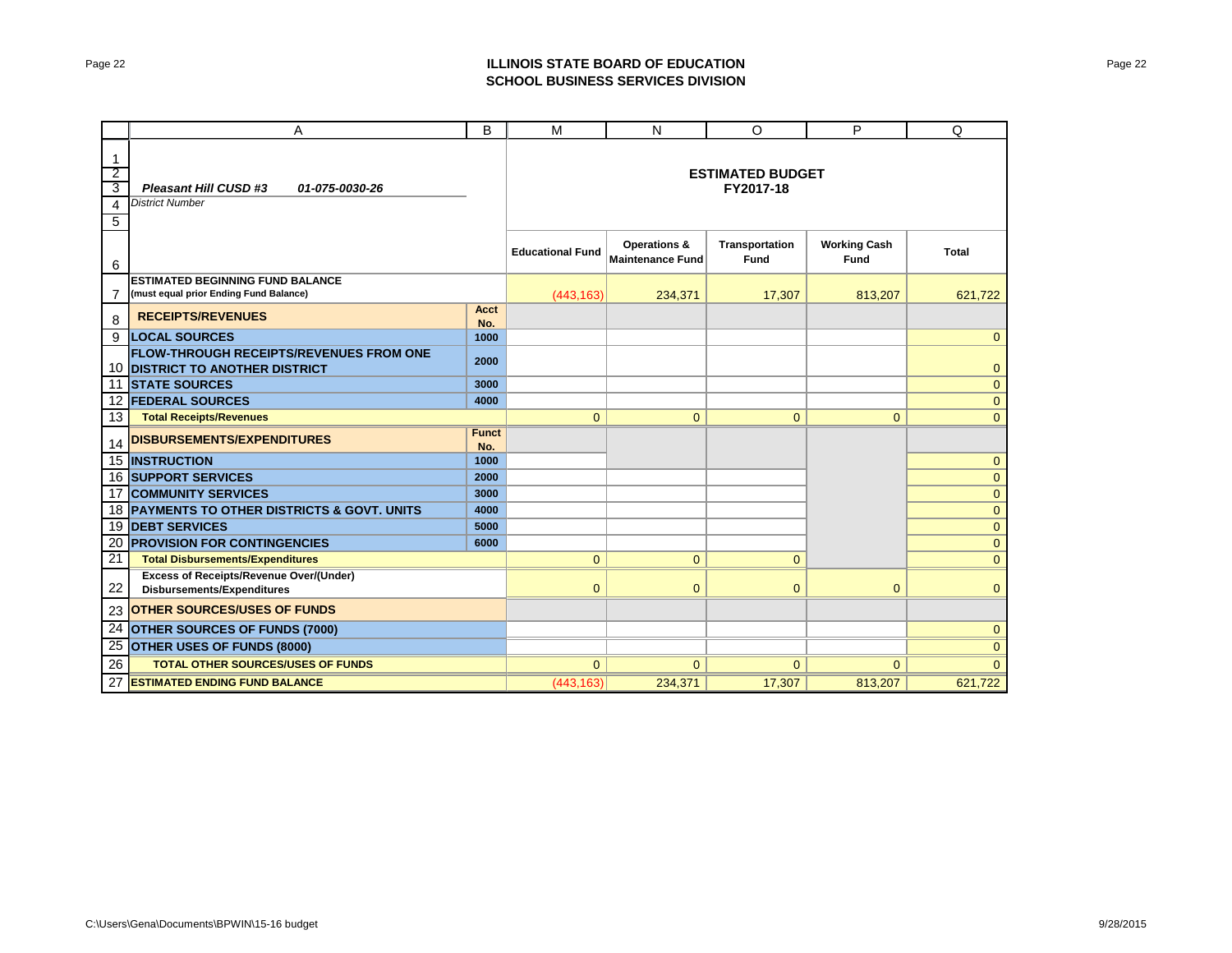# Page 23 **ILLINOIS STATE BOARD OF EDUCATION SCHOOL BUSINESS SERVICES DIVISION**

|                                                         | Α                                                                                        | B                   | R                       | S                                       | T                                    | U                           | $\vee$       |
|---------------------------------------------------------|------------------------------------------------------------------------------------------|---------------------|-------------------------|-----------------------------------------|--------------------------------------|-----------------------------|--------------|
| $\mathbf{1}$<br>$\overline{2}$<br>3<br>4<br>$\mathbf 5$ | Pleasant Hill CUSD #3<br>01-075-0030-26<br><b>District Number</b>                        |                     |                         |                                         | <b>ESTIMATED BUDGET</b><br>FY2018-19 |                             |              |
| 6                                                       |                                                                                          |                     | <b>Educational Fund</b> | Operations &<br><b>Maintenance Fund</b> | <b>Transportation</b><br><b>Fund</b> | <b>Working Cash</b><br>Fund | <b>Total</b> |
|                                                         | <b>ESTIMATED BEGINNING FUND BALANCE</b>                                                  |                     |                         |                                         |                                      |                             |              |
| 7                                                       | (must equal prior Ending Fund Balance)                                                   |                     | (443, 163)              | 234,371                                 | 17,307                               | 813,207                     | 621,722      |
| 8                                                       | <b>RECEIPTS/REVENUES</b>                                                                 | Acct<br>No.         |                         |                                         |                                      |                             |              |
| 9                                                       | <b>LOCAL SOURCES</b>                                                                     | 1000                |                         |                                         |                                      |                             | $\mathbf{0}$ |
|                                                         | <b>FLOW-THROUGH RECEIPTS/REVENUES FROM ONE</b><br><b>10 DISTRICT TO ANOTHER DISTRICT</b> | 2000                |                         |                                         |                                      |                             | $\mathbf{0}$ |
|                                                         | 11 STATE SOURCES                                                                         | 3000                |                         |                                         |                                      |                             | $\mathbf{0}$ |
|                                                         | 12 <b>FEDERAL SOURCES</b>                                                                | 4000                |                         |                                         |                                      |                             | $\mathbf{0}$ |
| 13                                                      | <b>Total Receipts/Revenues</b>                                                           |                     | $\overline{0}$          | $\overline{0}$                          | $\overline{0}$                       | $\mathbf{0}$                | $\mathbf{0}$ |
| 14                                                      | <b>DISBURSEMENTS/EXPENDITURES</b>                                                        | <b>Funct</b><br>No. |                         |                                         |                                      |                             |              |
|                                                         | <b>15 INSTRUCTION</b>                                                                    | 1000                |                         |                                         |                                      |                             | $\mathbf{0}$ |
|                                                         | <b>16 SUPPORT SERVICES</b>                                                               | 2000                |                         |                                         |                                      |                             | $\mathbf{0}$ |
|                                                         | <b>17 COMMUNITY SERVICES</b>                                                             | 3000                |                         |                                         |                                      |                             | $\mathbf{0}$ |
|                                                         | 18 PAYMENTS TO OTHER DISTRICTS & GOVT. UNITS                                             | 4000                |                         |                                         |                                      |                             | $\mathbf{0}$ |
|                                                         | <b>19 DEBT SERVICES</b>                                                                  | 5000                |                         |                                         |                                      |                             | $\mathbf{0}$ |
| 21                                                      | 20 <b>PROVISION FOR CONTINGENCIES</b><br><b>Total Disbursements/Expenditures</b>         | 6000                | $\Omega$                | $\overline{0}$                          | $\overline{0}$                       |                             | $\mathbf{0}$ |
|                                                         | <b>Excess of Receipts/Revenue Over/(Under)</b>                                           |                     |                         |                                         |                                      |                             | $\mathbf{0}$ |
| 22                                                      | <b>Disbursements/Expenditures</b>                                                        |                     | $\Omega$                | $\mathbf{0}$                            | $\mathbf{0}$                         | $\mathbf{0}$                | $\mathbf{0}$ |
| 23                                                      | <b>OTHER SOURCES/USES OF FUNDS</b>                                                       |                     |                         |                                         |                                      |                             |              |
|                                                         | 24 OTHER SOURCES OF FUNDS (7000)                                                         |                     |                         |                                         |                                      |                             | $\mathbf{0}$ |
| $\overline{25}$                                         | <b>OTHER USES OF FUNDS (8000)</b>                                                        |                     |                         |                                         |                                      |                             | $\mathbf{0}$ |
| 26                                                      | <b>TOTAL OTHER SOURCES/USES OF FUNDS</b>                                                 |                     | $\Omega$                | $\mathbf{0}$                            | $\mathbf{0}$                         | $\mathbf{0}$                | $\Omega$     |
| 27                                                      | <b>ESTIMATED ENDING FUND BALANCE</b>                                                     |                     | (443, 163)              | 234,371                                 | 17,307                               | 813,207                     | 621,722      |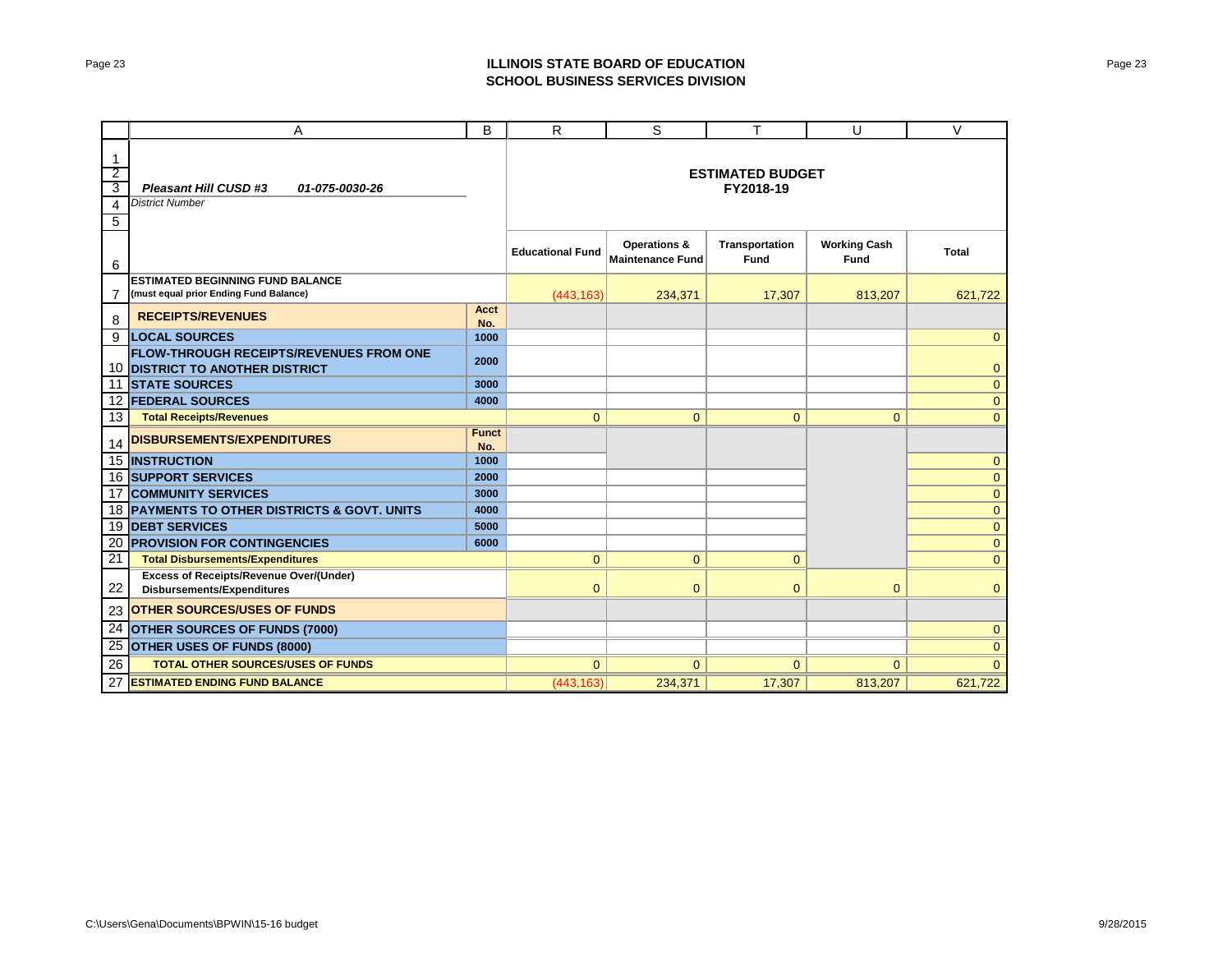# Page 24 **ILLINOIS STATE BOARD OF EDUCATION SCHOOL BUSINESS SERVICES DIVISION**

|                | Α                                                                                   | в                       | W                                               | X              | Υ              | Z              |  |
|----------------|-------------------------------------------------------------------------------------|-------------------------|-------------------------------------------------|----------------|----------------|----------------|--|
| $\mathbf{1}$   |                                                                                     | <b>SUMMARY</b>          |                                                 |                |                |                |  |
| $\overline{2}$ |                                                                                     |                         | <b>BUDGET ADDENDUM - DEFICIT REDUCTION PLAN</b> |                |                |                |  |
| 3              | Pleasant Hill CUSD #3<br>01-075-0030-26                                             | <b>ESTIMATED BUDGET</b> |                                                 |                |                |                |  |
| 4              | <b>District Number</b>                                                              | Date of Adoption:       |                                                 |                |                |                |  |
| 5              |                                                                                     | (Enter as MM/DD/YY)     |                                                 |                |                |                |  |
| 6              |                                                                                     |                         | FY2015-16                                       | FY2016-17      | FY2017-18      | FY2018-19      |  |
|                | <b>ESTIMATED BEGINNING FUND BALANCE</b>                                             |                         |                                                 |                |                |                |  |
| 7              | (must equal prior Ending Fund Balance)                                              |                         | 671,211                                         | 621.722        | 621.722        | 621,722        |  |
| 8              | <b>RECEIPTS/REVENUES</b>                                                            | Acct<br>No.             |                                                 |                |                |                |  |
| 9              | <b>LOCAL SOURCES</b>                                                                | 1000                    | 1,168,491                                       | $\mathbf 0$    | $\mathbf{0}$   | $\overline{0}$ |  |
|                | <b>FLOW-THROUGH RECEIPTS/REVENUES FROM ONE</b>                                      | 2000                    |                                                 |                |                |                |  |
|                | <b>10 DISTRICT TO ANOTHER DISTRICT</b>                                              |                         | 5,600                                           | $\mathbf{0}$   | $\mathbf{0}$   | $\mathbf{0}$   |  |
|                | <b>11 STATE SOURCES</b>                                                             | 3000                    | 1,232,861                                       | $\mathbf{0}$   | $\overline{0}$ | $\overline{0}$ |  |
|                | <b>12 FEDERAL SOURCES</b>                                                           | 4000                    | 170,537                                         | $\mathbf{0}$   | $\mathbf{0}$   | $\mathbf{0}$   |  |
| 13             | <b>Total Receipts/Revenues</b>                                                      |                         | 2,577,489                                       | $\mathbf{0}$   | $\mathbf{0}$   | $\mathbf{0}$   |  |
| 14             | <b>DISBURSEMENTS/EXPENDITURES</b>                                                   | <b>Funct</b><br>No.     |                                                 |                |                |                |  |
| 15             | <b>INSTRUCTION</b>                                                                  | 1000                    | 1,459,672                                       | $\mathbf{0}$   | $\mathbf{0}$   | $\mathbf{0}$   |  |
|                | <b>16 SUPPORT SERVICES</b>                                                          | 2000                    | 1,083,658                                       | $\mathbf{0}$   | $\mathbf 0$    | $\mathbf{0}$   |  |
|                | <b>17 COMMUNITY SERVICES</b>                                                        | 3000                    | $\Omega$                                        | $\mathbf{0}$   | $\mathbf{0}$   | $\mathbf{0}$   |  |
|                | 18 PAYMENTS TO OTHER DISTRICTS & GOVT. UNITS                                        | 4000                    | 83,648                                          | $\mathbf{0}$   | $\mathbf{0}$   | $\mathbf{0}$   |  |
| 19             | <b>DEBT SERVICES</b>                                                                | 5000                    | $\mathbf{0}$                                    | $\mathbf{0}$   | $\overline{0}$ | $\mathbf{0}$   |  |
| 20             | <b>PROVISION FOR CONTINGENCIES</b><br>6000                                          |                         | $\Omega$                                        | $\mathbf{0}$   | $\mathbf{0}$   | $\mathbf{0}$   |  |
| 21             | <b>Total Disbursements/Expenditures</b>                                             |                         | 2.626.978                                       | $\mathbf{0}$   | $\overline{0}$ | $\overline{0}$ |  |
| 22             | <b>Excess of Receipts/Revenue Over/(Under)</b><br><b>Disbursements/Expenditures</b> |                         | (49, 489)                                       | $\overline{0}$ | $\mathbf{0}$   | $\mathbf{0}$   |  |
| 23             | <b>OTHER SOURCES/USES OF FUNDS</b>                                                  |                         |                                                 |                |                |                |  |
| 24             | <b>OTHER SOURCES OF FUNDS (7000)</b>                                                |                         | 465                                             | $\mathbf{0}$   | $\mathbf 0$    | $\mathbf{0}$   |  |
| 25             | <b>OTHER USES OF FUNDS (8000)</b>                                                   |                         | 465                                             | $\mathbf{0}$   | $\overline{0}$ | $\overline{0}$ |  |
| 26             | <b>TOTAL OTHER SOURCES/USES OF FUNDS</b>                                            |                         | $\Omega$                                        | $\mathbf{0}$   | $\Omega$       | $\Omega$       |  |
| 27             | <b>ESTIMATED ENDING FUND BALANCE</b>                                                |                         | 621,722                                         | 621.722        | 621.722        | 621,722        |  |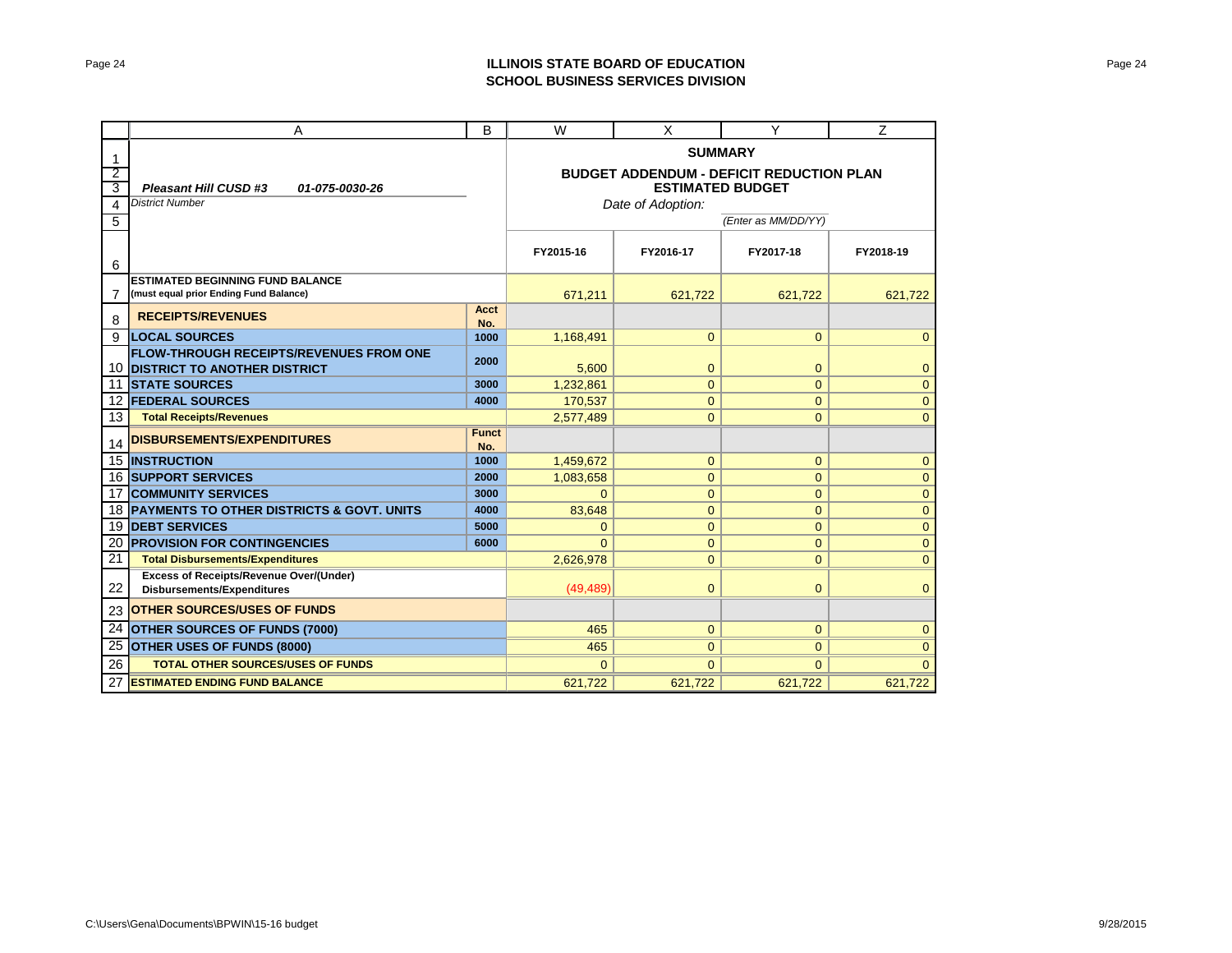# *Deficit Reduction Plan-Background/Assumptions Fiscal Year 2016 through Fiscal Year 2019*

*Pleasant Hill CUSD #3 01-075-0030-26*

Please complete the following schedule and include a brief description to identify any areas of the budget that will be impacted from one year to the next. If the deficit reduction plan relies upon new local revenues, identify contingencies for further budget reductions which will be enacted in the event *those new revenues are not available. For additional information, please see:* 

http://www.isbe.net/sfms/budget/default.htm

**1. Background and Narrative of Budget Reductions:**

**2. Assumptions Used in the Deficit Reduction Plan:**

**- Foundation Levels for General State Aid:**

**- Equal Assessed Valuation and Tax Rates:**

**- Employee Salaries and Benefits:**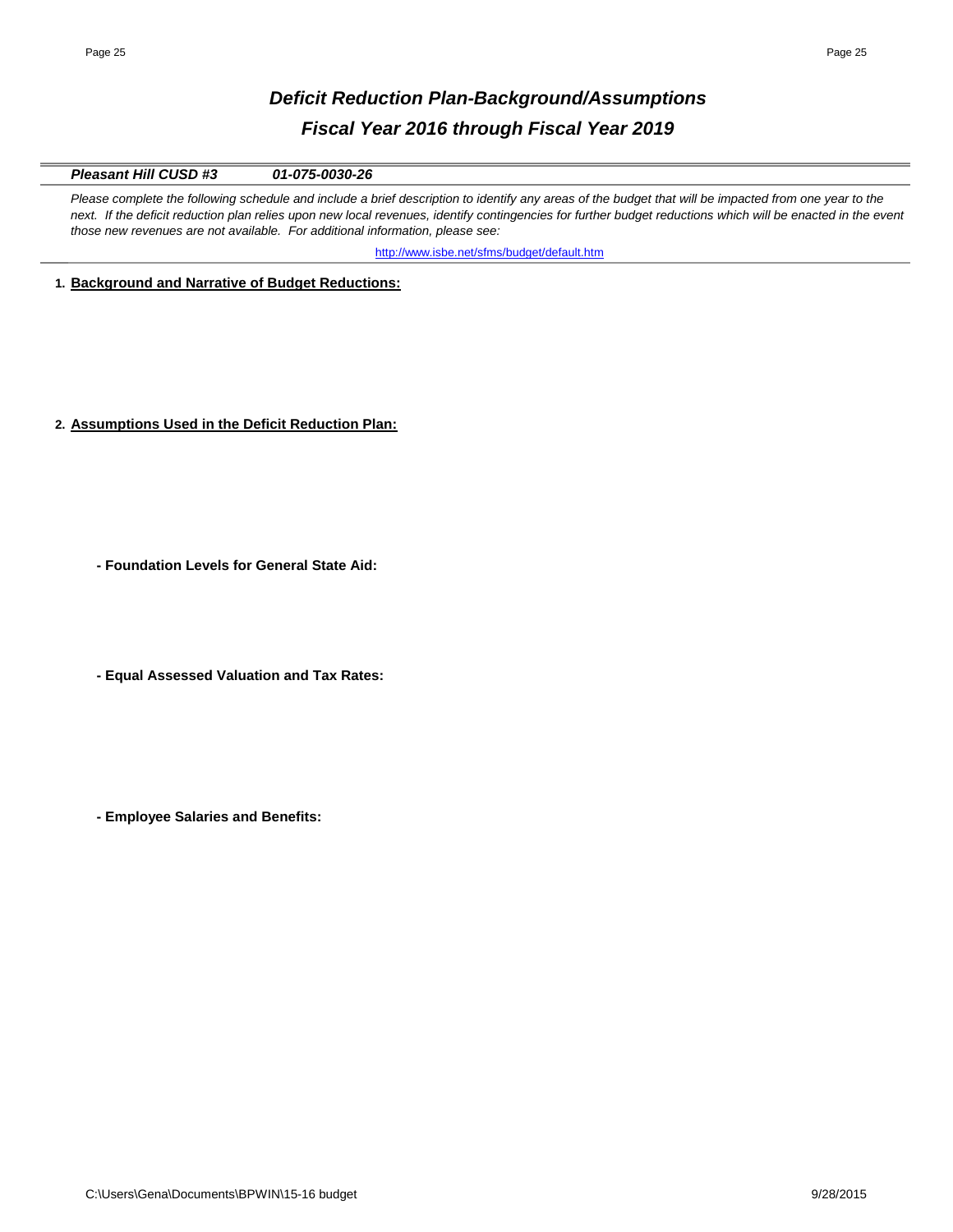**- Short and Long Term Borrowing:**

**- Educational Impact:**

**- Other Assumptions:**

**- Has the district considered shared services or outsourcing (Ex: Transportation, Insurance) If yes please explain:**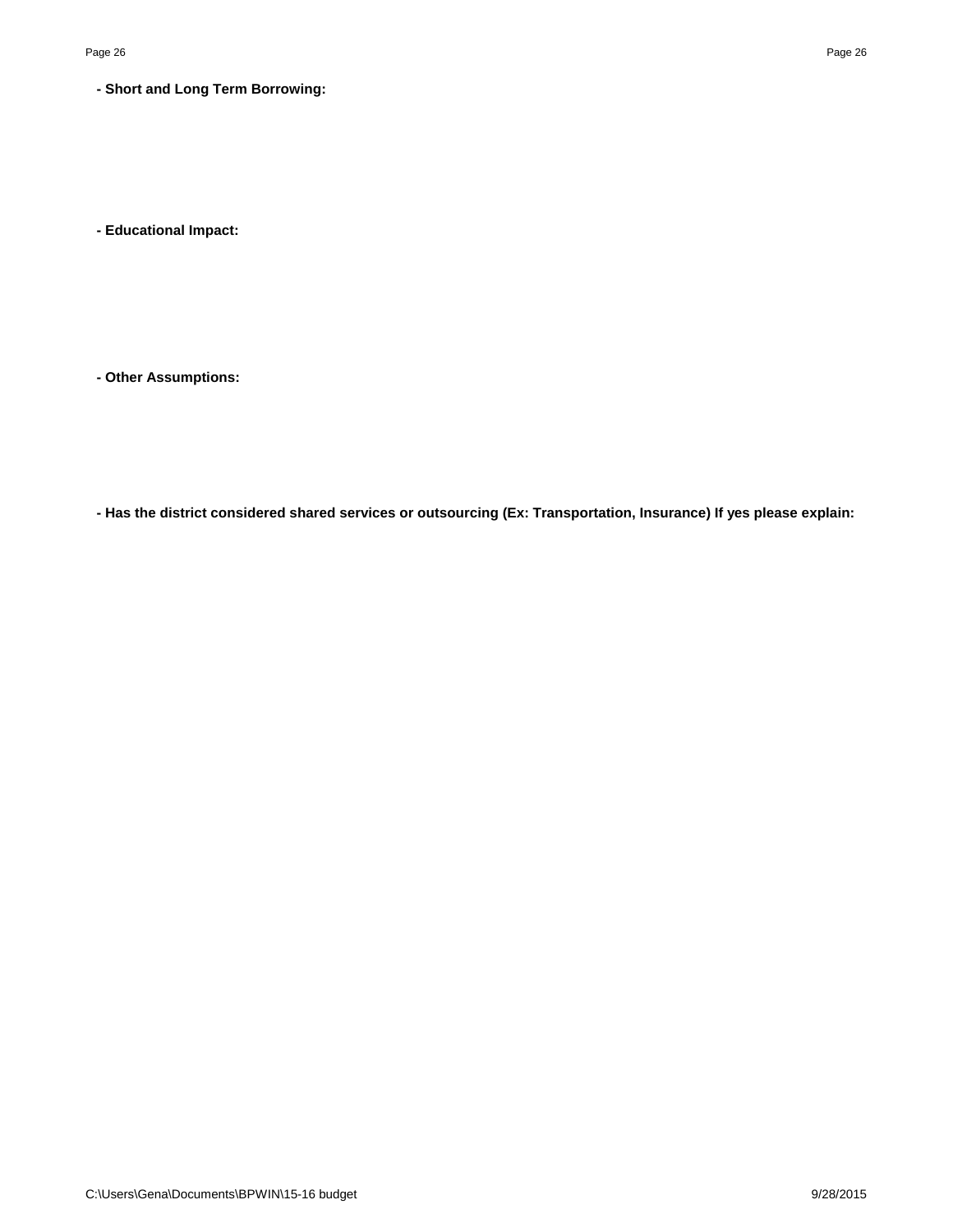# **ESTIMATED LIMITATION OF ADMINISTRATIVE COSTS**

*(For Local Use Only)*

# *This is an estimated Limitation of Administrative Costs Worksheet only and will not be accepted for Official Submission of the Limitation of Administrative Costs Worksheet .*

*The worksheet is intended for use during the budgeting process to estimate the district's percent increase of FY2016 budgeted expenditures over FY2015 actual expenditures. Budget information is copied to this page. Insert the prior year estimated actual expenditures to compute the estimated percentage increase (decrease).*

*The official Limitation of Administrative Costs Worksheet is attached to the end of the Annual An official Limitation of Administrative Costs Worksheet can Financial Report (ISBE Form 50-35) and may be submitted in conjunction with that report. also be found on the ISBE website at:*

**[Limita](http://www.isbe.net/sfms/AdminCaps/AdminCaps.htm)tion of Administrative Costs** 

School District Name: RCDT Number: **ESTIMATED LIMITATION OF ADMINISTRATIVE COSTS WORKSHEET Pleasant Hill CUSD #3 01-075-0030-26**

(Section 17-1.5 of the School Code)

|                                                                                                      |            |                    | <b>Estimated Actual Expenditures,</b><br><b>Fiscal Year 2015</b> |          | <b>Budgeted Expenditures,</b><br><b>Fiscal Year 2016</b> |                                               |              |
|------------------------------------------------------------------------------------------------------|------------|--------------------|------------------------------------------------------------------|----------|----------------------------------------------------------|-----------------------------------------------|--------------|
|                                                                                                      |            | (10)               | (20)                                                             |          | (10)                                                     | (20)                                          |              |
| <b>Description</b>                                                                                   | Funct. No. | <b>Educational</b> | <b>Operations &amp;</b><br><b>Maintenance</b>                    | Total    | <b>Educational</b>                                       | <b>Operations &amp;</b><br><b>Maintenance</b> | Total        |
| 1. Executive Administration Services                                                                 | 2320       | 97,394             |                                                                  | 97,394   | 97,879                                                   |                                               | 97,879       |
| 2. Special Area Administration Services                                                              | 2330       |                    |                                                                  | $\Omega$ | $\Omega$                                                 |                                               |              |
| 3. Other Support Services - School<br>Administration                                                 | 2490       | 54,092             |                                                                  | 54,092   | 54,387                                                   |                                               | 54,387       |
| 4. Direction of Business Support Services                                                            | 2510       |                    |                                                                  | $\Omega$ | $\Omega$                                                 | $\Omega$                                      |              |
| 5. Internal Services                                                                                 | 2570       |                    |                                                                  | $\Omega$ | 0                                                        |                                               |              |
| 6. Direction of Central Support Services                                                             | 2610       |                    |                                                                  | 0        | $\mathbf{0}$                                             |                                               | $\mathbf{0}$ |
| 7. Deduct - Early Retirement or other pension obligations<br>required by state law and include above |            |                    |                                                                  | 0        |                                                          |                                               |              |
| 8.<br>Totals                                                                                         |            | 151,486            | $\overline{0}$                                                   | 151,486  | 152,266                                                  | $\overline{0}$                                | 152,266      |
| 9. Estimated Percent Increase (Decrease) for FY2016<br>(Budgeted) over FY2015 (Actual)               |            |                    |                                                                  |          |                                                          | 1%                                            |              |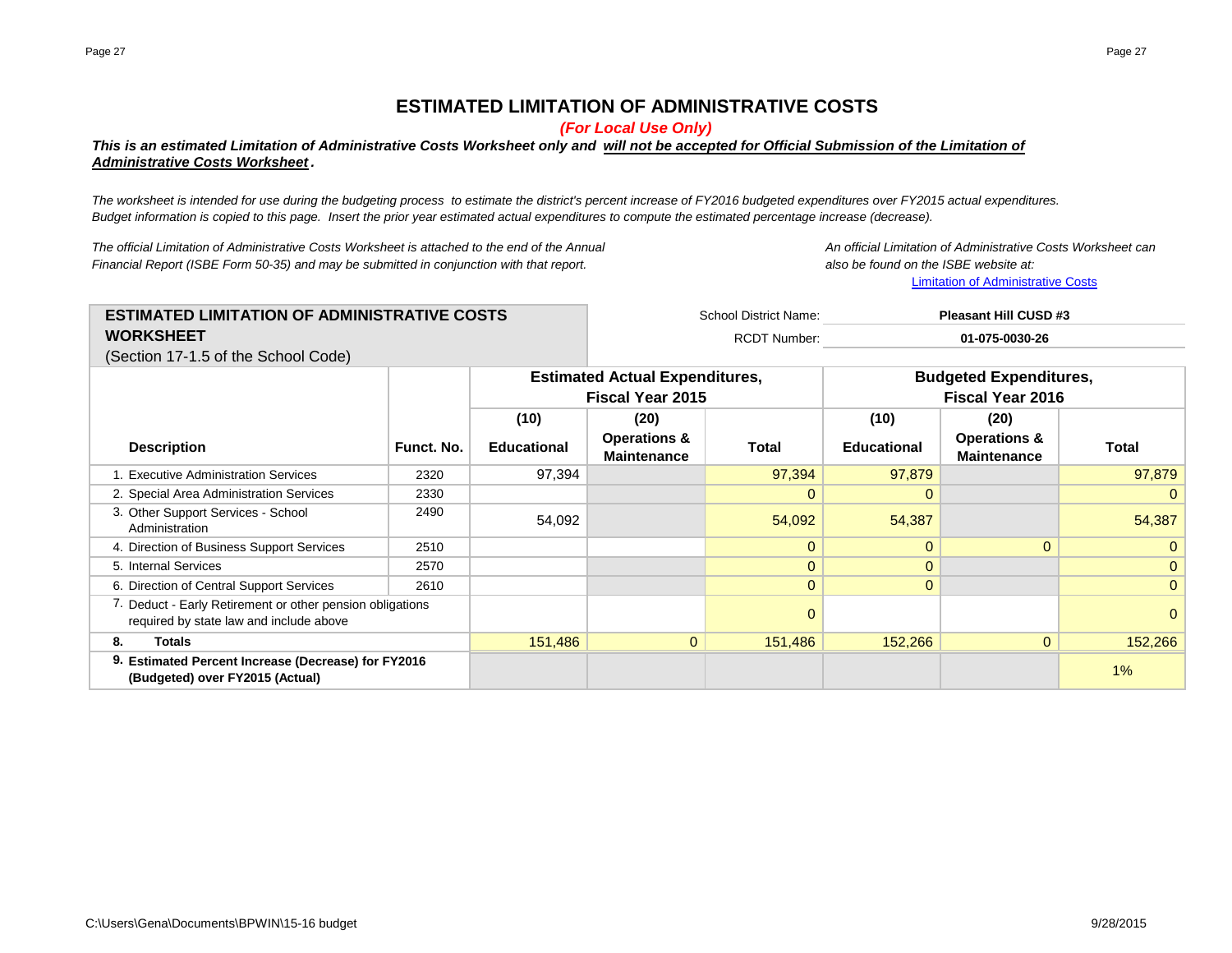# **REPORTING OF PUBLIC VENDOR CONTRACTS OF \$1,000 OR MORE**

### *Pleasant Hill CUSD #3 01-075-0030-26*

In accordance with the School Code, Section 10-20.21, all **school districts** are required to file a report listing 'vendor contracts' as an attachment to their budget. In this context, the term "vendor *contracts" refers to "all contracts and agreements that pertain to goods and services that were intended to generate additional revenue and other remunerations for the school district in excess of*   $$1,000$ , including without limitation vending machine contracts, sports and other attire, class rings, and photographic services. The report is to list information regarding such contracts for the fiscal *year immediately preceding the fiscal year of the budget. All such contracts executed on or after July 1, 2007 must be approved by the school board.*

#### *[See: School Code, Section 10-20.21 - Contracts](http://www.ilga.gov/legislation/ilcs/ilcs4.asp?DocName=010500050HArt%2E+10&ActID=1005&ChapAct=105%26nbsp%3BILCS%26nbsp%3B5%2F&ChapterID=17&ChapterName=SCHOOLS&SectionID=48899&SeqStart=53200000&SeqEnd=74800000&ActName=School+Code%2E)*

*(Sheet is unprotected and can be re-formatted as needed, but must be used for submission)*

| <b>Name of Vendor</b> | <b>Product or Service</b><br><b>Provided</b> | <b>Net Revenue</b> | <b>Non-Monetary</b><br>Remuneration | <b>Purpose of Proceeds</b> | Distribution Method and Recipient of<br><b>Non-Monetary Remunerations</b><br><b>Distributed</b> |
|-----------------------|----------------------------------------------|--------------------|-------------------------------------|----------------------------|-------------------------------------------------------------------------------------------------|
|                       |                                              |                    |                                     |                            |                                                                                                 |
|                       |                                              |                    |                                     |                            |                                                                                                 |
|                       |                                              |                    |                                     |                            |                                                                                                 |
|                       |                                              |                    |                                     |                            |                                                                                                 |
|                       |                                              |                    |                                     |                            |                                                                                                 |
|                       |                                              |                    |                                     |                            |                                                                                                 |
|                       |                                              |                    |                                     |                            |                                                                                                 |
|                       |                                              |                    |                                     |                            |                                                                                                 |
|                       |                                              |                    |                                     |                            |                                                                                                 |
|                       |                                              |                    |                                     |                            |                                                                                                 |
|                       |                                              |                    |                                     |                            |                                                                                                 |
|                       |                                              |                    |                                     |                            |                                                                                                 |
|                       |                                              |                    |                                     |                            |                                                                                                 |
|                       |                                              |                    |                                     |                            |                                                                                                 |
|                       |                                              |                    |                                     |                            |                                                                                                 |
|                       |                                              |                    |                                     |                            |                                                                                                 |
|                       |                                              |                    |                                     |                            |                                                                                                 |
|                       |                                              |                    |                                     |                            |                                                                                                 |
|                       |                                              |                    |                                     |                            |                                                                                                 |
|                       |                                              |                    |                                     |                            |                                                                                                 |
|                       |                                              |                    |                                     |                            |                                                                                                 |
|                       |                                              |                    |                                     |                            |                                                                                                 |
|                       |                                              |                    |                                     |                            |                                                                                                 |
|                       |                                              |                    |                                     |                            |                                                                                                 |
|                       |                                              |                    |                                     |                            |                                                                                                 |
|                       |                                              |                    |                                     |                            |                                                                                                 |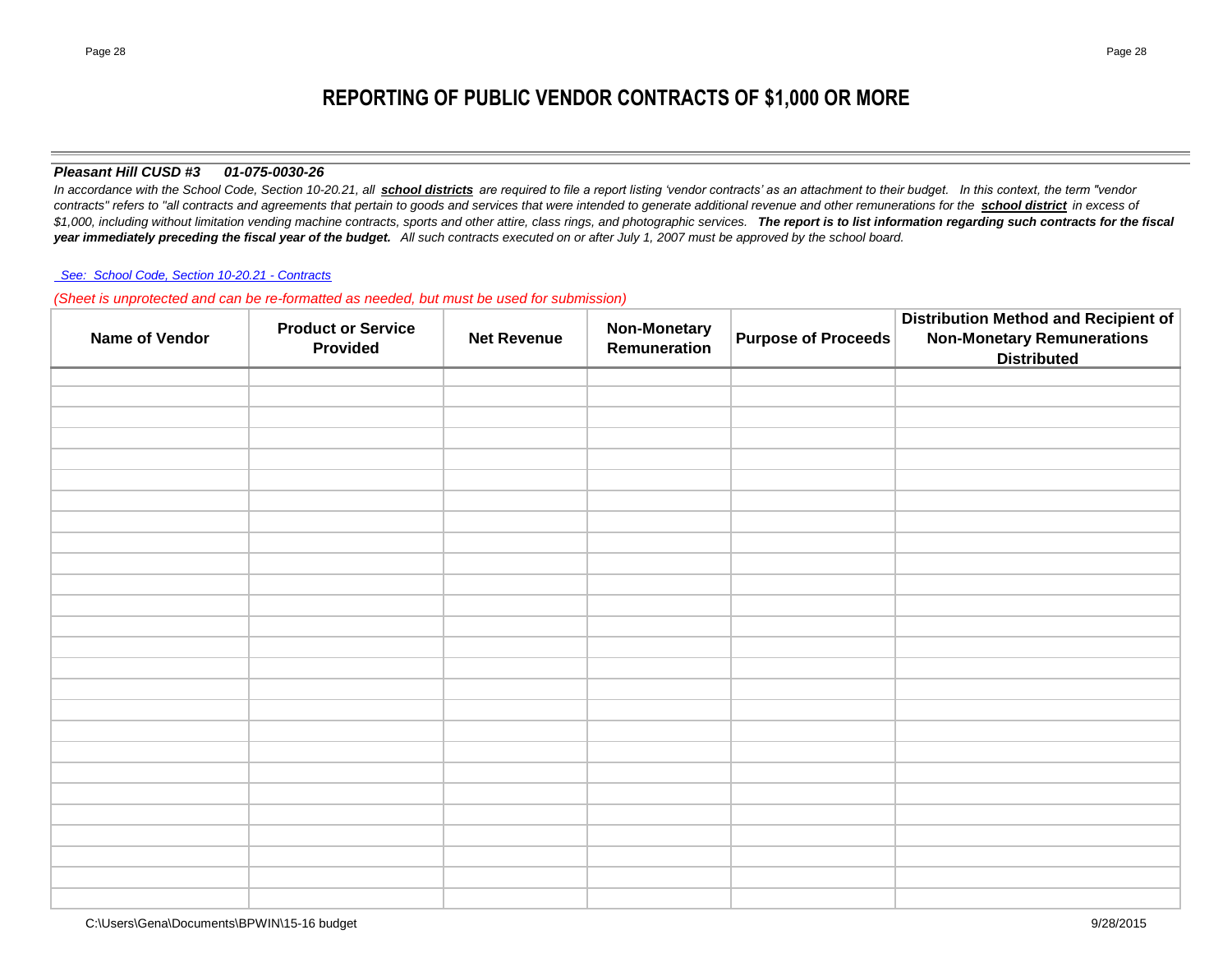#### Page 29 **REFERENCE PAGE 20** REFERENCE PAGE 29

#### **Reference Description**

- 1 Each fund balance should correspond to the fund balance reflected on the books as of June 30th Balance Sheet Accounts #720 and #730 (audit figures, if available).
- 2 Accounting and Financial Reporting for Certain Grants and Other Financial Assistance. The "On-Behalf" Payments should only be reflected on this page (Budget Summary, Lines 10 and 20).
- 3 Requires the secretary of the school board to notify the county clerk (within 30 days of the transfer approval) to abate an equal amount of taxes to be next extended. See Sec. 10-22.14 & 17-2.11.
- <sup>3a</sup> Requires notification to the county clerk to abate an equal amount from taxes next extended. See section 10-22.14

#### <sup>4</sup> Principal on Bonds Sold:

- (1) Funding Bonds are to be entered in the fund or funds in which the liability occurs.
- (2) Refunding Bonds can be entered in the Debt Services Fund only.
- (3) Building Bonds can be entered in the Capital Projects Fund only.
- (4) Fire Prevention and Safety Bonds can be entered in the Fire Prevention & Safety Fund only.
- <sup>5</sup> The proceeds from the sale of school sites, buildings, or other real estate shall be used first to pay the principal and interest on any outstanding bonds on the property being sold, and after all such bonds have been retired, the remaining proceeds from the sale next shall be used by the school board to meet any urgent district needs as determined under Sections 2-3.12 and 17-2.11 of the School Code. Once these issues have been addressed, any remaining proceeds may be used for any other authorized purpose and for deposit into any district fund.
- 6 The School Code, Section 10-22.44 prohibits the transfer of interest earned on the investment of "any funds for purposes of Illinois Municipal Retirement under the Pension Code." This prohibition does not include funds for Social Security and Medicare-only purposes. For additional requirements on interest earnings, see 23 Illinois Administrative Code, Part 100, Section 100.50.
- **<sup>7</sup>** Cash plus investments must be greater than or equal to zero.
- **8** For cash basis budgets, this total will equal the Budget Summary Total Direct Receipts/Revenues (Line 9) plus Total Other Sources of Funds (Line 46).
- **9** For cash basis budgets, this total will equal the Budget Summary Total Direct Disbursements/Expenditures (Line 19) plus Total Other Uses of Funds (Line 79).

 $10$  Working Cash Fund loans may be made to any district fund for which taxes are levied (Section 20-5 of the School Code).

<sup>11</sup> Include revenue accounts 1110 through 1115, 1117,1118 & 1120.

- 12 The School Code Section 17-2.2c. Tax for leasing educational facilities or computer technology or both, and for temporary relocation expense purposes.
- <sup>13</sup> Corporate personal property replacement tax revenue must be first applied to the Municipal Retirement/Social Security Fund to replace tax revenue lost due to the abolition of the corporate personal property tax (30 ILCS 115/12). This provision does not apply to taxes levied for Medicare-Only purposes.
- 14

Only tuition payments made to private facilities. See Functions 4200 or 4400 for estimated public facility disbursements/expenditures.

- <sup>15</sup> Payment towards the retirement of lease/purchase agreements or bonded/other indebtedness (principal only) otherwise reported within the fund - e.g.: alternate revenue bonds. (Describe & Itemize)
- 16 Only abolishment of Working Cash Fund must transfer its funds directly to the Educational Fund upon adoption of a resolution and at the close of the current school Year (see 105 ILCS 5/20-8 for further explanation) Only abatement of working cash fund can transfer its funds to any fund in most need of money

(see 105 ILCS 5/20-10 for further explanation)